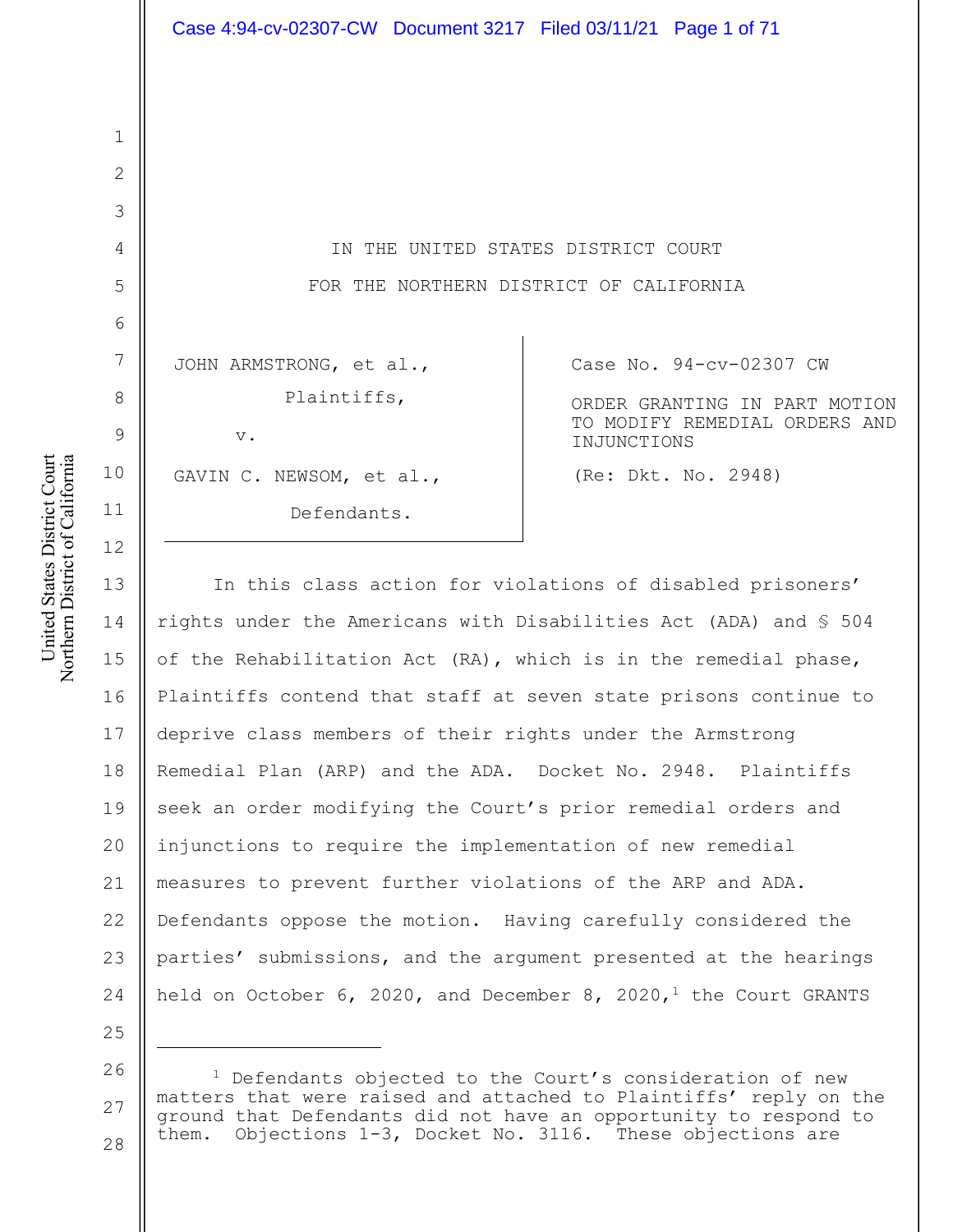1 2 IN PART Plaintiffs' motion to modify the Court's remedial orders and injunctions.

FINDINGS OF FACT

# I. Procedural history

In 1994, Plaintiffs, a class of all present and future California state prison inmates and parolees with certain disabilities, sued defendants, California state officials with responsibility for the operation of the Department of Corrections and Rehabilitation (the CDCR) and the Board of Parole Hearings (BPH), challenging the State's treatment of disabled prisoners and parolees. The claims against the CDCR were litigated separately from the claims against the BPH; only the former claims are relevant to the present motion.

14 15 16 17 On July 9, 1996, on the eve of trial, Plaintiffs and CDCR Defendants reached an agreement on a Stipulation and Order for Procedures to Determine Liability and Remedy. Docket No. 148. The Stipulation and Order provides:

18 19 20 21 22 It is the intent of this Stipulation to require defendants to operate programs, activities, services and facilities of the California Department of Corrections in accordance with the Americans with Disabilities Act and § 504 of the Rehabilitation Act of 1973, if the Court determines that the ADA and § 504 apply to the California Department of Corrections.

23 Stipulation and Order ¶ 12, Docket No. 148.

26 27 28 moot, as the Court allowed Defendants additional time and an opportunity to respond. Defendants further objected to certain portions of the declarations of Gay Grunfeld and Michael Freedman, upon which the Court has not relied. The Court overrules these objections as moot.

3

4

5

6

7

8

9

10

11

12

13

24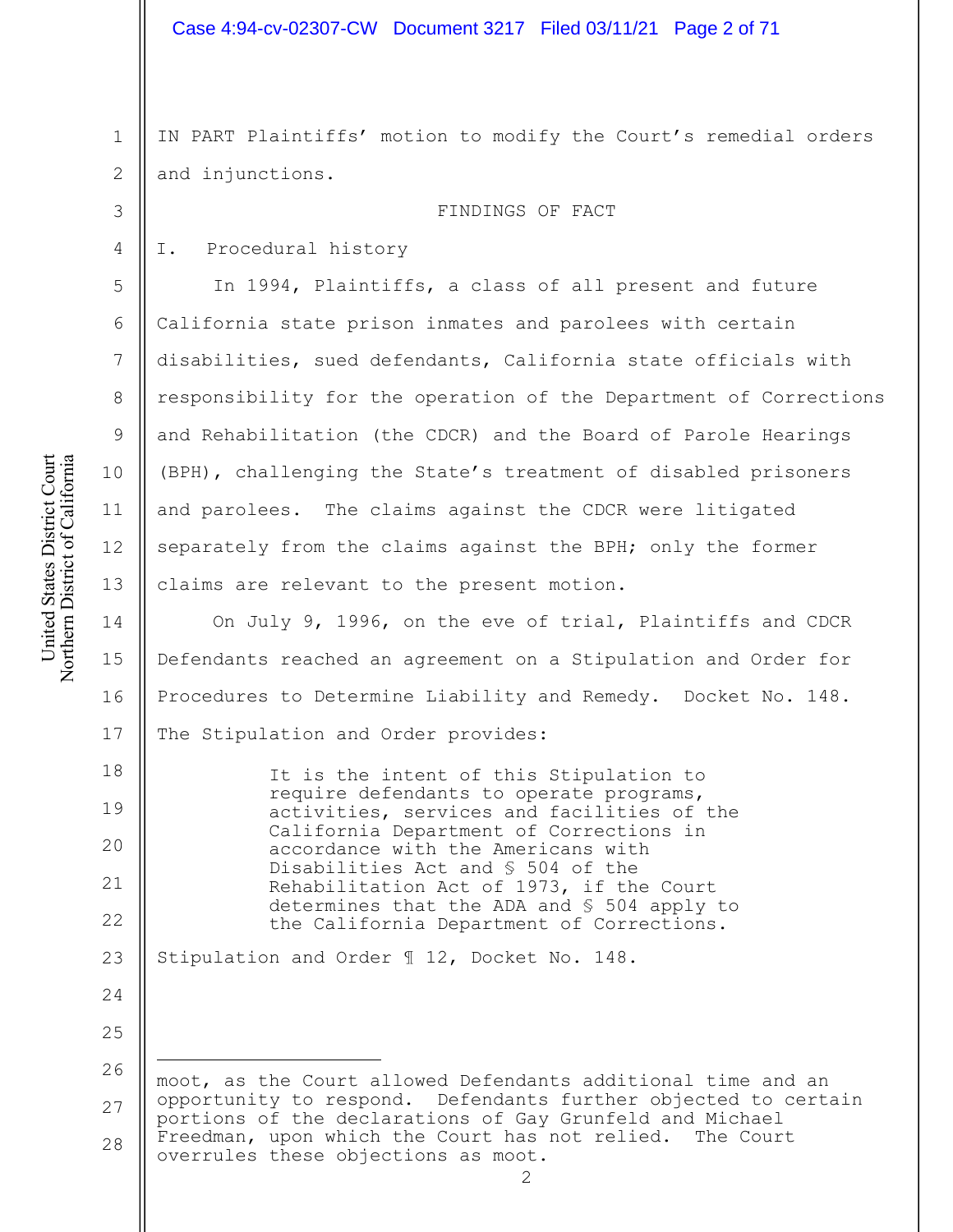# Case 4:94-cv-02307-CW Document 3217 Filed 03/11/21 Page 3 of 71

United States District Court Northern District of California United States District Court Northern District of California

1

2

3

4

5

6

7

8

9

10

11

12

13

14

15

16

17

23

24

25

26

27

28

On September 20, 1996, this Court held that the ADA and RA do apply to state prisoners, Docket No. 157, and that Defendants' policies and procedures with regard to disabled prisoners were inadequate and violative of the ADA and the RA, Docket No. 159. See also Armstrong v. Wilson, 942 F. Supp. 1252, 1258 (N.D. Cal. 1996), aff'd, 124 F.3d 1019 (9th Cir. 1997).

On the same date, the Court entered the parties' stipulated Remedial Order and Injunction, which required CDCR Defendants to develop plans, policies, and procedures, including disabilitygrievance procedures, to ensure that their facilities and programs were compliant with the ADA and RA. Remedial Order and Injunction at 1-4, Docket No. 158. The Court retained jurisdiction to enforce the terms of the Remedial Order and Injunction, as well as to issue "any order permitted by law, including contempt, necessary to ensure that defendants comply with the guidelines, policies, procedures, plans and evaluations" required by the Remedial Order and Injunction. Id. at 5.

18 19 20 21 22 In accordance with the Remedial Order and Injunction, Defendants produced the ARP in 1998, Docket No. 337, amended in January 2001, Docket No. 681. The ARP, Section I, incorporates the ADA's anti-discrimination and access provisions, 42 U.S.C. § 12132, by providing as follows:

No qualified inmate or parolee with a disability as defined in Title 42 of the United States Code, Section 12102 shall, because of that disability, be excluded from participation in or denied the benefits of services, programs, or activities of the Department or be subjected to discrimination.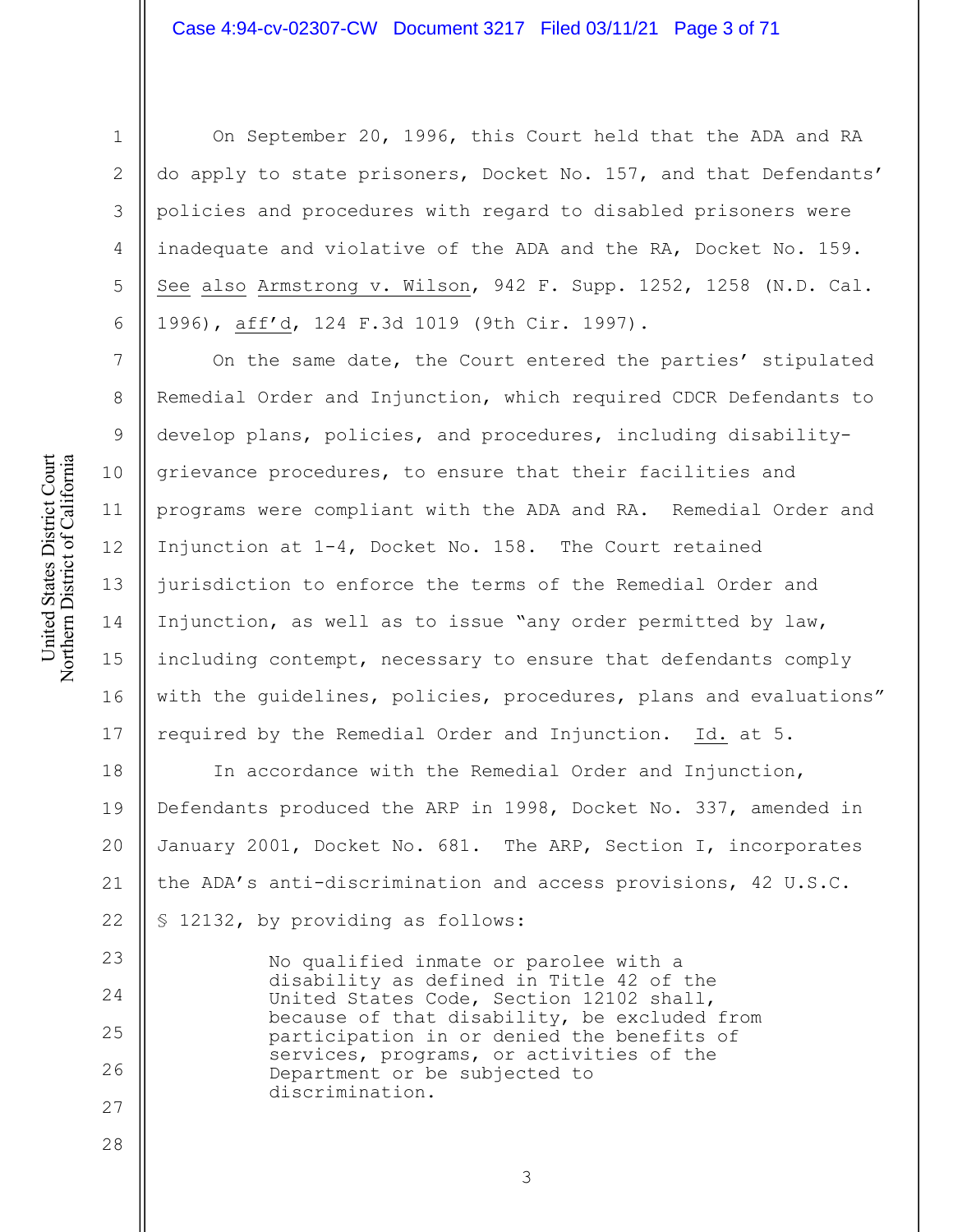# Case 4:94-cv-02307-CW Document 3217 Filed 03/11/21 Page 4 of 71

1 2 3 4 5 6 7 8 9 10 11 12 13 14 15 16 17 18 19 20 ARP at 1, Docket No. 681. Section II.F. of the ARP requires CDCR to "provide reasonable accommodations or modifications for known physical or mental disabilities of qualified inmates/parolees." Id. at 7. The remainder of the ARP describes various types of accommodations that CDCR must provide, such as "staff assistance," sign language interpreters, alternative methods for restraining inmates who cannot be restrained with traditional restraint equipment in the ordinary prescribed manner, and accessible vehicles for transporting inmates. Id. at 22-34. The ARP requires each institution to take steps to ensure that staff are aware, at all times, of which inmates have disabilities that require accommodations. Id. For example, the ARP requires each institution to issue an identifying vest to each inmate who has vision or hearing disabilities, which the inmates must wear over their clothing when outside of their cell or bed area. Id. Defendants used the ARP as a model to craft remedial plans that were specifically tailored to each CDCR institution. See Individual Remedial Plans, Docket Nos. 782, 783, 784. The Court approved the remedial plans for each institution on February 6, 2002. Docket No. 781.

21 22 23 24 25 26 27 28 In November 2006, Plaintiffs filed a motion for a further remedial order, in which they argued that Defendants were in violation of the ARP and the Court's orders. Docket No. 950. As a result of this motion, the Court issued another injunction in 2007 (2007 injunction), which required Defendants, in relevant part, to comply with the ARP, including Section I, and to develop accountability procedures to ensure their compliance with the ARP and the Court's orders. 2007 Injunction at 7, 9, Docket No. 1045.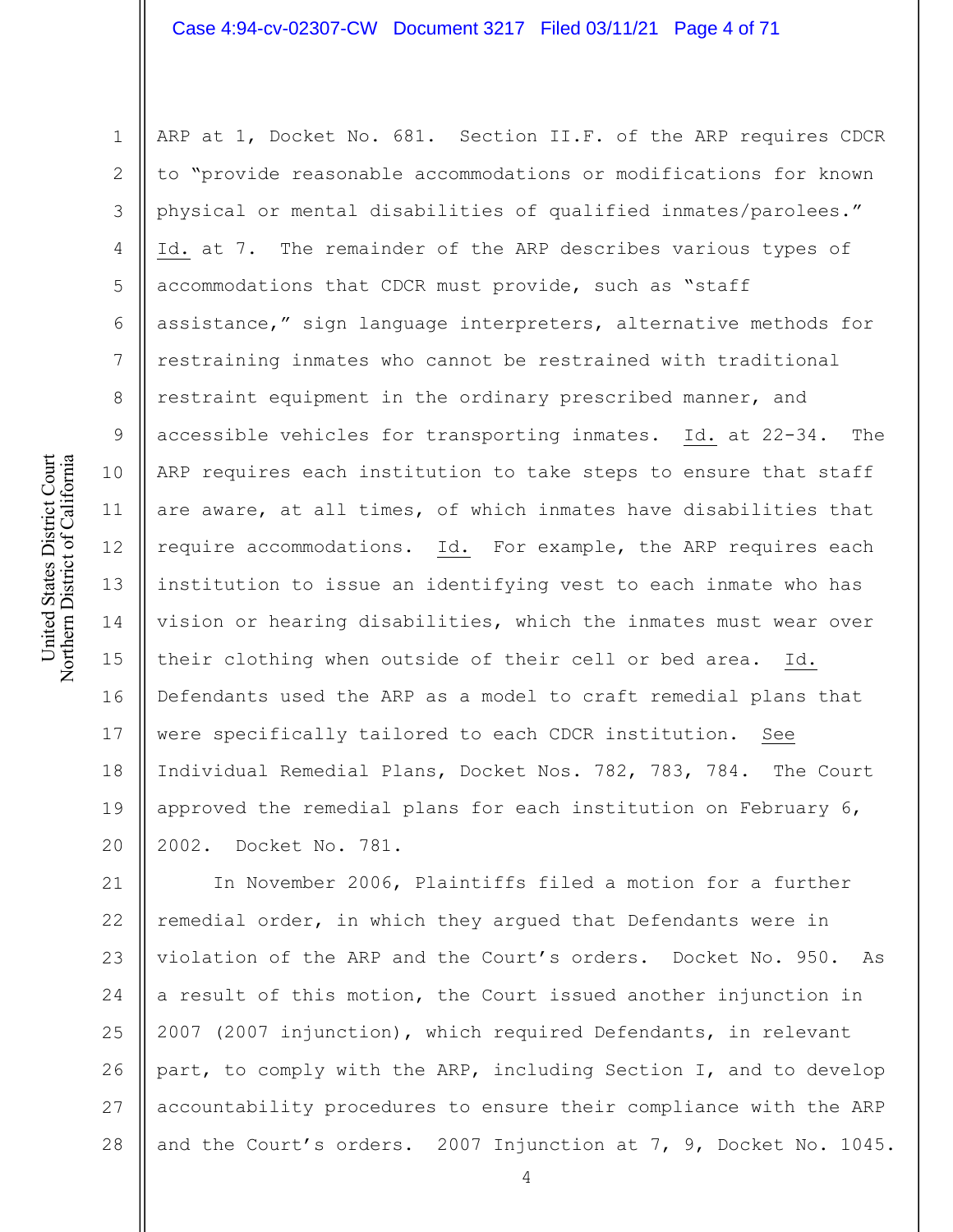# Case 4:94-cv-02307-CW Document 3217 Filed 03/11/21 Page 5 of 71

Since then, in response to enforcement motions brought by Plaintiffs, the Court has modified the 2007 injunction several times to clarify Defendants' accountability obligations. See Armstrong v. Schwarzenegger, 622 F.3d 1058, 1073 (9th Cir. 2010); Armstrong v. Brown, 768 F.3d 975, 979 (9th Cir. 2014); see also Order Modifying Permanent Injunction of August 2, 2012, Docket No. 2180; Order Modifying 2007 Injunction of December 29, 2014, Docket No. 2479.

In February and June 2020, respectively, Plaintiffs filed two enforcement motions, in which they argue that Defendants' employees have engaged and continue to engage in conduct that violates disabled inmates' rights under the ARP and ADA contrary to this Court's prior orders and injunctions. Docket Nos. 2922, 2948. The acts alleged involve misconduct directed at disabled inmates, who are vulnerable to abuse and less able than others to defend themselves in light of their disabilities, as well as acts that have served to discourage disabled inmates from requesting reasonable accommodations for their disabilities, either through the formal grievance process or otherwise.

20 21 22 23 24 25 26 27 The first enforcement motion sought a modification of the Court's prior orders and injunctions to require the implementation of new remedial measures at Richard J. Donovan Correctional Facility (RJD) to end ongoing violations of the ARP and ADA at that prison. Docket No. 2922. On September 8, 2020, the Court granted the RJD enforcement motion in part, Order, Docket No. 3059, and it ordered Defendants to draft a plan for achieving compliance with the ARP and ADA at that prison that

1

2

3

4

5

6

7

8

9

10

11

12

13

14

15

16

17

18

19

28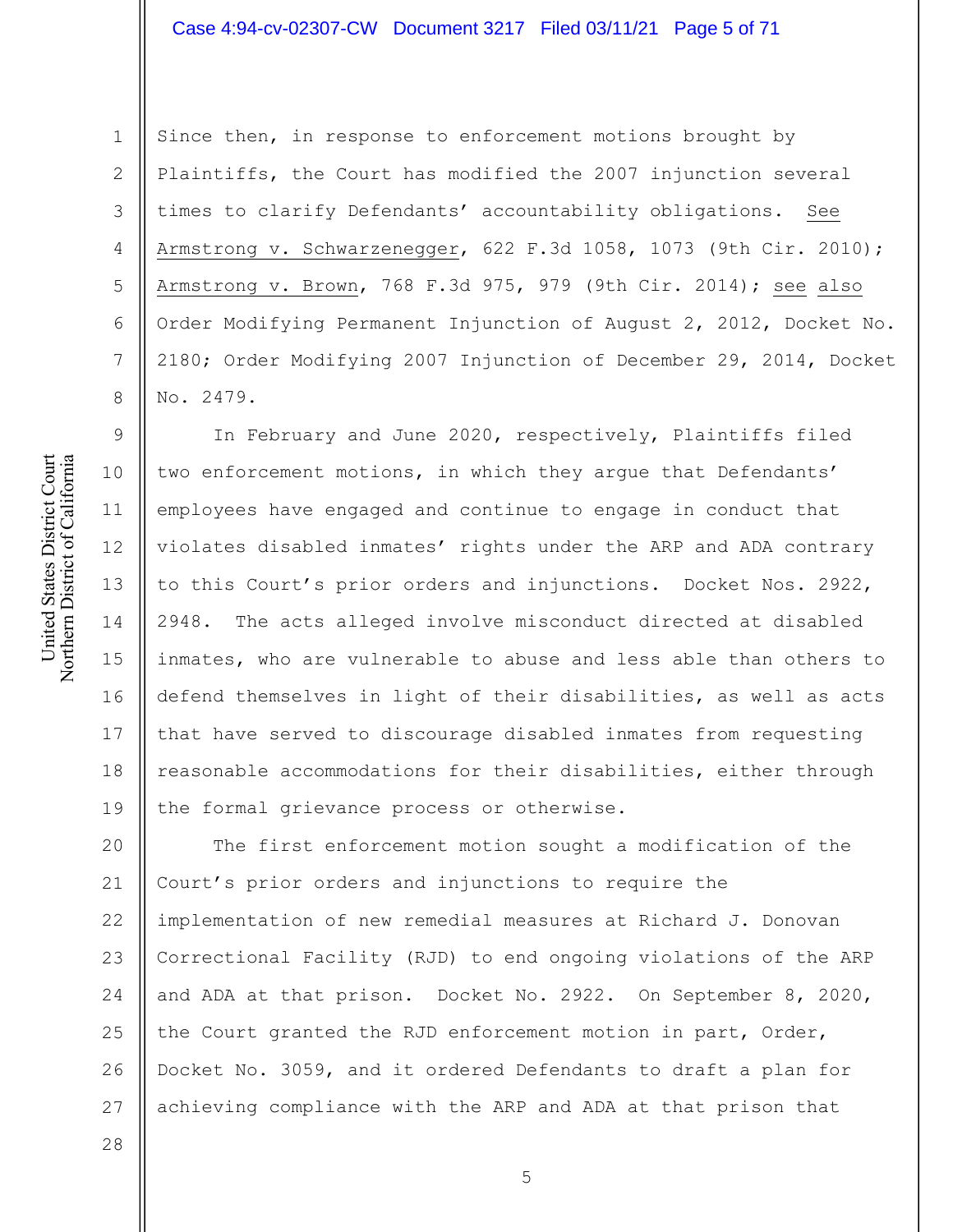# Case 4:94-cv-02307-CW Document 3217 Filed 03/11/21 Page 6 of 71

2 includes certain remedial measures, Order for Additional Remedial Measures, Docket No. 3060.

The second enforcement motion is the one presently before the Court. It seeks a modification of the Court's prior orders and injunctions to require the implementation of new remedial measures at seven prisons, namely California State Prison, Los Angeles County (LAC); California Correctional Institution (CCI); Kern Valley State Prison (KVSP); California State Prison, Corcoran (COR); Substance Abuse Treatment Facility (SATF); California Institute for Women (CIW); and Salinas Valley State Prison (SVSP) (collectively, the prisons at issue).

II. Staff at LAC, COR, SATF, CIW, and KVSP violated the ARP, the ADA, and the Court's prior orders and injunctions<sup>2</sup>

A. Staff denied qualified inmates with disabilities reasonable accommodations for their disabilities

15 16 17 18 19 20 21 22 23 24 25 As will be discussed in the Conclusions of Law, below, a violation of the ADA's anti-discrimination and access provisions, 42 U.S.C. § 12132, which are incorporated into Section I of the ARP, occurs where a disabled inmate is discriminated against by a public entity or is otherwise denied the benefits of a public entity's services, programs, or activities by reason of his or her disability. ARP at 1, Docket No. 681. A failure to provide a reasonable accommodation can occur where a correctional officer could have used less force or no force during the performance of his or her penological duties with respect to a disabled person. A failure to provide a reasonable accommodation, or

27 28  $2$  Plaintiffs have not shown that staff violated the rights under the ARP or ADA of qualified inmates with disabilities at SVSP or CCI.

1

3

4

5

6

7

8

9

10

11

12

13

14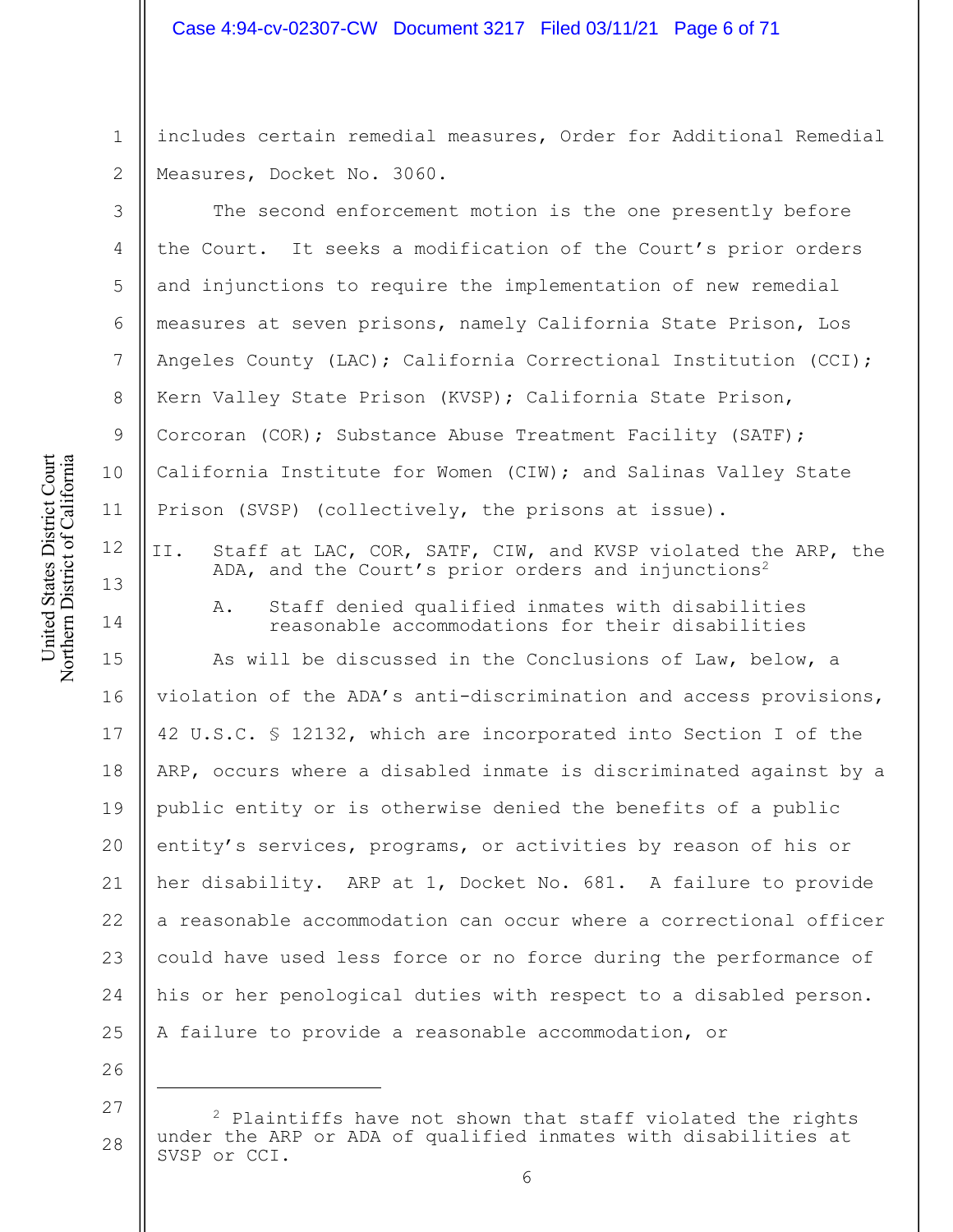discrimination by reason of disability, constitutes a violation of the ADA, as well as the ARP.

Plaintiffs have submitted declarations<sup>3</sup> from current or former inmates at LAC, COR, SATF, CIW, and KVSP.4 These declarations describe dozens of incidents in which staff at LAC, COR, SATF, CIW, and KVSP denied disabled inmates at these prisons reasonable accommodations for their physical or mental disabilities. Some of the incidents involve the use of force against mentally or physically disabled inmates even though the disabled inmates appear to have posed no imminent threat to the safety of staff or other inmates. For none of the incidents described below have Defendants submitted evidence to show that the denial of reasonable accommodations, or the use of unnecessary force, which itself can be a denial of a reasonable

16 17 18 19 20 21 22 23 <sup>3</sup> Defendants object to certain portions of these declarations on the grounds that: (1) they contain evidence the probative value of which is substantially outweighed by the danger of unfair prejudice under Federal Rule of Evidence 403; (2) they contain hearsay; or (3) the declarants lack personal knowledge. The Court overrules these objections. The Court declines to exclude any portions of the inmate declarations on the basis of Federal Rule of Evidence 403, because there is no danger of unfair prejudice as the Court, not a jury, is making factual determinations. The Court finds that the rest of Defendants' objections lack merit. The statements in the inmate declarations at issue are not subject to exclusion because they (1) are not hearsay, as they are not made for the truth of the matter asserted or fall within one of the hearsay exceptions under Federal Rule of Evidence 803; and (2) are based on the declarants' personal knowledge and perceptions.

24 25 26 27 28 <sup>4</sup> Defendants move to strike the declarations of three inmatedeclarants on the ground that they refused to answer certain questions during their depositions by invoking the Fifth Amendment. The Court denies the motion because the questions the inmate-declarants refused to answer are collateral to the matters at issue in the present motion. Further, the Court has not relied on the declarations of these three inmate-declarants, or on the transcripts of their depositions, for the purpose of deciding the present motion.

1

2

3

4

5

6

7

8

9

10

11

12

13

14

15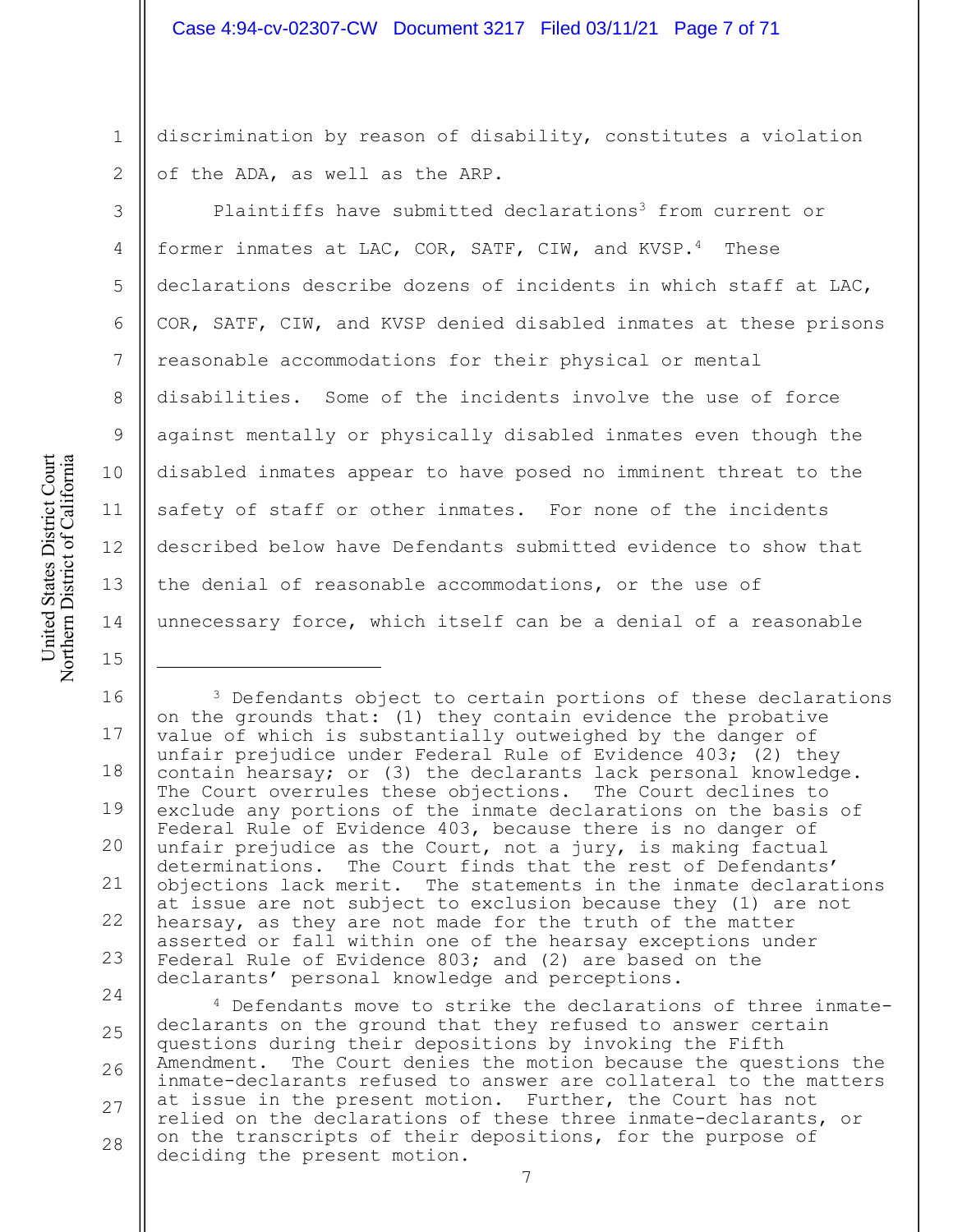accommodation, was necessary for the performance of legitimate penological duties.5 The following are illustrative examples.

An inmate at LAC who uses a wheelchair is frequently denied ADA assistance, to take a shower, by a particular officer.<sup>6</sup> Freedman Decl., Ex. 35 ¶¶ 1-12, Docket No. 2947-5. The inmate no longer asks for ADA showers when that officer is on her shift.

An inmate at LAC who has mobility, vision, and mental disabilities was not provided with a vehicle with a lift so that he could be transported to his medical appointment in August 2020, and the inmate missed his appointment as a result.<sup>7</sup> Grunfeld Reply Decl., Ex. 8 ¶¶ 32-33, Docket No. 3108-1. The inmate believes that staff prevented him from going to his medical appointment in retaliation for reporting staff misconduct at LAC. Id.

15 16 17 18 An inmate at LAC who suffers from bipolar disorder and is assigned to an EOP unit experienced a manic episode in December 2019, after which several officers brought the inmate to the ground. Freedman Decl., Ex. 29 ¶¶ 17-18. Once the inmate was

1

2

3

4

5

6

7

8

9

10

11

12

13

14

<sup>20</sup> 21 22 23 <sup>5</sup> Defendants submitted declarations by prison staff disputing some, but not all, of the incidents that some of the inmatedeclarants describe. The incidents described in this order are examples of alleged incidents for which Defendants have not pointed to any evidence that contradicts the inmate-declarants' version of the events.

<sup>24</sup> 25  $6$  Defendants submitted evidence that they argue contradicts the declaration of this inmate. See Docket No. 3080-4. But that evidence does not speak to the incidents described in this order in which a specific officer identified by name allegedly denied the inmate access to ADA assistance to take a shower.

<sup>26</sup> 27 28  $7$  Defendants filed declarations by officers at LAC that address other unrelated incidents involving this inmate that took place in April 2020. Defendants filed no evidence to dispute that the inmate missed an appointment for lack of an accessible vehicle in August 2020.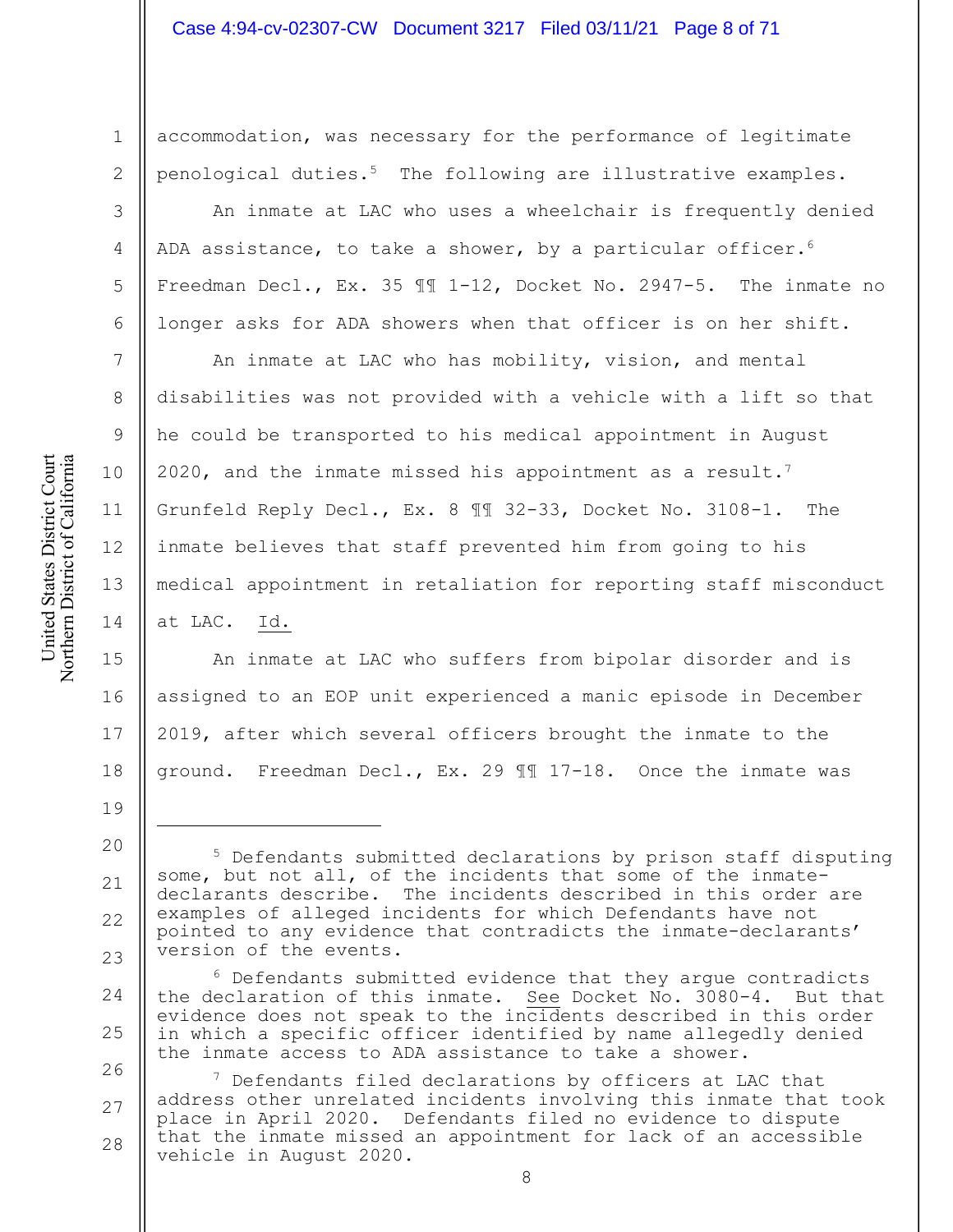1 2 3 4 5 under the control of the officers, one of the officers unloaded an entire can of pepper spray on the inmate, and then beat the inmate. Id. Then, after the inmate was in handcuffs, the officers beat him again. Id. ¶ 19. The inmate now refrains from asking for help. Id. ¶ 36.

An inmate at LAC who has mobility disabilities and suffers from bipolar disorder and is assigned to an EOP unit experienced hallucinations and sought mental health treatment in June 2019. Freedman Decl., Ex. 49 ¶¶ 1-10, Docket No. 2947-5. After a mental health evaluation, he was being returned to his cell, while handcuffed, by two officers when the officers and the inmate had a verbal altercation; once they reached his cell, the officers slammed him to the ground face first and punched him in the head. Id. ¶¶ 10-17. The inmate now is afraid of asking for help for his disabilities. Id. ¶ 32.

16 17 18 19 20 21 An inmate at LAC who suffers from schizoaffective disorder and is housed in an EOP unit reported that he was suicidal in March 2018 and was ignored for hours, after which he tried to hang himself. Freedman Decl., Ex. 33 ¶¶ 8-10, Docket No. 2947-5. Instead of providing him with mental health care, an officer pepper sprayed him in the face. Id.

22 23 24 25 26 An inmate at LAC who suffers from depression and anxiety and is housed in an EOP unit asked to speak to his mental health clinician because he had learned that his father had cancer, and an officer pepper sprayed him instead. Freedman Decl., Ex. 37 ¶¶ 1-11, Docket No. 2947-5.

27 28 An inmate at COR who is housed in an EOP unit observed officers beat another EOP inmate after he asked for medications.

6

7

8

9

10

11

12

13

14

15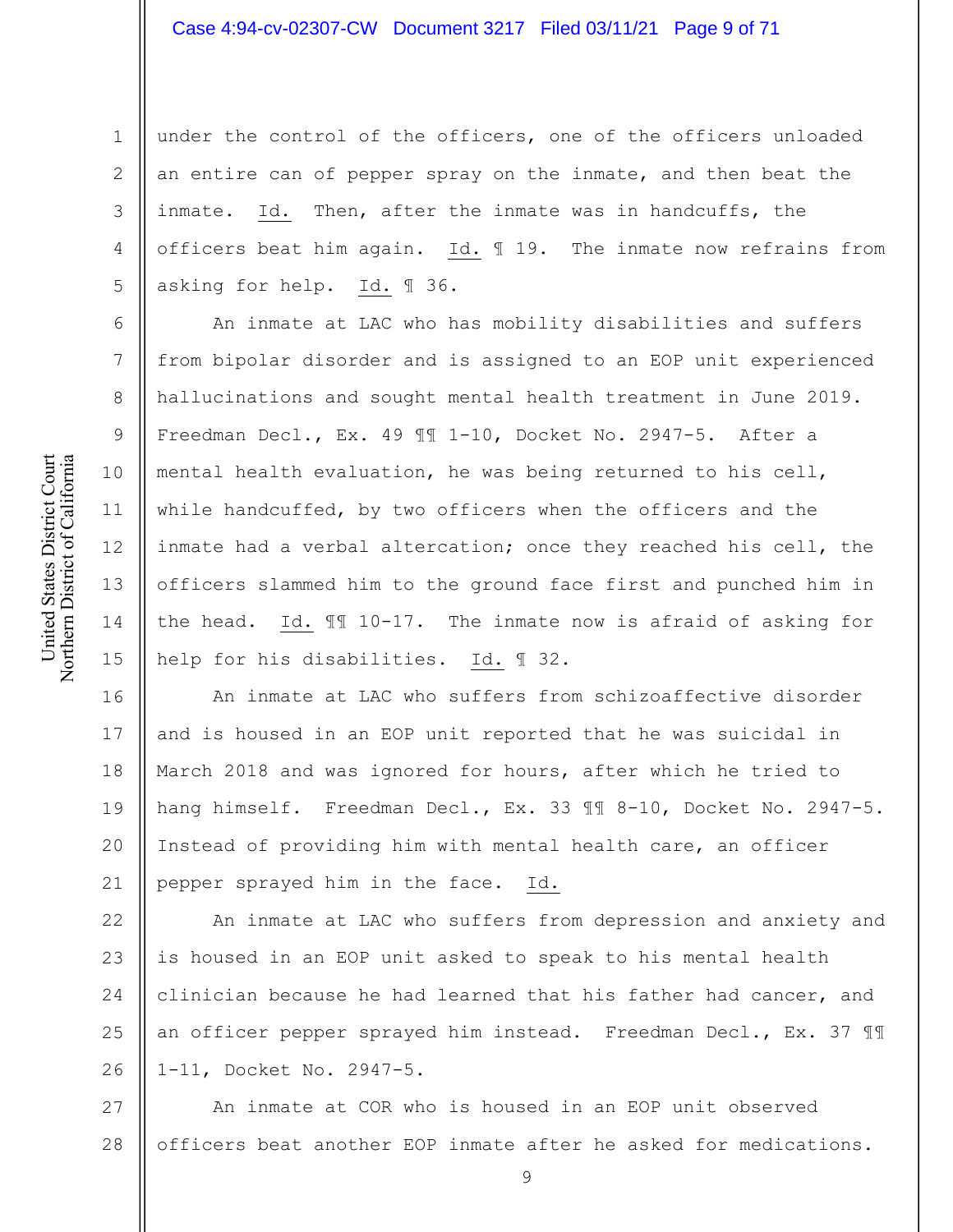1 2 3 Grunfeld Reply Decl., Ex. 23 ¶¶ 1-24, Docket No. 3108-1. The inmate now worries that staff will deny him mental healthcare. Id. ¶ 24.

An inmate at COR who is housed in an EOP unit was beaten by an officer after a suicide attempt in August 2019. Grunfeld Reply Decl., Ex. 20 ¶¶ 34-42, Docket No. 3108-1. The inmate believes that the officer beat him because he suffers from mental health issues and cannot advocate for himself. Id. ¶ 47. The inmate now refrains from asking for help because he is afraid of what would happen to him. Id. ¶ 61.

An inmate at COR who is housed in an EOP unit reported that he was suicidal in July 2020 but staff ignored him. Grunfeld Reply Decl., Ex. 20 ¶¶ 56-58, Docket No. 3108-1.

14 15 16 17 An inmate at SATF who has a hearing disability repeatedly asked for a telecommunication device for the deaf in February 2020, and staff ignored his request for months, until June 2020.8 Grunfeld Reply Decl., Ex. 70 ¶¶ 1-17, Docket No. 3109-1.

18 19 20 21 An inmate at CIW who has a mobility disability requested a handcuffing accommodation in February 2020, and the officer ignored her request. Grunfeld Decl., Ex. 41 ¶¶ 1-13, Docket No. 3108-1. The inmate was handcuffed behind her back for two hours

25 26 27 28 <sup>8</sup> Defendants argue that the inmate's declaration is contradicted by evidence that he did receive access to the telecommunications device from June through August of 2020. Docket No. 3162 at 6. Defendants, however, point to no evidence to dispute the inmate's declaration that he requested the telecommunications device in February 2020 but Defendants failed to provide him access to it until June 2020.

4

5

6

7

8

9

10

11

12

13

22

23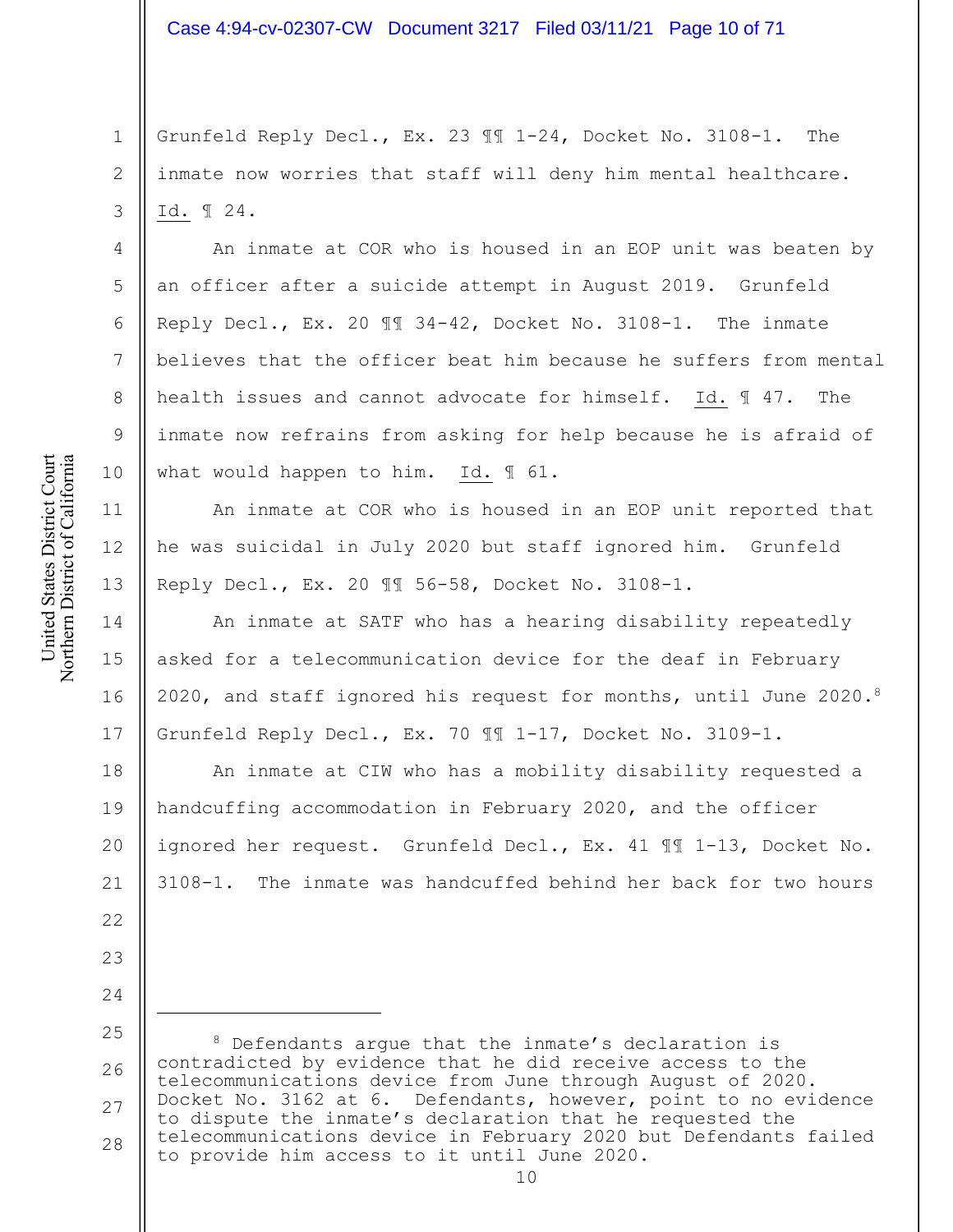until another officer confirmed that the inmate requires a handcuffing accommodation and removed the handcuffs.<sup>9</sup> Id.  $\text{\texttt{N}}$  11.

An inmate at KVSP who is designated as EOP and has permanent nerve damage in his wrists, Freedman Decl., Ex. 26 ¶¶ 1-5, Docket No. 2947-5, requested a change of bandages in May 2020 because he had had wrist surgery and, instead of accommodating him, an officer hit him with a mace can, Freedman Decl. ¶ 72 & Ex. 62 ¶¶ 1-9, Docket No. 2947-5. The inmate believes that staff at KVSP are retaliating against him for providing assistance in the Coleman and Armstrong litigation. Freedman Decl., Ex. 62 ¶ 18, Docket No. 2947-5.

12 13 14 15 16 17 18 19 20 21 22 The declarants believe, based on their experiences and observations, that staff target inmates with disabilities for mistreatment because they are vulnerable and unlikely to fight back. See, e.g., Grunfeld Reply Decl., Ex. 8 ¶¶ 34-35, Docket No. 3108-1; Freedman Decl., Ex. 29 ¶ 36; Freedman Decl., Ex. 33 ¶ 29, Docket No. 2947-5; Grunfeld Reply Decl., Ex. 70 ¶ 45, Docket No. 3109-1; Grunfeld Reply Decl., Ex. 43 ¶ 13, Docket No. 3108-1; Grunfeld Decl., Ex. 41 ¶ 20, Docket No. 3108-1; Freedman Decl., Ex. 35 ¶ 21, Docket No. 2947-5; Freedman Decl., Ex. 49 ¶ 37, Docket No. 2947-5. The Court finds the inmate declarations to be credible. The descriptions in these declarations of the behavior

25 26 27 28 <sup>9</sup> Defendants argue that this inmate's description of the incident is contradicted by medical records, which state that "I/P was escorted cuffed in front to TTA exam room[.]" Grunfeld Decl., Ex. 41a, Docket No. 3108-1. These medical records, which state that the inmate was handcuffed in the front while she was being escorted do not contradict the inmate's declaration that she was handcuffed behind her back for two hours in a holding cell before the handcuffs were removed.

1

2

3

4

5

6

7

8

9

10

11

23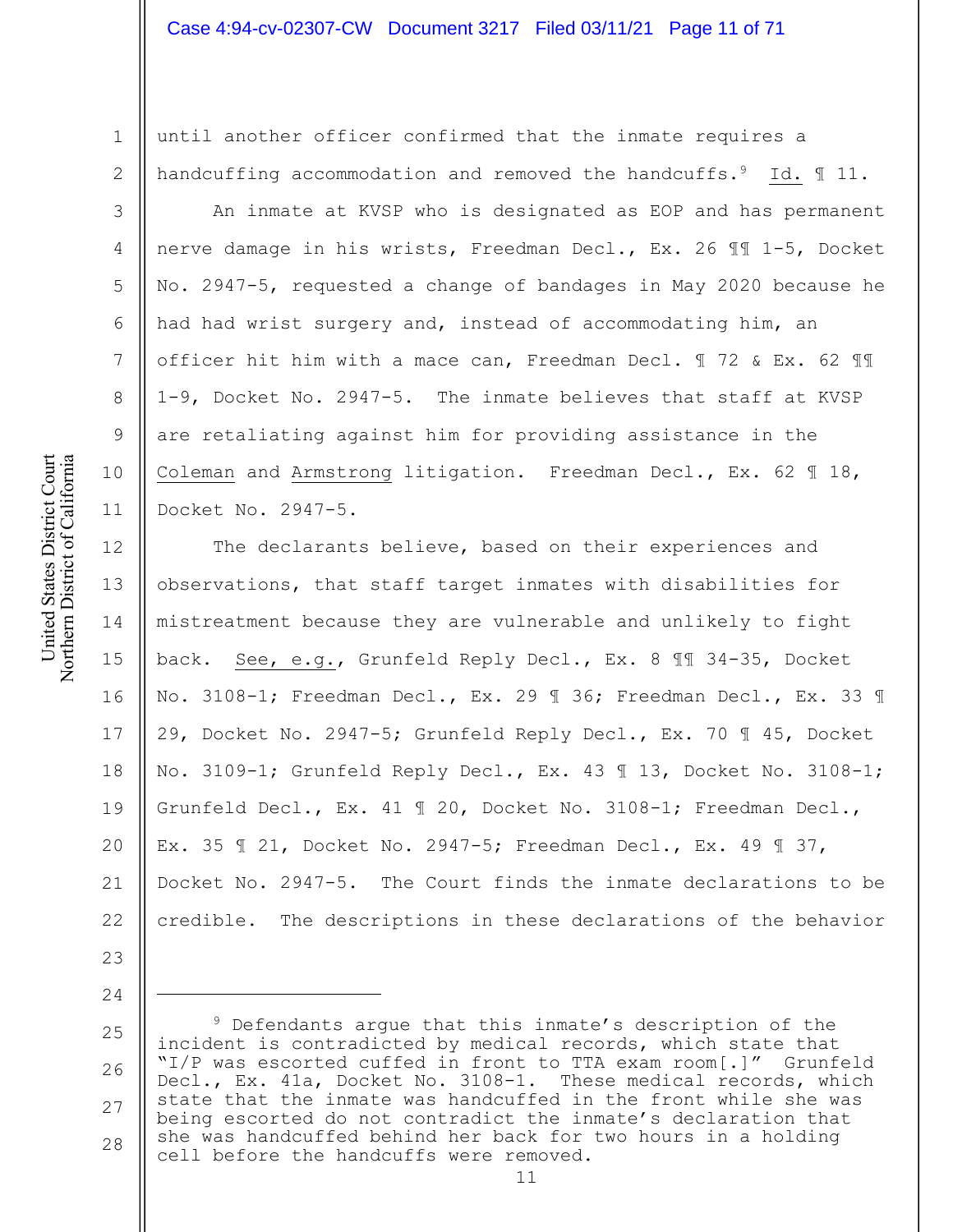#### Case 4:94-cv-02307-CW Document 3217 Filed 03/11/21 Page 12 of 71

2

3

4

5

6

7

8

23

1

of staff toward disabled inmates are remarkably consistent. Further, the declarants appear to lack any incentive to fabricate the incidents they describe with such great detail. Finally, as noted, Defendants have not pointed to declarations or other evidence to dispute the sworn statements of the declarants with respect to the incidents described above.10 The declarants' version of the incidents described above is, therefore, uncontroverted.

9 10 11 12 13 14 15 16 17 18 19 20 21 22 Defendants note that some of the inmate declarations that Plaintiffs filed are by members of the class in Coleman v. Newsom, Case No. 90-cv-00529 (E.D. Cal.) and argue that these declarations cannot establish violations of the ARP to the extent that they describe denials of reasonable accommodations as to Coleman class members. The Coleman class includes "all inmates with serious mental disorders who are now, or who will in the future, be confined within the California Department of Corrections." Coleman v. Schwarzenegger, 922 F. Supp. 2d 882, 899 n.11 (E.D. Cal. 2009) (citation and internal quotation marks omitted). Defendants contend that the ARP does not apply to Coleman class members by virtue of their mental disorders unless the mental disorders are learning disabilities. See Tr. of Oct. 6, 2020, Hr'g at 25-26, Docket No. 3131.

24 25 26 27 28 <sup>10</sup> Defendants argue that the "current page limitations" made it "impossible" for them to "make extended discussions" of some<br>of the inmate declarations. Docket No. 3162. Defendants' of the inmate declarations. Docket No. 3162. failure to cite evidence that contradicts the inmates' declarations, to the extent that any such evidence exists, is not justified by the page limitations the Court imposed on the parties. Pointing to contrary evidence does not require extended discussions of the evidence. Further, Defendants never moved for additional pages.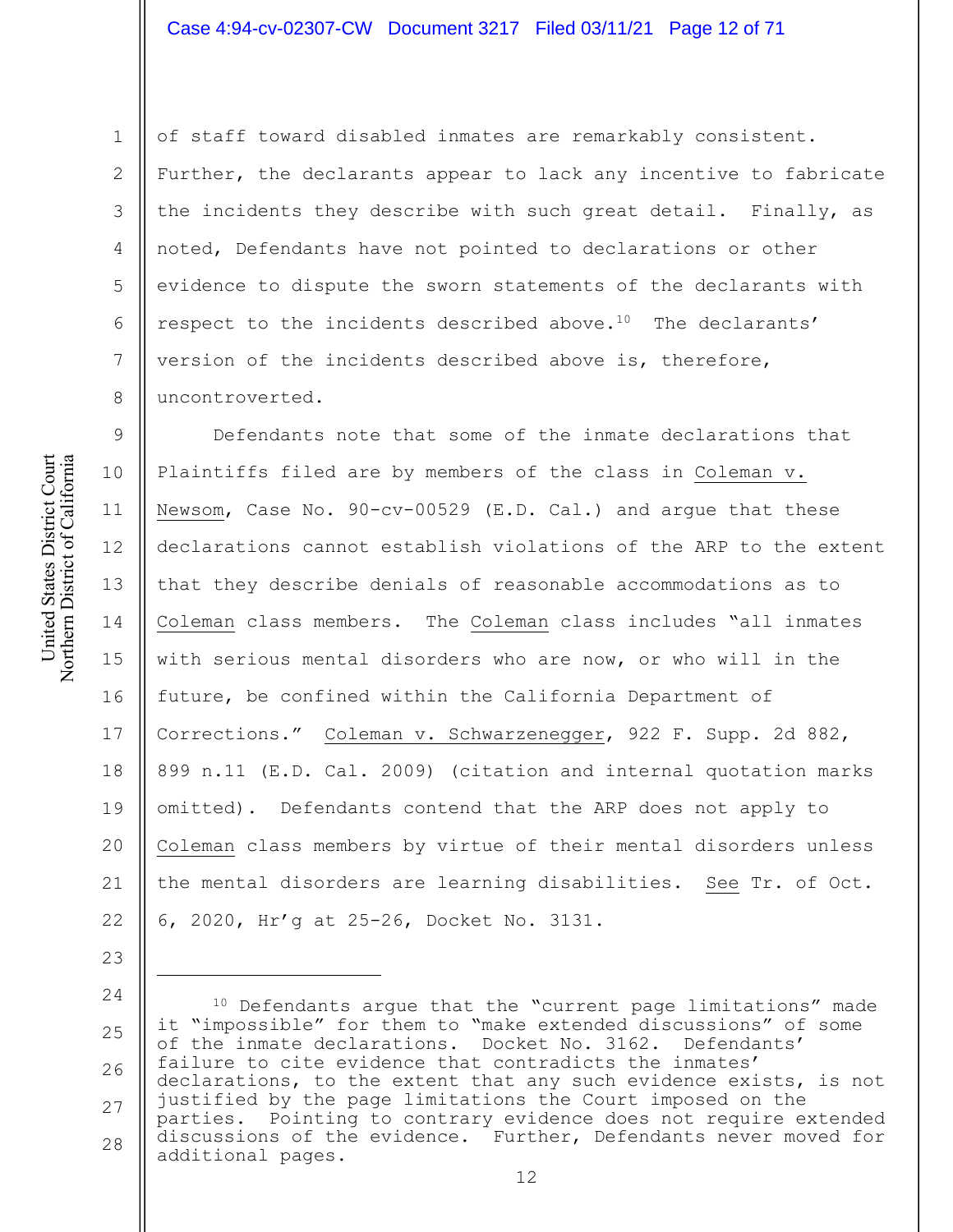United States District Court Northern District of California United States District Court Northern District of California

1

2

3

4

5

6

7

8

9

10

11

12

13

As noted, the Court's Remedial Order and Injunction requires Defendants to ensure that their facilities and programs are compliant with the ADA and RA. Remedial Order and Injunction at 1-4, Docket No. 158. The ARP, Section I, which incorporates the ADA's anti-discrimination and access provisions, 42 U.S.C. § 12132, provides that any "qualified inmate or parolee with a disability" is protected from discrimination or exclusion because of that disability:

> No qualified inmate or parolee with a disability as defined in Title 42 of the United States Code, Section 12102 shall, because of that disability, be excluded from participation in or denied the benefits of services, programs, or activities of the Department or be subjected to discrimination.

14 15 16 17 18 19 20 21 ARP at 1, Docket No. 681. Section II.A of the ARP defines a "qualified inmate or parolee" as "one with a permanent physical or mental impairment which substantially limits the inmate/parolee's ability to perform a major life activity," id. at 1, and Section II.B. of the ARP defines a "permanent disability or impairment" as one that is not expected to improve within six months, id. at 2. The ARP does not define or limit the conditions that may constitute a covered "mental impairment."

22 23 24 25 26 27 In light of the plain language of the ARP, the Court concludes that Coleman class members are "qualified inmates" under the ARP if the record suggests that they suffer from any known physical or mental impairment that substantially limits their ability to perform a major life activity and that is not expected to improve within six months. The Court finds no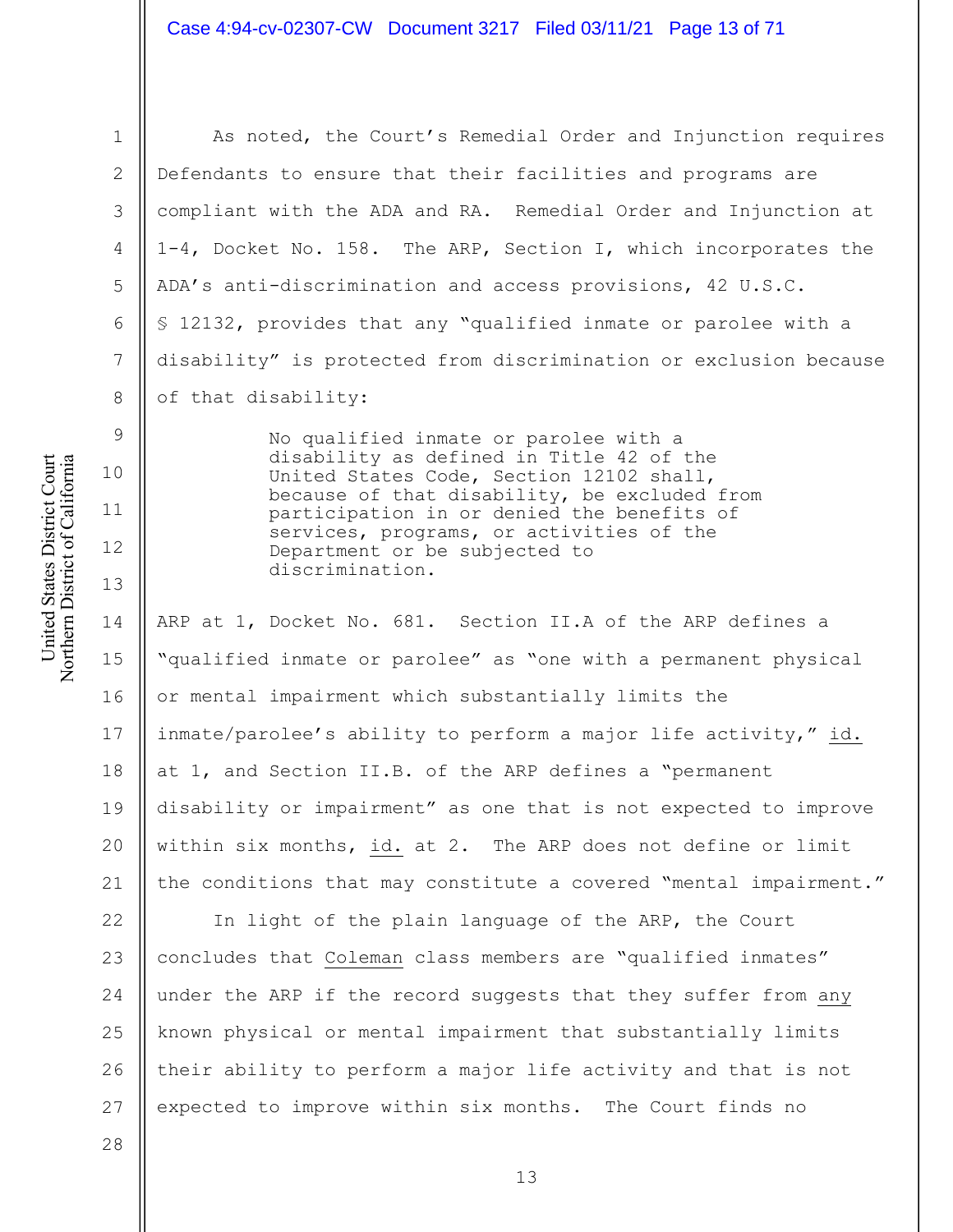support in the ARP for limiting the scope of the term "mental impairment" to learning disabilities, as Defendants propose.

During the hearing held on December 8, 2020, Plaintiffs argued that Coleman class members who "have been classified by CDCR as belonging to EOP, Enhanced Outpatient Placement," are qualified inmates within the meaning of the ARP because "they require special housing, special programming" and "are very ill." Tr. at 37, Docket No. 3184. The record in the Coleman litigation supports that argument. It shows that Coleman class members designated as EOP suffer from serious mental disorders such as depression, panic attacks, bipolar disorder, and post-traumatic stress disorder, which cause them to suffer from "crisis symptoms which require extensive treatment" or prevent them from functioning in the general prison population. See CDCR Mental Health Services Delivery System Program Guide, 2018 Revision, at 7-8, Docket No. 5864-1, Coleman v. Newsom, Case No. 90-cv-00520 (E.D. Cal.); see also Order at 5, Docket No. 5131, Coleman v. Newsom, Case No. 90-cv-00520 (E.D. Cal.) (noting that Coleman class members designated as EOP suffer from serious mental disorders that render them "unable to function in the general prison population"). As a result, Coleman class members designated as EOP require special housing apart from the general prison population and special extensive mental-health treatment.

24 25 26 27 28 As will be discussed in more detail in the Conclusions of Law, below, a mental impairment that prevents an inmate from functioning in the general prison population and that requires the inmate to receive special and extensive mental-health treatment constitutes a disability within the meaning of the ARP

1

2

3

4

5

6

7

8

9

10

11

12

13

14

15

16

17

18

19

20

21

22

23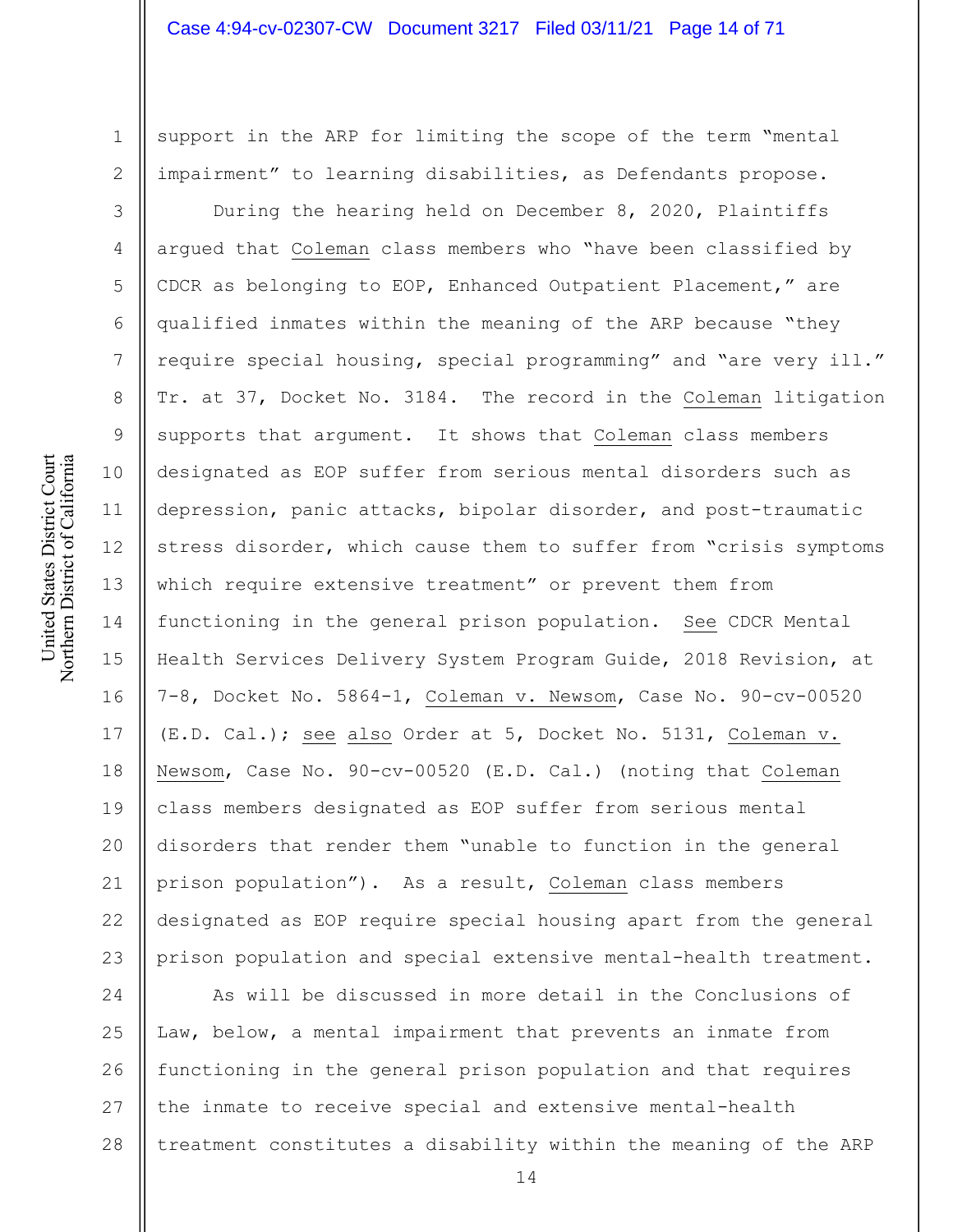# Case 4:94-cv-02307-CW Document 3217 Filed 03/11/21 Page 15 of 71

and ADA, as that impairment substantially limits the inmate's ability to perform a major life activity. Accordingly, Coleman class members who are designated as EOP are "qualified inmates" within the meaning of the ARP and are covered by the ARP and ADA. As such, any failure by Defendants' employees to provide EOP Coleman class members with reasonable accommodations for their disabilities constitutes a violation of the ARP and ADA. See ARP at 7, Section II.F., Docket No. 681 (requiring CDCR to "provide reasonable accommodations or modifications for known physical or mental disabilities of qualified inmates/parolees") (emphasis added).

13 17 The declarations of Coleman class members are also relevant to the resolution of the present motion to the extent that they contain evidence of violations of Armstrong class members' rights under the ARP or ADA, and to the extent that they contain evidence that is probative of the conditions that disabled inmates experience in CDCR's prisons.

18 19 20 For the foregoing reasons, the Court considers the declarations of Coleman class members when deciding the present motion.

21 22 23 24 25 26 27 28 Defendants next argue that certain of the declarants do not explicitly establish a causal link between the violations of the ARP and ADA that they describe and their disabilities. The Court is not persuaded. This causal link need not be expressly alleged by each of the declarants. The causal link can be inferred from the totality of the allegations in the declarations and the evidence discussed below, which shows that it is part of the staff culture at LAC, COR, SATF, CIW, and KVSP to target inmates

1

2

3

4

5

6

7

8

9

10

11

12

14

15

16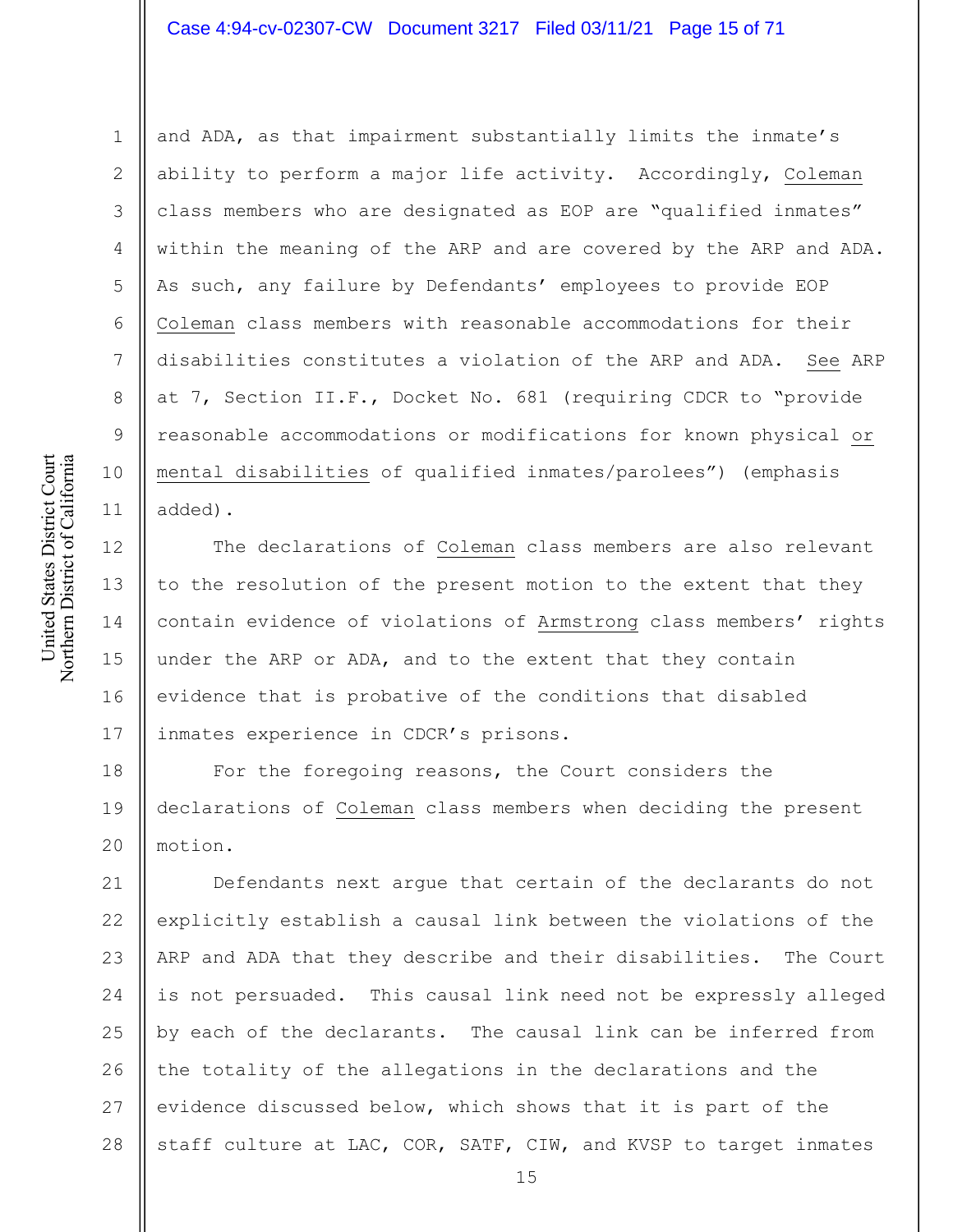# Case 4:94-cv-02307-CW Document 3217 Filed 03/11/21 Page 16 of 71

1 2 with disabilities for mistreatment, abuse, retaliation, and other improper behavior.

The Court finds, based on the foregoing, that staff have denied reasonable accommodations to inmates with disabilities on multiple occasions at LAC, COR, CIW, SATF, and KVSP, and that such denials were by reason of the inmates' disabilities.

B. Staff interfered with the ADA rights of qualified inmates with disabilities

As will be discussed in the Conclusions of Law below, a violation of the ADA's anti-interference provisions, 42 U.S.C. § 12203(b), occurs where (1) a person threatens, intimidates, or coerces a person with a disability; (2) the threat, intimidation, or coercion has a nexus to the exercise or enjoyment of an ADA right; and (3) the disabled person suffers distinct and palpable injury as a result, by virtue of giving up his ADA rights or some other injury which resulted from his refusal to give up his rights, or from the threat or intimidation or coercion itself.

18 19 20 21 22 23 24 25 26 27 Plaintiffs have submitted declarations by inmates stating that staff have threatened, intimidated, or coerced them when they requested reasonable accommodations or indicated that they would file ADA-related grievances, and that this has caused them to refrain from requesting accommodations or filing ADA grievances, or to experience severe emotional distress. As discussed below, the incidents described in the declarations, which are uncontested, establish that staff have violated 42 U.S.C. § 12203(b). Below, the Court describes a few examples. Some of these incidents were also discussed in the previous

United States District Court Northern District of California United States District Court Northern District of California

3

4

5

6

7

8

9

10

11

12

13

14

15

16

17

28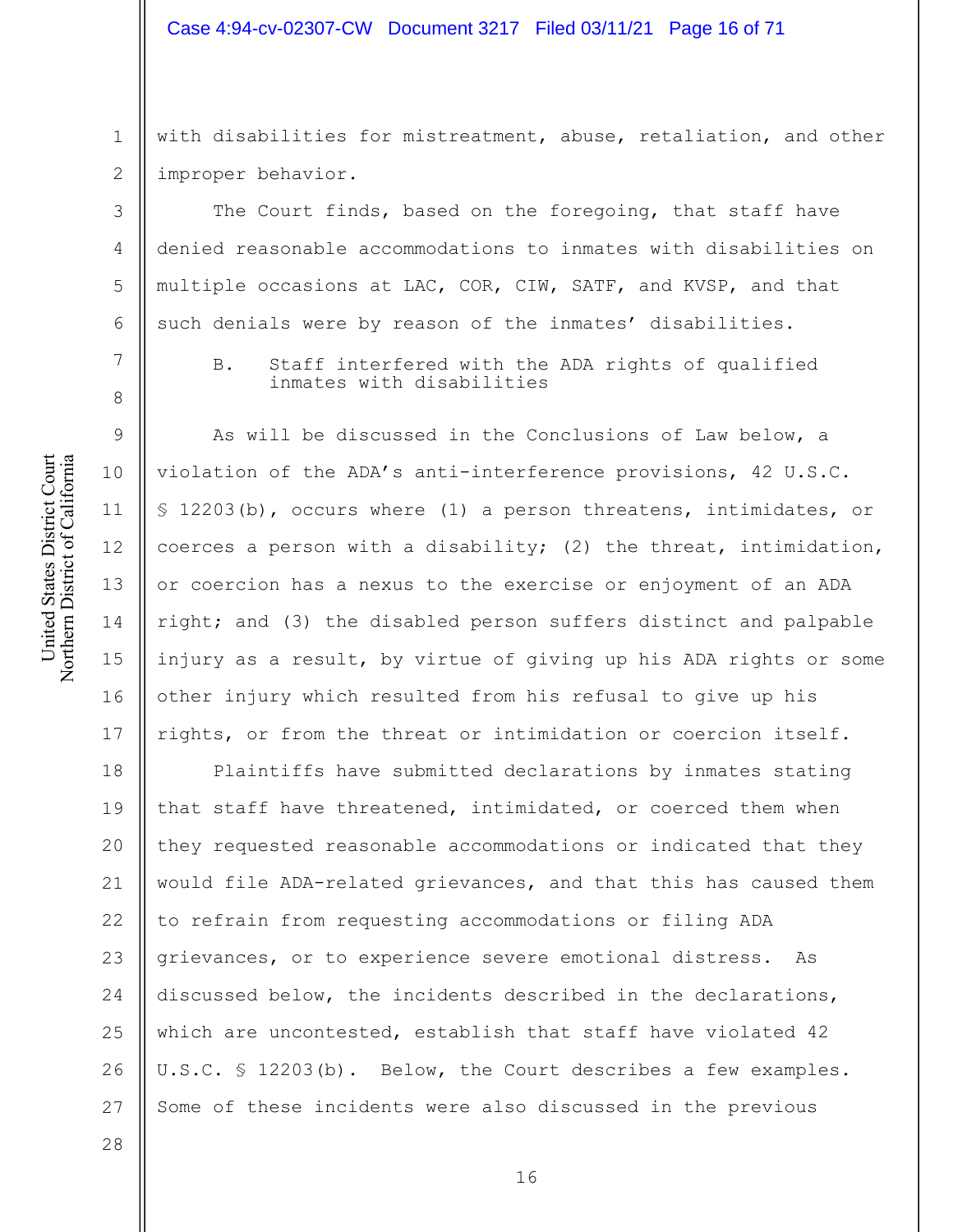section of this order because they involve denials of reasonable accommodations, as well as violations of § 12203(b).

The inmate at LAC who uses a wheelchair, who is frequently denied by a particular officer of ADA assistance to take a shower, no longer asks for ADA showers when that officer is on her shift.11 Freedman Decl., Ex. 35 ¶¶ 1-12, Docket No. 2947-5.

An inmate at LAC who suffers from depression and anxiety and is housed in an EOP unit and was assaulted by officers after he asked to speak to his mental health clinician filed a complaint regarding the incident and then experienced retaliation by officers in the form of an unwarranted placement in segregation in November 2019. Freedman Decl., Ex. 37 ¶¶ 1-11, 20-26, Docket No. 2947-5. The inmate now refrains from asking for mental health treatment when he feels suicidal. Id. ¶ 38.

15 16 17 18 19 20 21 An inmate at LAC who has mobility, vision, and mental disabilities was accused by an officer at LAC, while in the presence of other inmates, of reporting staff misconduct and denials of disability accommodations.<sup>12</sup> Grunfeld Reply Decl., Ex. 8 ¶¶ 18-19, Docket No. 3108-1. The inmate now worries about his safety and refrains from asking for assistance he needs in light of his disabilities. Id. ¶¶ 18-19, 34.

1

2

3

4

5

6

7

8

9

10

11

12

13

14

22

<sup>24</sup> 25 26  $11$  As noted above, Defendants submitted evidence that they argue contradicts the declaration of this inmate. See Docket No. 3080-4. But none of that evidence addresses the incidents described in this order in which a specific officer identified by name allegedly denied the inmate access to ADA assistance to take a shower.

<sup>27</sup> 28 <sup>12</sup> Defendants filed declarations by officers at LAC that address other unrelated incidents. Defendants have filed no evidence to dispute that this inmate suffered retaliation in the summer of 2020.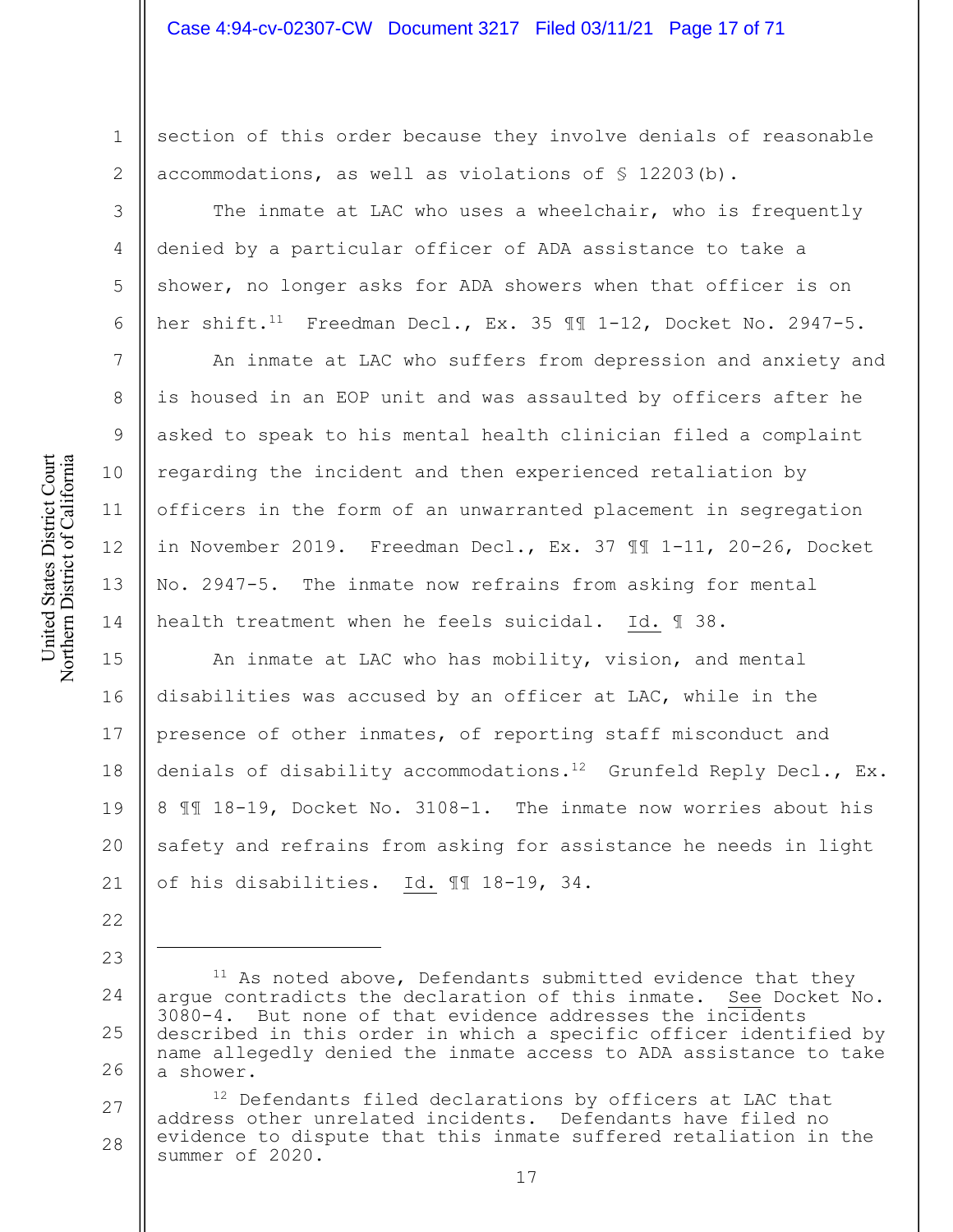United States District Court Northern District of California United States District Court Northern District of California

1

2

3

4

5

6

7

8

9

10

11

23

Described above is an inmate at LAC who has mobility disabilities and suffers from bipolar disorder and is assigned to an EOP unit; this inmate experienced hallucinations and sought mental health treatment in June 2019. Freedman Decl., Ex. 49 ¶¶ 1-10, Docket No. 2947-5. After a mental health evaluation, he was being returned to his cell, while handcuffed, by two officers when the officers and the inmate had a verbal altercation; once they reached his cell, the officers slammed him to the ground face first and punched him in the head. Id. ¶¶ 10-17. The inmate is now afraid of asking for help for his disabilities. Id. ¶ 32.

12 13 14 15 16 17 18 19 An inmate at COR who has mobility disabilities filed a staff complaint against an officer who allegedly kicked him on the inside of his legs in September 2019 during a body search, causing him excruciating pain and worsening his mobility disability.13 Grunfeld Reply Decl., Ex. 33 ¶¶ 1-18, Docket No. 3108-1. Since then, two other officers have threatened him and told him to drop his complaints against the officer who kicked him.14 Id. ¶¶ 25-34.

20 21 22 An inmate at COR who was being housed in an EOP unit in June 2020 observed officers extract another EOP inmate from his cell while he was wearing handcuffs and leg restraints; while that

<sup>24</sup> 25 <sup>13</sup> The officer who allegedly kicked the inmate filed a declaration, in which he does not deny having kicked the inmate. See Docket No. 3160-19.

<sup>26</sup> 27 28 <sup>14</sup> One of the officers who allegedly threatened the inmate filed a declaration. Docket No. 3160-17. This officer does not deny threatening or telling the inmate to drop his complaints against the officer who allegedly kicked the inmate. Id. The other officer who allegedly threatened and told the inmate to drop the complaints did not file a declaration.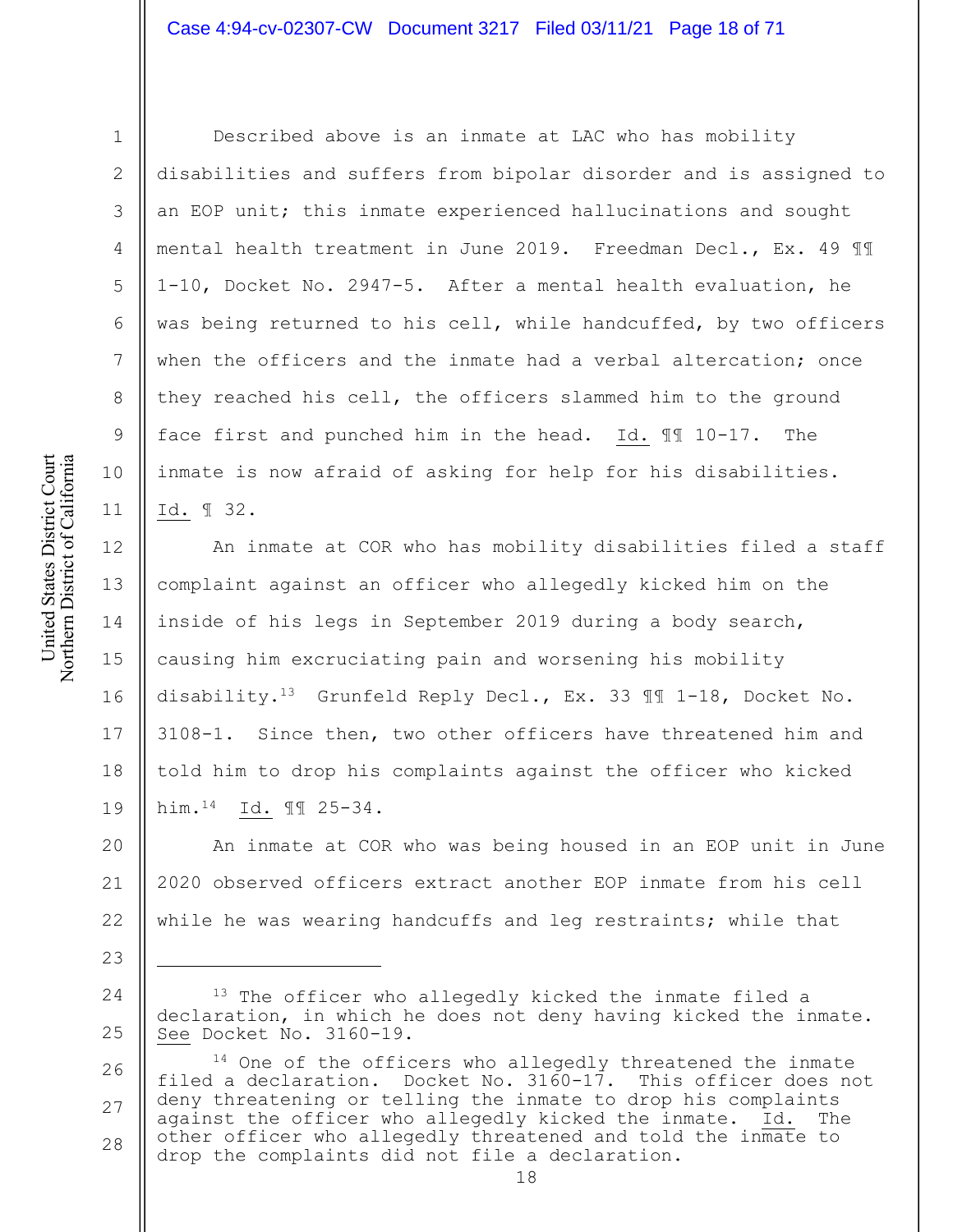inmate was on the floor, a female officer kicked the inmate in the head. Grunfeld Reply Decl., Ex. 22 ¶¶ 1-226, Docket No. 3108-1. The inmate who observed the incident now refrains from asking for treatment for his mental illness. Id. ¶ 32.

An inmate at CIW asked for a handcuffing accommodation and was ignored, and she now refrains from asking for accommodations for her hearing disability as a result of the incident. Grunfeld Reply Decl., Ex. 43 ¶¶ 9-12, Docket No. 3108-1.

The inmate at KVSP who is designated as EOP and has permanent nerve damage in his wrists, Freedman Decl., Ex. 26 ¶¶ 1-5, Docket No. 2947-5, requested a change of bandages in May 2020 because he had had wrist surgery and, instead of accommodating him, an officer hit him with a mace can, Freedman Decl. ¶ 72 & Ex. 62 ¶¶ 1-9, Docket No. 2947-5. The inmate believes that staff at KVSP are retaliating against him for his assistance in the Coleman and Armstrong litigation. Freedman Decl., Ex. 62 ¶ 18, Docket No. 2947-5.

18 19 20 21 For each of the examples just described, Defendants have not submitted any evidence, such as declarations by the officers who allegedly engaged in intimidation, threats, or coercion, to dispute the occurrence of these incidents.

22 23 24 25 The Court finds the inmate declarants to be credible for the same reasons discussed in the prior section, and because of the absence of any evidence that contradicts the version of the events described in these declarations.

United States District Court Northern District of California United States District Court Northern District of California

1

2

3

4

5

6

7

8

9

10

11

12

13

14

15

16

17

28

26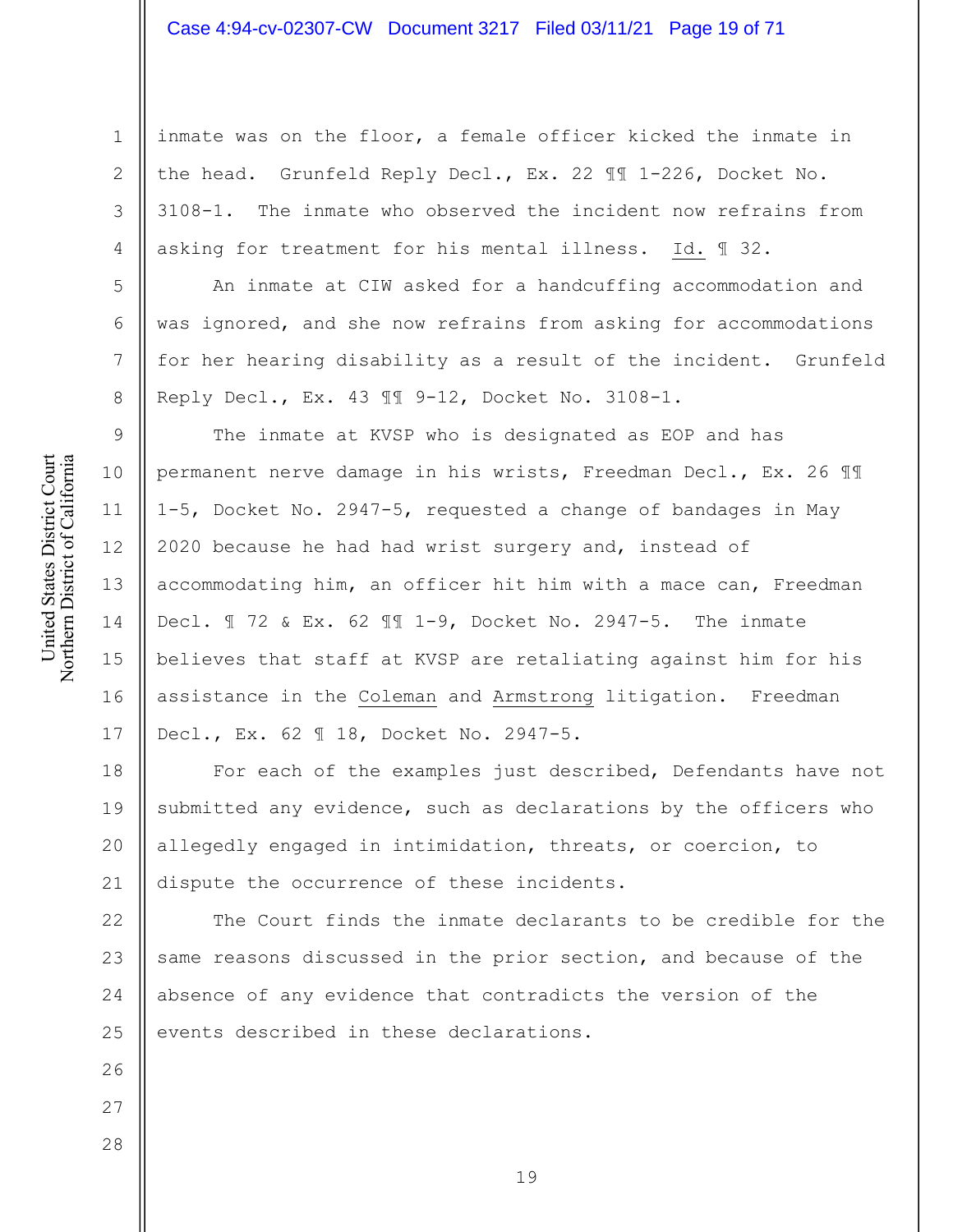United States District Court Northern District of California United States District Court Northern District of California

1

2

3

4

5

6

7

8

9

10

11

12

21

Defendants argue that they have not violated § 12203(b) because their experts, Matthew Cate<sup>15</sup>, Bernard Warner<sup>16</sup>, and John Baldwin<sup>17</sup>, opine that disabled inmates have access to, and regularly utilize, systems for requesting accommodations and for reporting officer misconduct. Cate Decl. ¶¶ 21-39, Docket No. 3083-5. Defendants retained these experts to determine whether inmates with disabilities are systemically being denied or discouraged from requesting accommodations; and whether they are targeted for abuse, retaliation, and harassment for doing so, or on the basis of their disabilities. Warner examined these issues with respect to SATF, SVSP, KVSP; Baldwin with respect to COR, CIW, and CCI; and Cate with respect to LAC.

13 14 15 16 17 18 19 20 The Court gives little weight to these experts' opinions because they do not consider or take into account the possibility that, despite the existence of systems for requesting accommodations and reporting staff misconduct, and the fact that some inmates employ such systems, some disabled inmates refrain from filing ADA requests or staff misconduct grievances that they would have filed but for the threats, intimidation, or coercion by staff. The data upon which Defendants' experts rely, which

- 22 23 <sup>15</sup> Cate previously served as the Inspector General of California, and as the Secretary of CDCR. Cate Decl. ¶¶ 1-6, Docket No. 3083-5.
- 24 25 26 <sup>16</sup> Bernard Warner has forty years of experience in the field of corrections and served as CDCR's Chief Deputy Secretary for the Department of Juvenile Justice and as the Secretary of the Washington Department of Corrections. Warner Decl. ¶ 3, Docket No. 3083-6.
- 27 28 17 John Baldwin has more than forty-two years of experience in the field of corrections and served as the Director of the Iowa Department of Corrections. Baldwin Decl. ¶ 3, Docket No. 3083-4.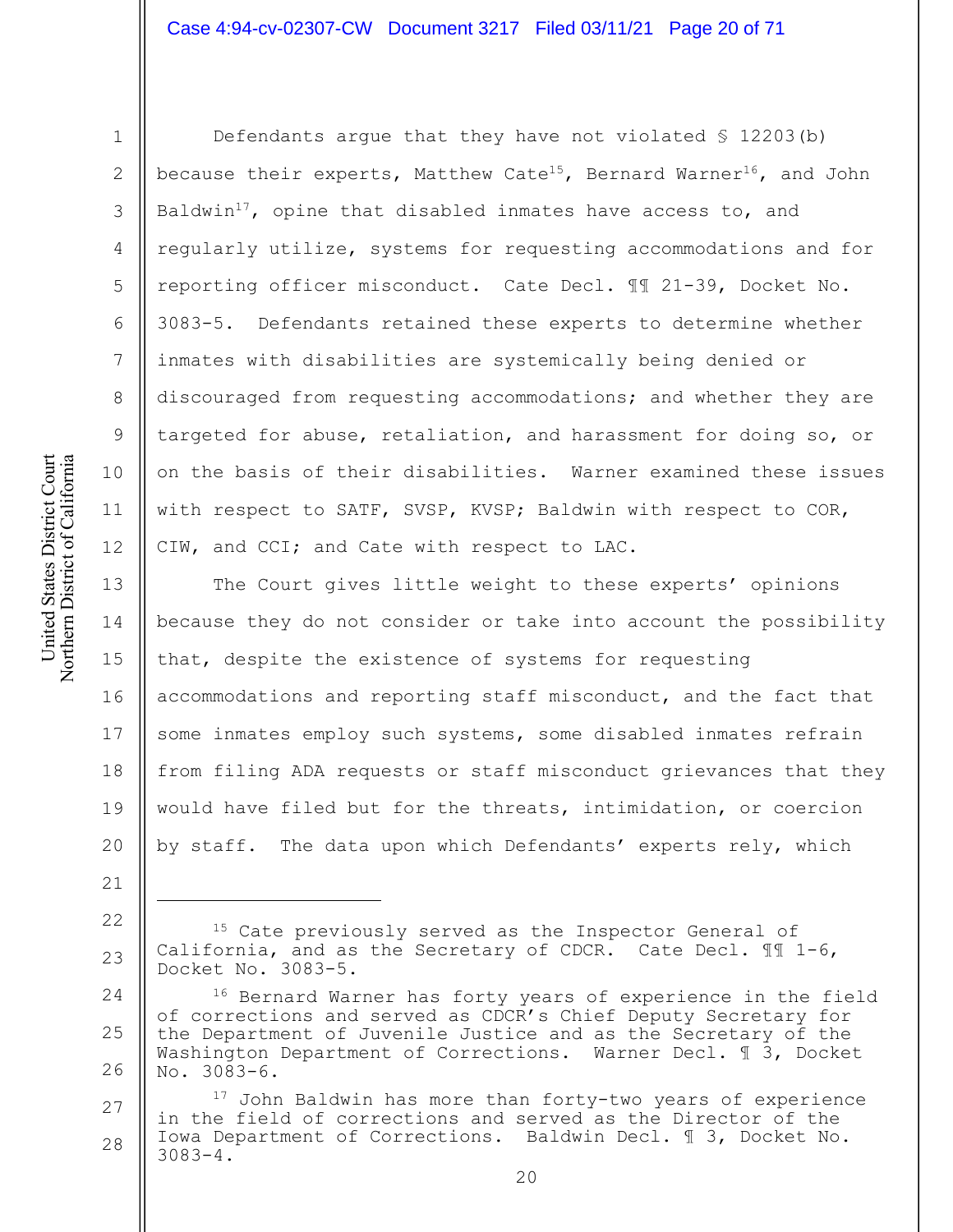show that disabled inmates are filing some ADA requests and grievances, does not take into account requests or grievances that disabled inmates did not make or submit, nor do they take into account requests and grievances that disabled inmates withdrew, because of threats, coercion, or intimidation. Accordingly, the Court finds that the opinions of Defendants' experts do not impact its finding that Defendants violated disabled inmates' rights under  $\frac{12203(b)}{18}$ .

III. Defendants have failed to comply with their Court-ordered accountability obligations

11 12 13 14 15 16 17 18 19 20 21 22 23 24 In 2007, more than ten years after the Court entered its first Remedial Order and Injunction requiring Defendants to develop plans, policies, and procedures to ensure that their facilities and programs comply with the ADA and RA, the Court found that Defendants were not yet in compliance with the ADA, the ARP, or the Court's Remedial Order and Injunction. See Order, Docket No. 1045. Accordingly, the Court entered the 2007 injunction, which required Defendants to develop and implement a system for holding wardens and other staff accountable for compliance with the ARP and the Court's orders (accountability obligations). Order at 7, Docket No. 1045. Since that time, the Court has clarified Defendants' accountability obligations to specify the actions that Defendants must take to ensure that they comply with the ARP and ADA, such as tracking allegations of

26

25

1

2

3

4

5

6

7

8

9

<sup>27</sup> 28 18 For the same reasons, the Court's conclusion is not altered by data showing that disabled inmates submitted ADArelated appeals and grievances in the last several years. See Olgin Decl., Ex. A–G, Docket No. 3083-7.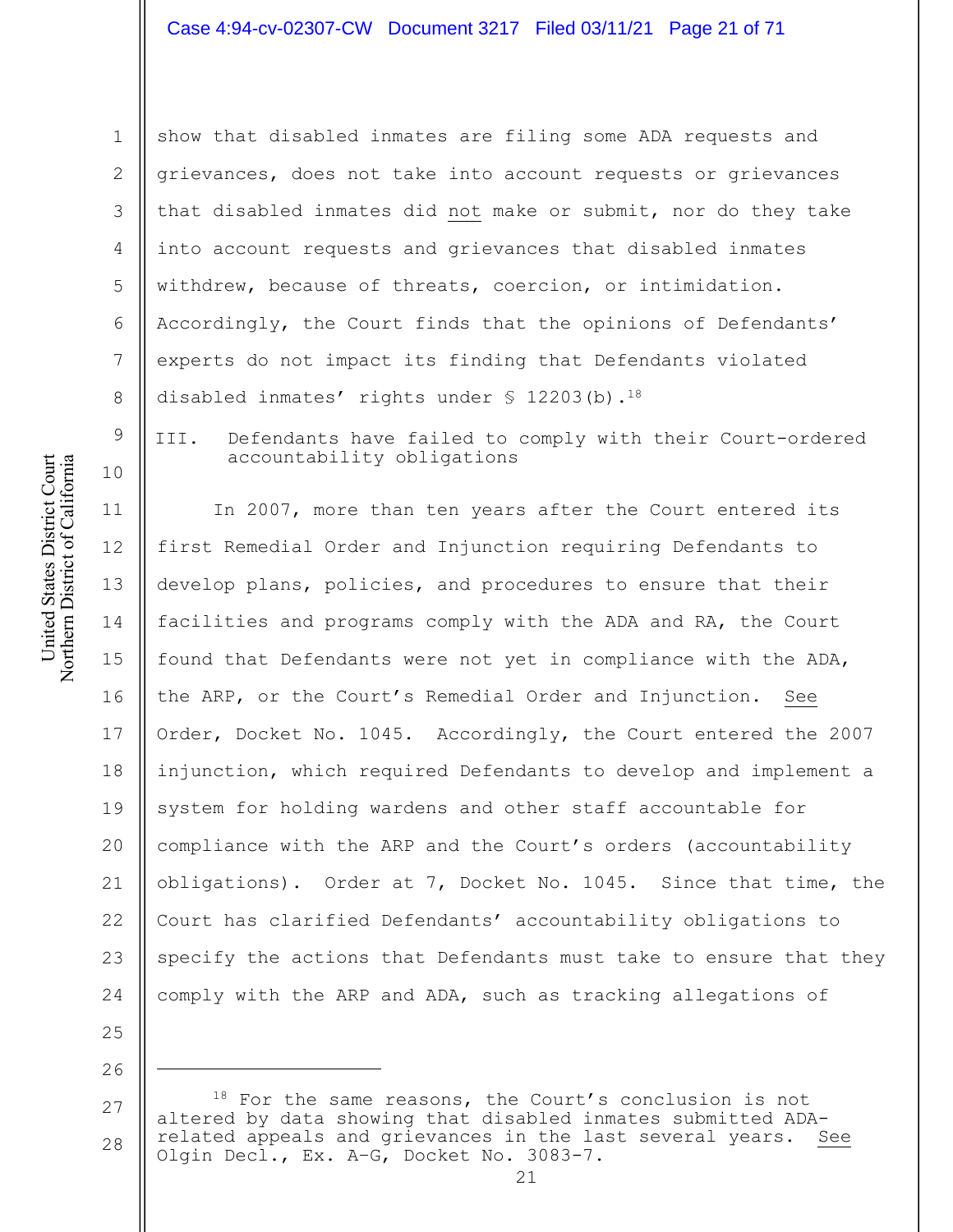violations of the ARP, the ADA, and the Court's orders; conducting prompt investigations of any such alleged violations; and ensuring that any staff who violate the ARP, ADA, or the Court's orders receive the appropriate discipline. See 2012 Order, Docket No. 2180; 2014 Order Modifying 2007 Injunction at 1, Docket No. 2479; 2020 Order, Docket No. 3059.

As noted above, Defendants have repeatedly failed to comply with their accountability obligations. See, e.g., 2012 Order at 4-6, Docket No. 2180; 2020 Order at 31-35, Docket No. 3059.

In their present motion, Plaintiffs have shown that Defendants continue to violate multiple aspects of their Courtordered accountability obligations.

A. Defendants' system for investigating and holding staff accountable for violations of the ARP and ADA is ineffective

15 16 17 18 19 20 21 22 In 2007, the Court ordered Defendants to develop and implement a system for holding wardens and other staff accountable for compliance with the ARP, the ADA, and the Court's orders. Order at 7, Docket No. 1045. In 2012, the Court clarified that this requires, among other things, that Defendants "investigate promptly and appropriately all allegations of violations, regardless of the source[.]" Order at 16, Docket No. 2180.

23 24 25 26 Plaintiffs have shown that Defendants' system for investigating alleged violations of the ARP and the ADA is flawed and that the results of investigations conducted pursuant to that system are unreliable.

27 28 Plaintiffs' expert, Eldon Vail, is a former correctional administrator with thirty-five years of experience working in and

1

2

3

4

5

6

7

8

9

10

11

12

13

14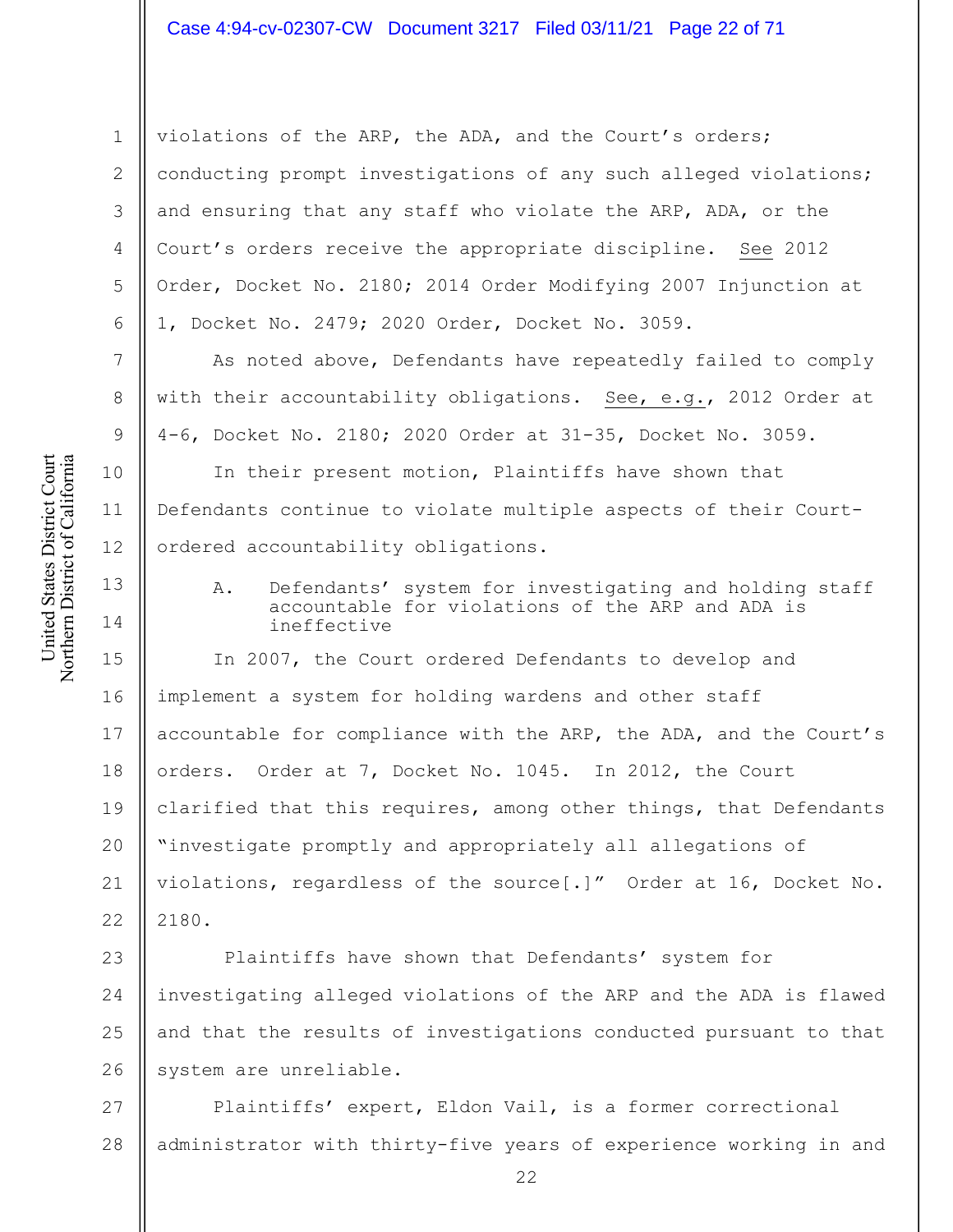# Case 4:94-cv-02307-CW Document 3217 Filed 03/11/21 Page 23 of 71

2 3

4

5

6

7

8

9

10

11

12

13

14

15

16

17

28

1

administering adult correctional institutions. Vail Decl. ¶ 3, Docket No. 2020-5. He has served as the Warden of three adult correctional institutions, and he served as the Secretary of the Department of Corrections of Washington for four years. Id. ¶ 4. He is familiar with CDCR prisons, as he was an expert in several actions involving CDCR prisons, including the Coleman litigation. Vail Decl. ¶¶ 1-8, Docket No. 3106-7. As part of his assignment, Vail reviewed, among other things, 170 declarations by inmatedeclarants that describe incidents of abuse directed at disabled inmates at eight prisons, including incidents that constitute violations of the ARP and ADA. Id. ¶ 8.

Vail opines that Defendants' investigations of the allegations made by the inmate-declarants were systematically inadequate, as investigators "overlooked or intentionally ignored" evidence that supports the inmate-declarants' version of the events and that undermines officer statements and incident reports generated by prison staff. Id. ¶ 28.

18 19 20 21 22 23 24 25 26 27 For example, Vail analyzed the investigation of allegations of abuse by an inmate at LAC who has mobility disabilities and uses a wheelchair, and he concluded that this investigation, like many others, was flawed. Vail Decl. ¶¶ 72-79, Docket No. 3106-7. This inmate stated in his declaration that, on August 7, 2019, he requested multiple accommodations, including an ADA shower and extra supplies to clean up after an incontinence accident, but instead of accommodating him, an officer threw him out of his wheelchair and then put his knee on his back before handcuffing him. Freedman Decl., Ex. 27, Docket No. 2947-5.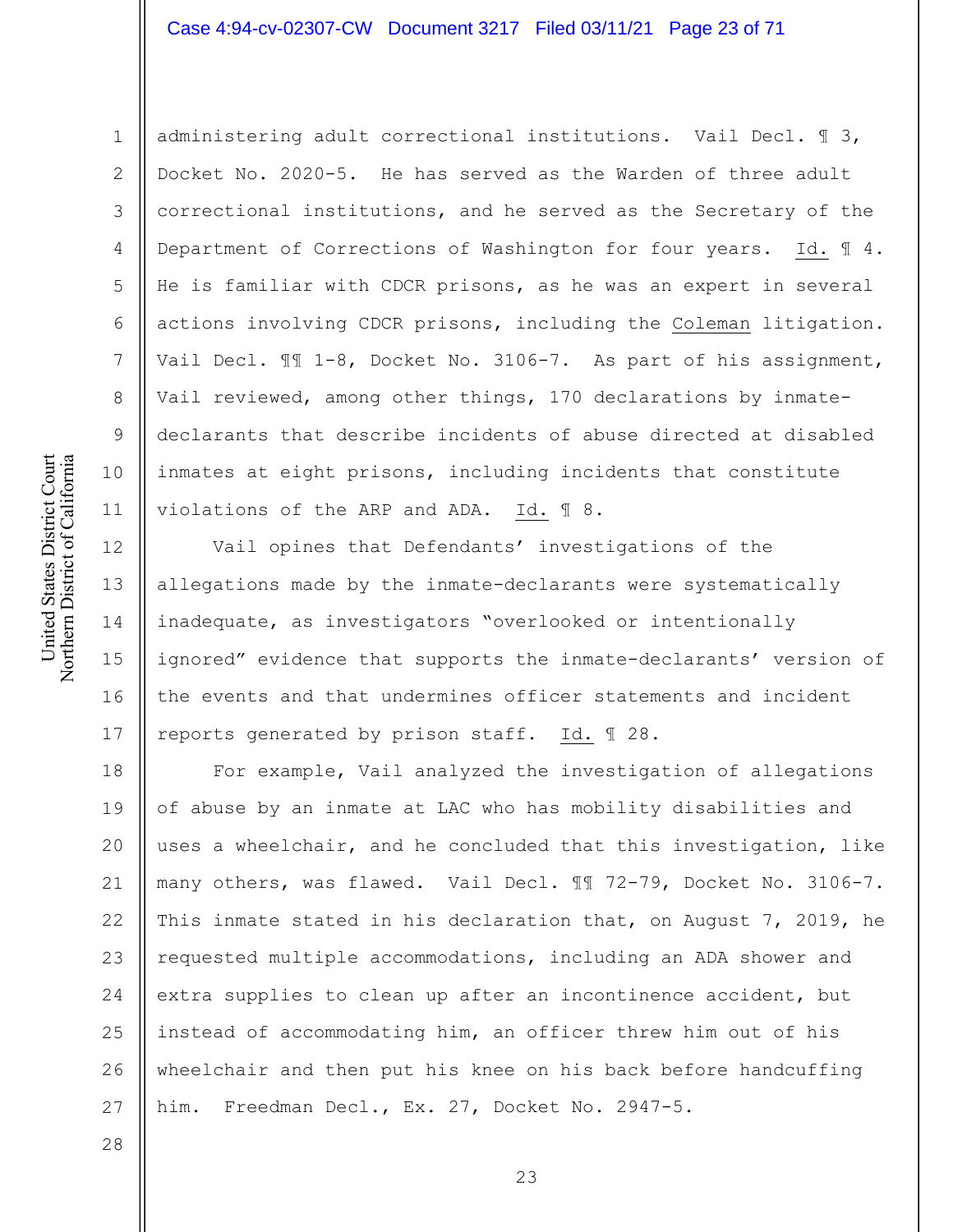United States District Court Northern District of California United States District Court Northern District of California

1

2

3

4

5

6

7

8

9

10

11

12

13

To dispute this inmate's allegations, Defendants filed the declaration of the officer who allegedly threw the inmate out of his wheelchair. The officer attached to his declaration an incident report that he wrote after the incident, which states that the inmate stood up from his wheelchair, yelled profanities at the officer, and then threw a plastic bag containing disposable diapers at his chest and face. Docket No. 3083-2, Ex. A. According to the incident report, when the officer ordered the inmate to get on the floor, the inmate refused, and the officer then pushed the inmate to the floor and handcuffed him. Id. The incident report lists three other officers as witnesses, but no inmate witnesses. Id. Defendants did not file any declarations by any of the three officers listed as witnesses.

14 15 16 17 18 19 20 21 22 23 24 25 26 27 28 Vail reviewed the incident report and medical report just described, as well as other documents that Defendants did not file, including a second report that was written in 2020 summarizing the results of Defendants' inquiry into the incident. See Vail Decl. ¶¶ 72-79 & Ex. GGG, Docket No. 3106-7. This second report summarizes an interview with an inmate who witnessed the incident and corroborated the subject inmate's description of it; the witness stated that he saw the officer lift the inmate's wheelchair from the back, forcing the inmate to fall out of the chair. The investigator wrote that he did not find the subject inmate's or the witness's accounts to be credible because (1) the inmate and the witness did not mention that the inmate threw a bag of dirty diapers at the officer as the officer wrote in the incident report; (2) the witness failed to mention that the inmate "stood up from his wheelchair" as the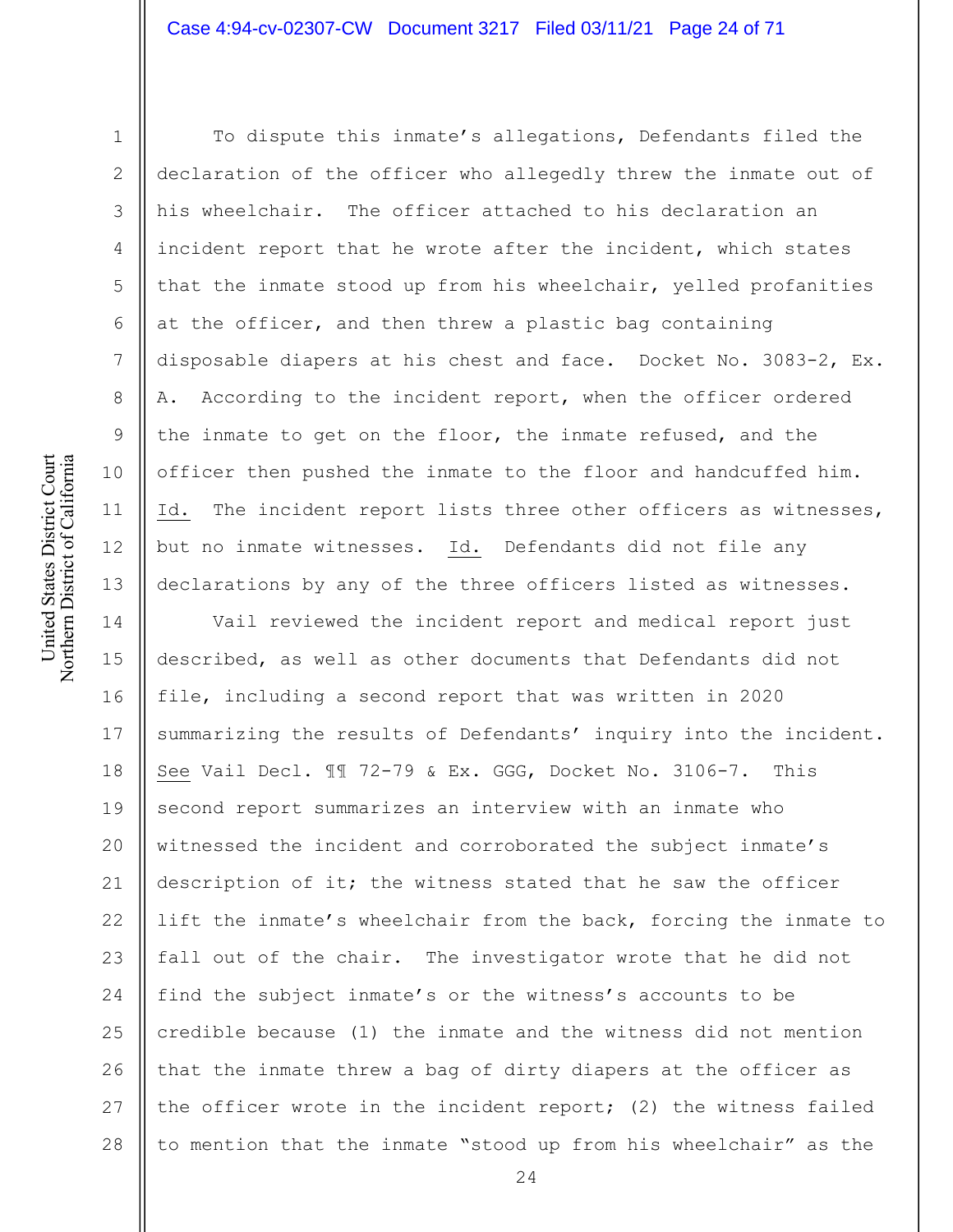2

3

4

5

6

7

8

9

10

1

officer had written in the incident report; (3) the witness "is friends with" the inmate and therefore colluded with the inmate to tell the same story; and (4) the witness and the inmate differed in their accounts as to whether the inmate received an ADA shower prior to the incident. Vail Decl., Ex. GGG at  $2-4$ , Docket No. 3106-7. The investigator concluded that the inmate's allegations of excessive force and staff misconduct "have no merit and should be closed . . . based on the lack of corroborating witnesses and supporting evidence which contradict[s]" the inmate's allegations. Id. at 8.

11 12 13 14 15 16 17 18 19 20 21 22 23 24 25 Vail opines that the investigator improperly assumed that the officer's version of the incident was true, and that he improperly discounted the subject inmate's and the witness's statements on the ground that such statements did not match the officer's version of the incident. Vail Decl. ¶¶ 75-77. Vail further opines that the investigator erred in assuming, without proof, that the similarities between the inmate's and the witness's version of the events was the result of collusion or fabrication, as opposed to being the truth. Id. ¶ 75. Finally, Vail opines that the investigator erred in discounting the inmate's and the witness's statements on the basis that their stories conflicted as to whether the inmate took an ADA shower before the officer threw him out of his wheelchair, because whether or not the inmate took an ADA shower was not material to whether he was thrown out of the wheelchair. Id. ¶ 76.

26 27 28 Neither Defendants nor their experts dispute Vail's analysis and conclusions with respect to the investigation of this inmate's allegations.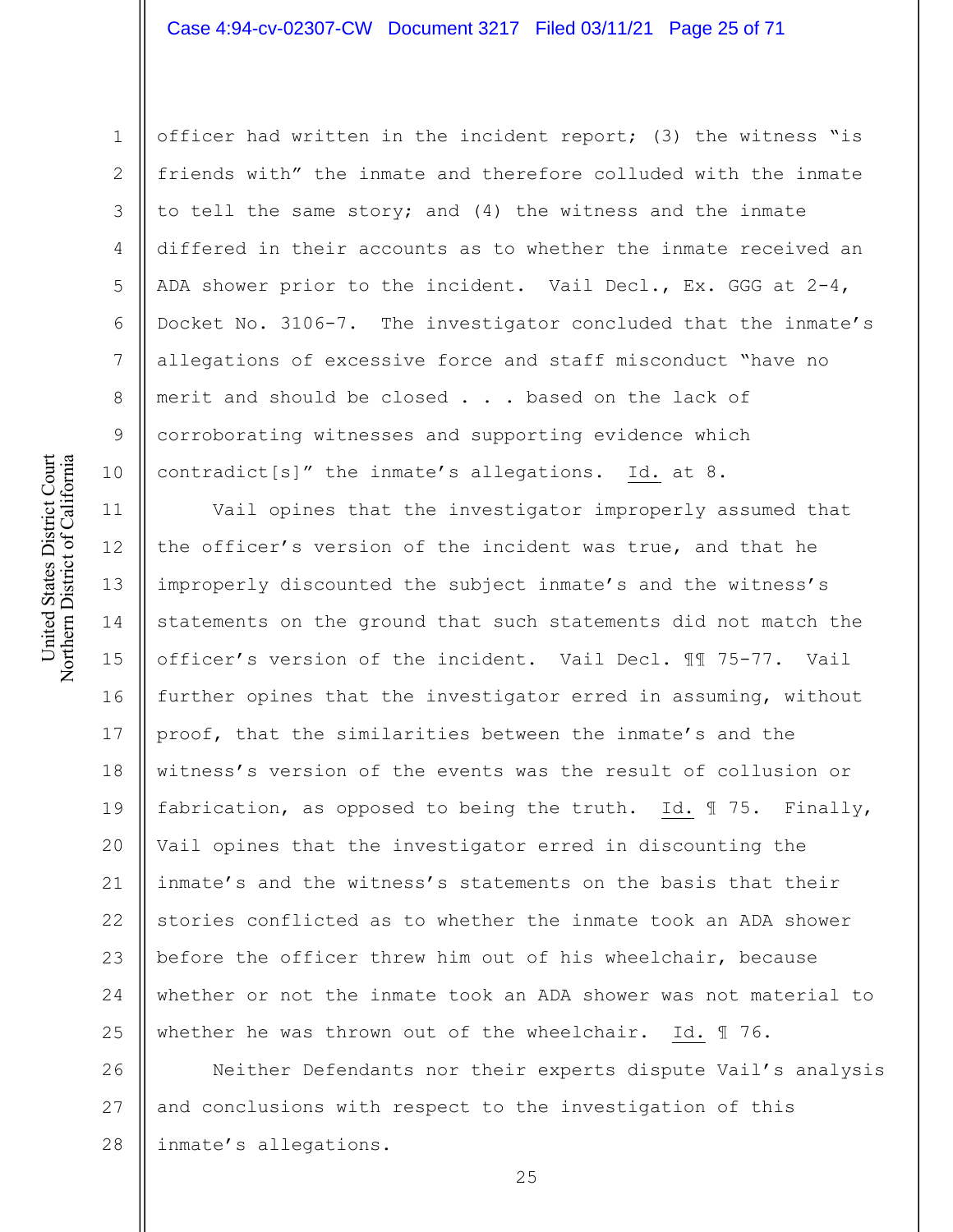United States District Court Northern District of California United States District Court Northern District of California

1

2

3

4

5

6

7

8

9

10

11

12

13

14

Plaintiffs' other expert, Jeffrey Schwartz, who has assisted prisons and jails over the last twenty years in applying national correctional standards to their operations, concurs with Vail's opinions and further opines that the problems and failures of Defendants' process for investigating and disciplining allegations of staff misconduct directed at disabled inmates are systemic. Schwartz Decl. ¶ 2, Docket No. 2947-9; Schwartz Decl. ¶ 6, Docket No. 3106-5.

The Court finds Vail's and Schwartz's opinions about the systemic inadequacies of Defendants' investigation of allegations of staff misconduct directed at disabled inmates to be credible and reliable. They are consistent with the data published by the Office of the Inspector General (OIG)<sup>19</sup>, which shows that a

15 16 17 18 19 20 21 22 23 24 25 26 27 28 <sup>19</sup> Pursuant to California Penal Code  $\frac{1}{5}$  6133(a), the OIG is "responsible for contemporaneous public oversight of the Department of Corrections and Rehabilitation investigations and staff grievance inquiries conducted by the Department of Corrections and Rehabilitation's Office of Internal Affairs. . The Office of the Inspector General shall have discretion to provide public oversight of other Department of Corrections and Rehabilitation personnel investigations as needed." The OIG's records, reports, statements, and data compilations are presumptively admissible under the public records hearsay exception, Federal Rule of Evidence 803(8). See Johnson v. City of Pleasanton, 982 F.2d 350, 352 (9th Cir. 19 $\overline{92)}$  ("A trial court may presume that public records are authentic and trustworthy. The burden of establishing otherwise falls on the opponent of the evidence, who must come 'forward with enough negative factors to persuade a court that a report should not be admitted.'"); Estate of Gonzales v. Hickman, No. 05-660 MMM (RCX), 2007 WL 3237727, at \*2 n.3 (C.D. Cal. May 30, 2007) (holding that OIG report was admissible under Rule 803(8) because the report contained factual findings and conclusions resulting from an investigation made by the OIG pursuant to its authority granted by law, and because the opponents did not meet their burden to show that the report was unreliable or untrustworthy); Lorraine v. Markel Am. Ins. Co., 241 F.R.D. 534, 551 (D. Md. 2007) (holding that "official publications posted on government agency websites should be admitted into evidence easily" based on Federal Rules of Evidence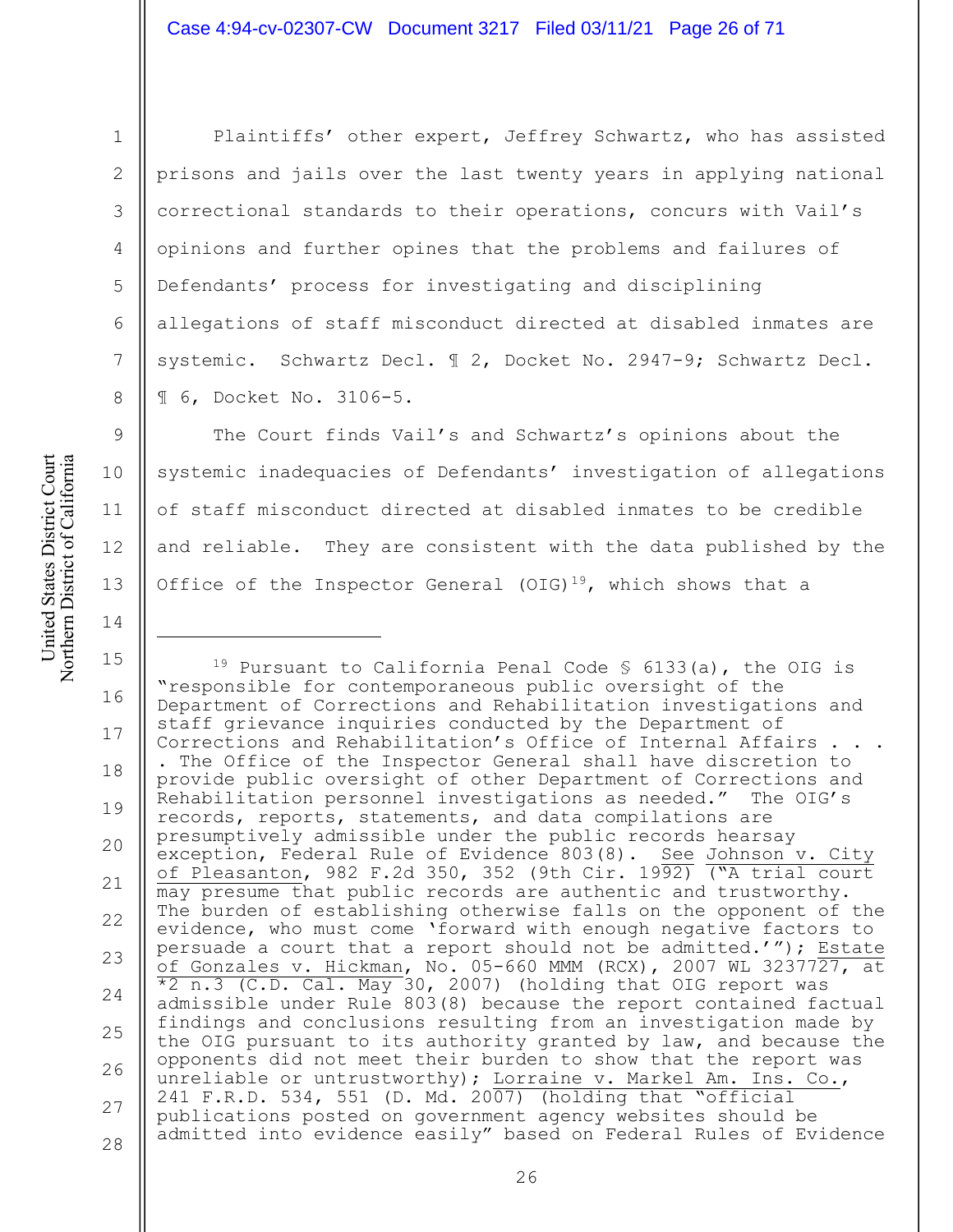2 3

4

5

6

7

8

9

10

11

12

13

14

15

16

1

significant percentage of Defendants' investigations of allegations of staff misconduct involving inmates are inadequate. The OIG monitored 116 cases involving allegations of harm or negligence against incarcerated people dated January 1, 2019, to June 30, 2020, and it concluded that, in twenty-eight out of the 116 cases (or twenty-four percent), CDCR's overall performance in investigating the allegations was "poor", and that in forty-five out of the 116 cases (or thirty-eight percent), CDCR performed poorly in determining its findings for alleged misconduct and processing the case. See Grunfeld Reply Decl. ¶¶ 227-231 & Ex. 127, Docket No. 3108-1.20 The OIG did not issue an overall "superior" rating for any of the  $116$  cases.<sup>21</sup> Id.

803(8) and 902(5)). Here, Defendants have not rebutted the presumption that the OIG data and OIG reports discussed in this order are admissible under Rule 803(8) because Defendants have not shown that such data and reports are unreliable or untrustworthy.

17 18 19 20 21 22 20 These calculations are based on data that Plaintiffs obtained from the OIG's website based on criteria described in detail in the declaration of Gay Grunfeld. Defendants object to the Court's consideration of the calculations on the ground that the calculations are hearsay. The Court overrules this objection because Defendants do not dispute that the underlying data came from the OIG's website and is therefore admissible under Federal Rules of Evidence 803(8) and 902(5). Further, Defendants have not shown that the calculations at issue, which are based on the OIG's data, are inaccurate. To the contrary, during the hearing held on December 8, 2020, Defendants stated that they do not argue that "the calculations were done incorrectly." See Tr. at 8, Docket No. 3187.

23 24 25 26 27 28 <sup>21</sup> Defendants' expert, Matthew Cate, states in his report that the OIG concluded that CDCR's performance in the first six months of 2019 in terms of "the internal investigation and employee disciplinary process" was satisfactory overall and excellent based on certain specific metrics. Cate Decl. ¶¶ 86- 88, Docket No. 3083-5. The OIG data that Cate summarizes in his report, however, does not appear to speak specifically to CDCR's performance in investigating or disciplining staff misconduct of the type that is at issue in the present motion, namely staff misconduct directed at inmates. For that reason, the Court gives little weight to Cate's opinions based on this data.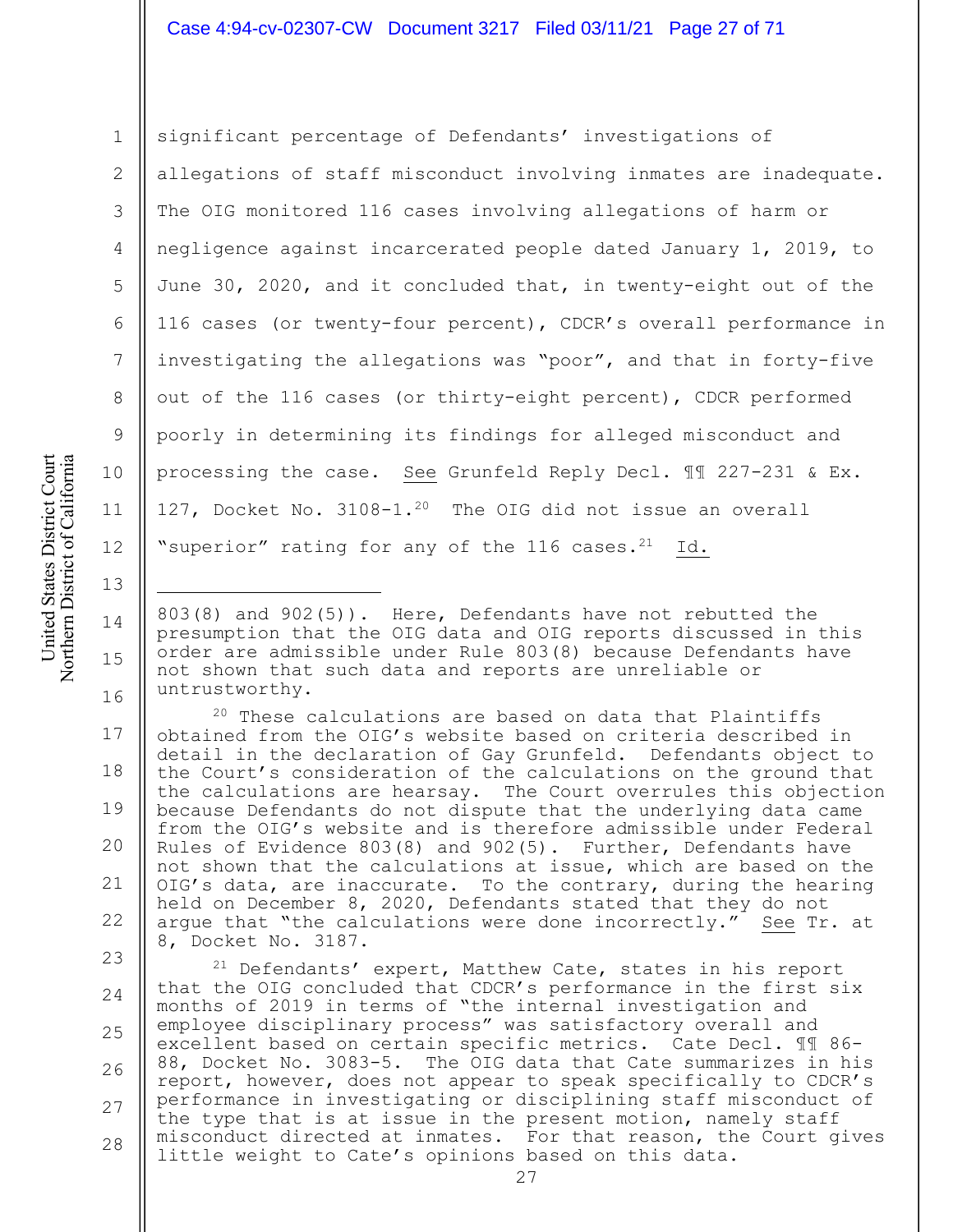United States District Court Northern District of California United States District Court Northern District of California

1 2 3 4 5 6 7 8 9 10 11 12 13 14 15 16 17 18 19 20 21 22 23 24 25 Vail's and Schwartz's opinions also are consistent with the OIG's findings that the statewide system for investigating allegations of staff misconduct is flawed and ineffective. For a report dated January 2019, the OIG reviewed 188 staff misconduct inquiries at SVSP to determine whether the statewide staff misconduct complaint process had functioned as intended. Grunfeld Decl., Ex. GG, Docket No. 2922-1. Out of the 188 staff misconduct complaint inquiries the OIG reviewed, the OIG found that the hiring authority determined in ninety-seven percent of them that the staff accused of misconduct had not violated policy. Id. at 1. However, according to the OIG, the "dependability of the staff complaint inquiries" upon which the hiring authority's determinations were based was "significantly marred by inadequate investigative skills" that staff misconduct complaint reviewers had demonstrated. Id. at 3. The OIG found that staff misconduct complaint reviewers "displayed signs of bias in favor of their fellow staff when conducting their staff complaint inquiries; they sometimes ignored corroborating evidence offered by inmate witnesses and often compromised the confidentiality of the process." Id. at 2. The OIG concluded that the staff misconduct complaint reviewers' "ability to remain impartial" could have been affected by the fact that the reviewers were "frequently peers or coworkers of the staff members they were investigating" and "must always rely on fellow staff for their physical safety." Id. at 5.

26 27 28 The OIG recommended that CDCR "consider a complete overhaul of the staff complaint inquiry process" across the entire state on the ground that the problems the OIG found at SVSP—namely,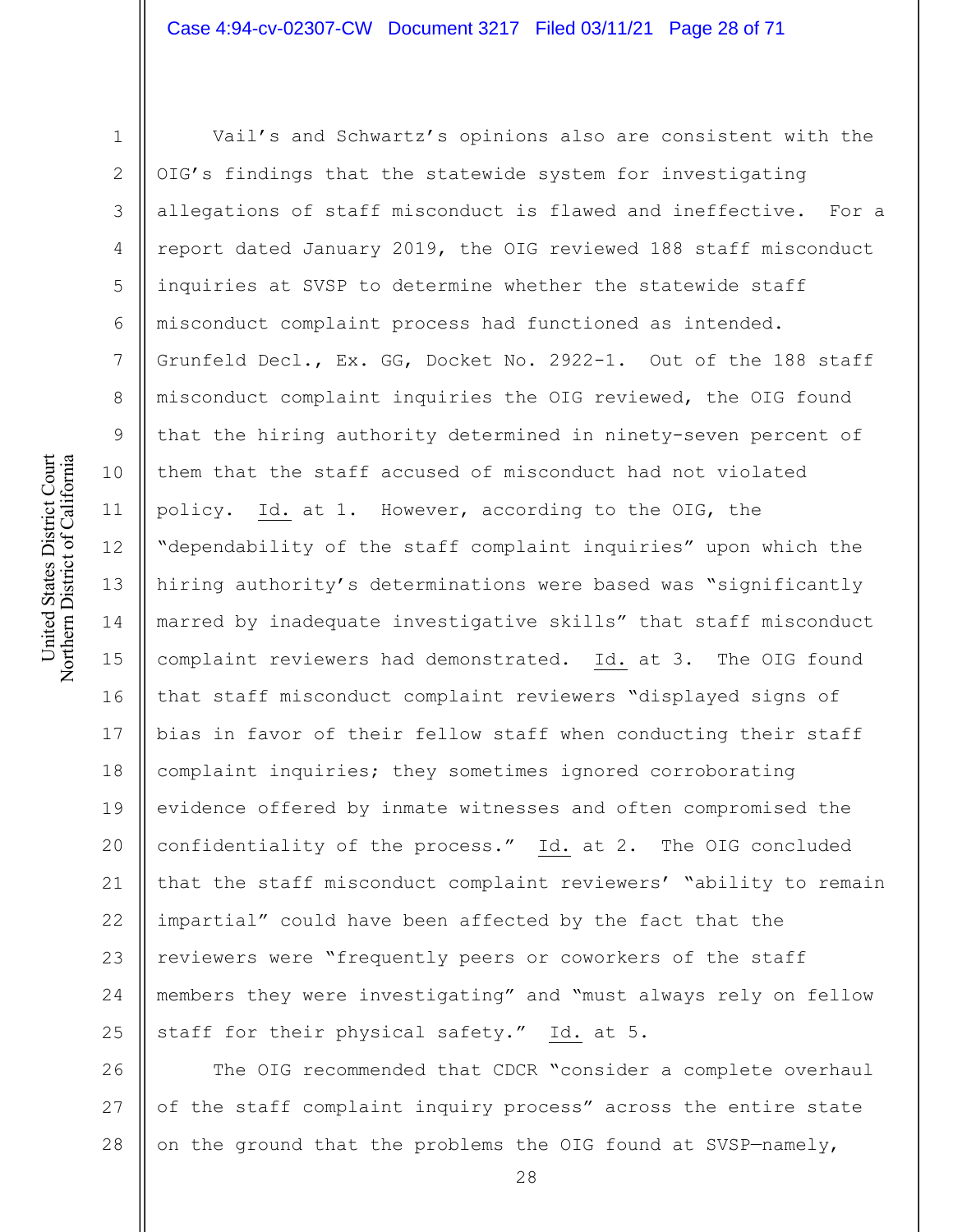that staff complaint reviewers "did not follow sound practices with respect to interviewing, collecting evidence, and writing reports" and "lack[ed] of independence"—"may also be found to some extent at other institutions" because the same staff misconduct complaint inquiry process "is in place statewide." Id. at 89-90. The OIG specifically "urge[d] the department to reassign the responsibility of conducting staff complaint inquiries to employees who work outside of the prison's command structure[.]" Id. at 89.

10 11 12 13 14 15 16 17 18 19 20 21 22 23 24 25 26 27 28 After this OIG report was published, CDCR implemented the Allegation Inquiry Management Section (AIMS) in certain prisons in January 2020, and statewide in April 2020. Amy Miller Decl. ¶ 57, Docket No. 3006-1. According to Defendants, AIMS "is able to provide reviews of staff complaints that are more independent than the reviews performed at the institutions themselves." Id. ¶ 53. "AIMS is responsible for completing allegation inquiries for most allegations against staff submitted through the grievance process which, if true, meet the definition of staff misconduct, but for which the reviewing authority does not have the reasonable belief the alleged misconduct occurred." Id. ¶ 53. In other words, "[w]hen the warden or chief deputy warden determines that the allegations, if true, would more likely than not result in adverse disciplinary action, but there is no reasonable belief that the misconduct occurred, the grievance will be directed to AIMS for an allegation inquiry." Id. ¶ 55. Once a grievance is sent to AIMS for an allegation inquiry, AIMS conducts interviews and reviews documents, and it then provides a report to the warden so that the warden can decide whether (1) no

1

2

3

4

5

6

7

8

9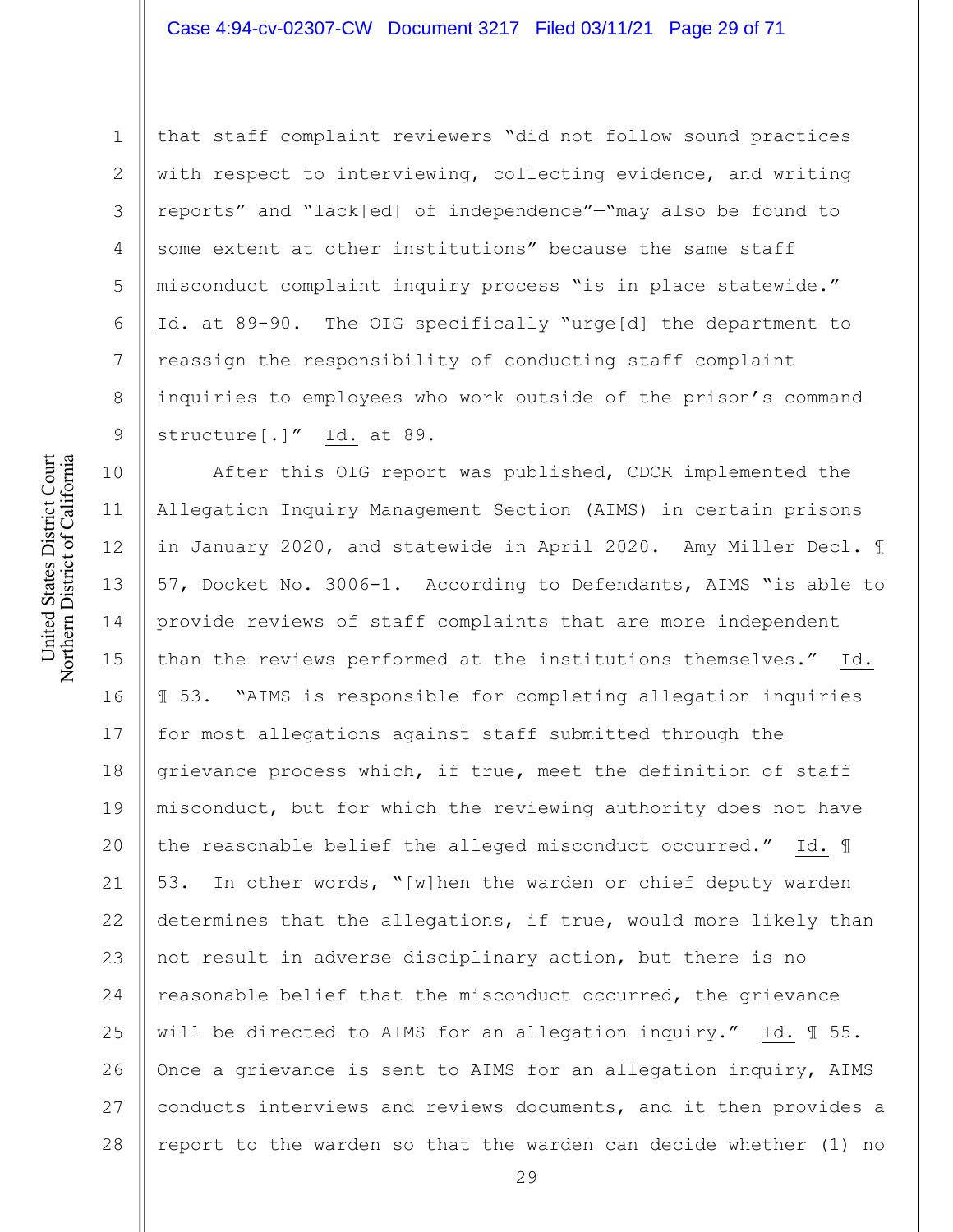1 2

3

4

5

6

7

8

9

10

11

12

13

14

15

16

17

18

19

20

21

22

action should be taken against staff because there was no evidence to substantiate the allegations, or (2) the matter should be forwarded to the Office of Internal Affairs for formal investigation or for direct adverse action. Id. ¶ 56.

On February 16, 2021, the OIG issued a new report in which it analyzed whether the implementation of AIMS has solved the structural problems it identified in its January 2019 report as to the statewide system for investigating and disciplining staff misconduct.<sup>22</sup> OIG Report, Docket No. 3205. The OIG concluded that the "lack of independence" it found in its report of January 2019 "still persists" notwithstanding the implementation of AIMS. Id. at 1. The OIG found that wardens had mostly circumvented the AIMS process by "largely avoid[ing] referring staff misconduct grievances" to AIMS and by retaining such grievances at the prison for internal investigation. Id. at 1. The OIG concluded that the wardens were able to retain grievances for investigation within the prison instead of sending them to AIMS because, under the current statewide system, the determination of whether a grievance should be sent to AIMS is within the wardens'

United States District Court Northern District of California United States District Court Northern District of California

> 23 24 25 26 27 28 <sup>22</sup> Defendants object to the Court's consideration of this report on the grounds that (1) Plaintiffs filed it after the December 8, 2020, hearing on the present motion, and (2) the report is inadmissible. See Docket No. 3207. The Court will consider the report because it is relevant to the Court's determination of the present motion, and because the Court provided Defendants with an opportunity to respond to the report. The Court overrules Defendants' admissibility objections on the ground that Defendants have not rebutted the presumption that the report is admissible as a public record under Federal Rule of Evidence 803(8), as they have not shown that the report is unreliable or untrustworthy.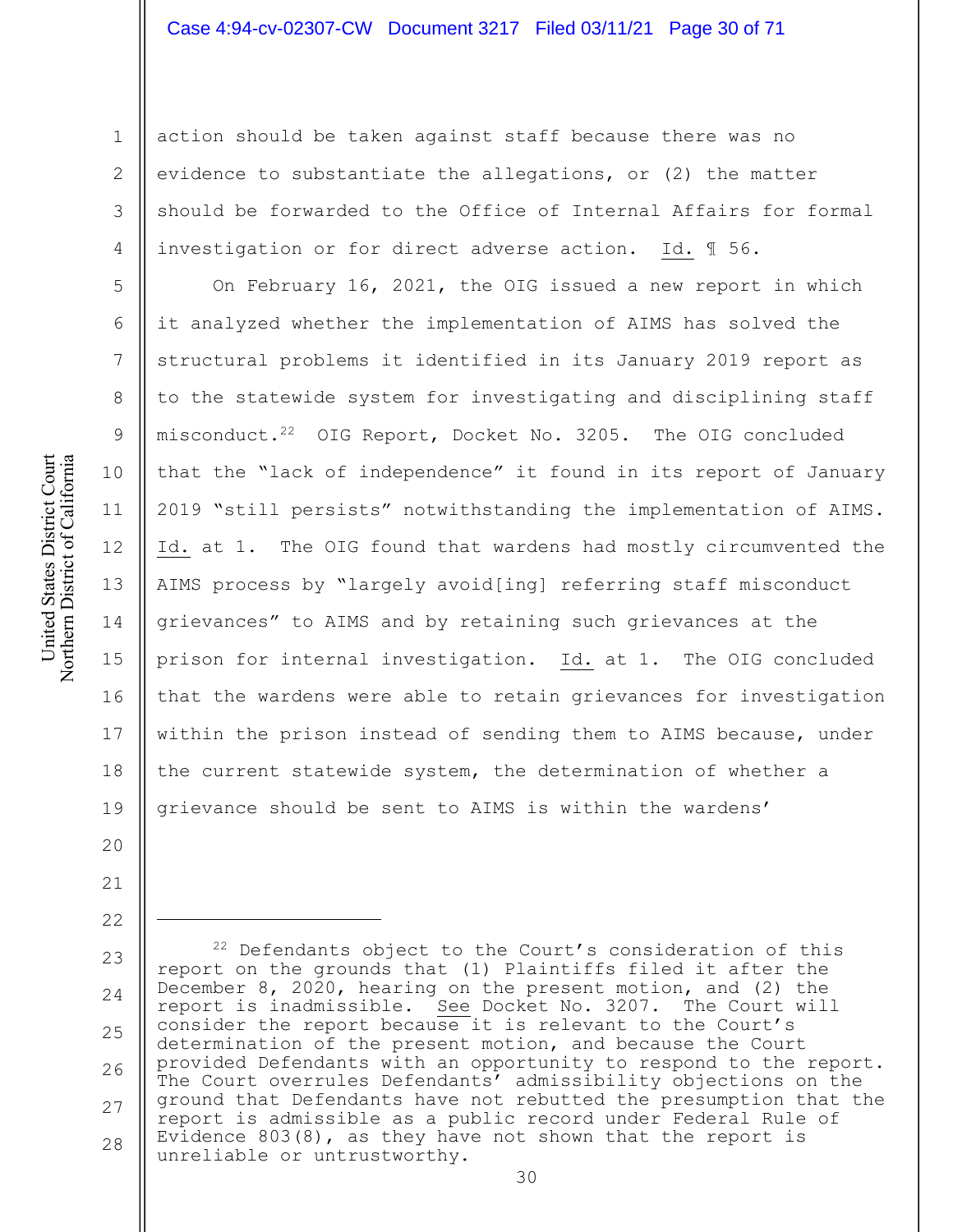discretion, and the exercise of that discretion is not subject to any oversight. Id.

The OIG also found that, out of the grievances that wardens did refer to AIMS, AIMS did not conduct investigations into various categories of grievances, including staff misconduct related to the ADA reasonable accommodations process and staff misconduct involving the reported use of excessive force that did not result in serious bodily injury. Id. at 3. For the grievances that AIMS did investigate, the OIG found that AIMS terminated the investigations before completing them as soon as an AIMS investigator formed a reasonable belief that any misconduct occurred; at that point, AIMS sent a report to the warden even though the investigators may not have gathered all relevant evidence. Id. at 3-4. The OIG found this to be problematic because, once a warden receives a report from AIMS, the warden has the discretion to decide, based on AIMS' incomplete investigation, that no action should be taken against staff because there was no evidence to substantiate the allegations. Id.

20 21 22 23 24 25 26 The OIG expressed a "deep concern[] about the low rate at which wardens determined their staff violated policy (regardless of the entity that prepared the inquiry), which raises serious issues about the overall fairness of the process." Id. at 2. Specifically, "of the 1,293 allegations that wardens resolved between June 1, 2020, and August 31, 2020, wardens found that their staff violated policy in only 22 (1.7 percent)." Id.

27 28 Finally, the OIG found that CDCR's mechanisms for tracking and collecting staff misconduct data are inadequate and preclude

1

2

3

4

5

6

7

8

9

10

11

12

13

14

15

16

17

18

19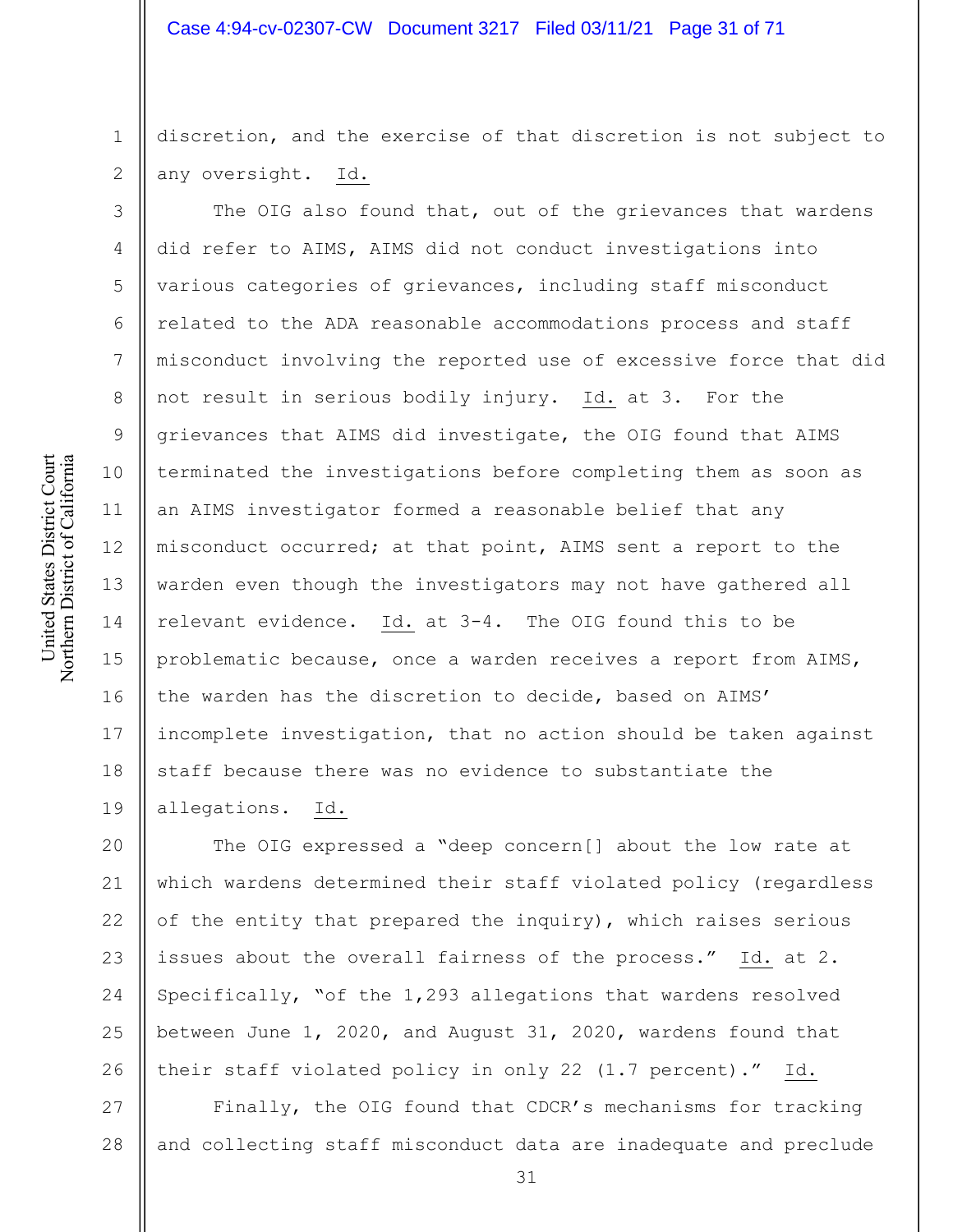1 2 3 4 5 any meaningful analysis or assessment of CDCR's effectiveness in investigating staff misconduct grievances. Id. Notably, the inadequacy of the tracking system has resulted in CDCR "severely undercount[ing]" the number of allegations of staff misconduct, "possibly by the thousands." Id.

The Secretary for CDCR, Kathleen Allison, sent a letter to the OIG responding to the OIG's new report. See id. at 69-70. In that letter, the Secretary states that the OIG's conclusions as to the effect of AIMS are "premature" because AIMS was implemented statewide in April 2020 and CDCR is still in the process of implementing the new procedures and training staff. Id. at 69-70. The OIG responded to the Secretary's letter, noting that the problems it identified in its February 2021 report "are structural and are not dependent on when [CDCR] activated AIMS. The primary reason we published this progress report was to highlight structural problems in the department's regulations and to point out that those problems will remain until the department changes the regulations (and its process), again." Id. at 71.

20 21 22 23 24 25 26 27 28 Defendants do not dispute any of the OIG's findings with respect to the structural flaws in the statewide system for investigating and disciplining staff misconduct. See Docket No. 3211. Defendants state only that CDCR acknowledges the report and is in the process of considering the report's recommendations for the development of further policies. Id. at 1-2. Defendants also note that, on March 1, 2021, the Secretary for CDCR testified before the California Assembly's Budget Subcommittee about "proactive measures CDCR is prepared to take" in light of

6

7

8

9

10

11

12

13

14

15

16

17

18

19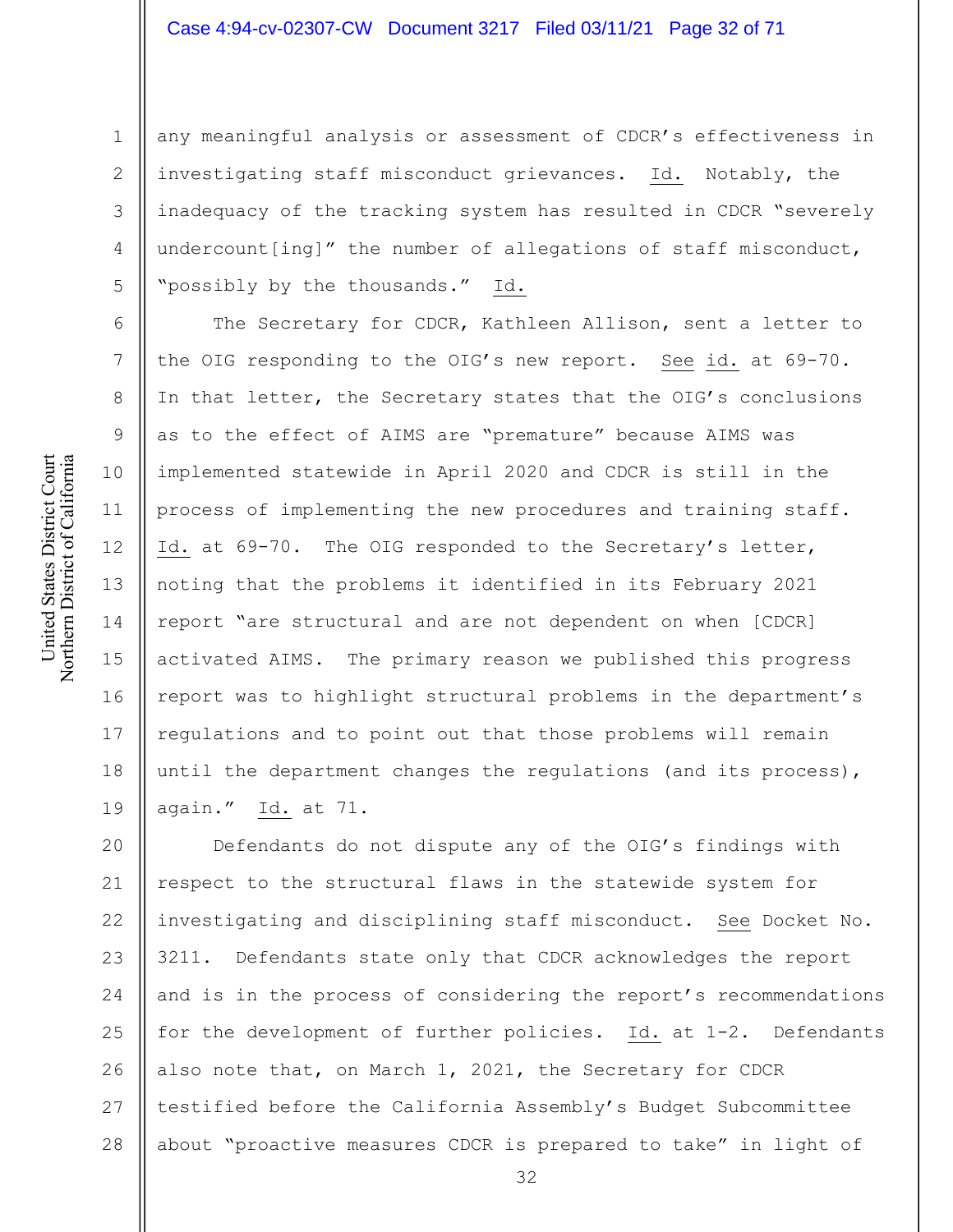# Case 4:94-cv-02307-CW Document 3217 Filed 03/11/21 Page 33 of 71

the OIG's report, namely centralizing the complaint screening process outside the institutions; expanding the scope of AIMS to cover all allegations of excessive or unnecessary force when there is any injury; and requiring AIMS investigators to state a conclusion about whether a complete inquiry has been conducted and whether or not it has established a reasonable belief that misconduct occurred. See Kathleen Allison Decl. ¶¶ 3-4, Docket No. 3212-1. Defendants provide no indication of whether, and if so, when, any of these "proactive measures CDCR is prepared to take" will become CDCR policy.

The Court finds, based on the foregoing, that Defendants' system for investigating staff misconduct is deficient and ineffective, and that the results of any investigations conducted pursuant to that system cannot be relied upon to hold wardens and staff accountable for violations of the ARP and ADA.

16 17 18 19 20 21 22 23 24 25 Defendants' experts, Matthew Cate, Bernard Warner, and John Baldwin, admit that the investigations of at least some of the incidents described in the inmates' declarations were deficient. See, e.g., Cate Decl. ¶ 5, Docket No. 3160-6 (opining that "most" investigations were conducted "in a professional manner" and that the findings of the hiring authorities were "typically reasonable under the circumstances"); Baldwin Decl. ¶ 35, Docket No. 3083-4 (admitting that at least one of the incident reports he reviewed "should have been more thorough, which makes it difficult to determine what actually happened in that incident").

26 27 28 Defendants nevertheless argue, based on Cate's opinions, that the statewide system for investigating allegations of staff misconduct has worked properly with respect to the allegations of

1

2

3

4

5

6

7

8

9

10

11

12

13

14

15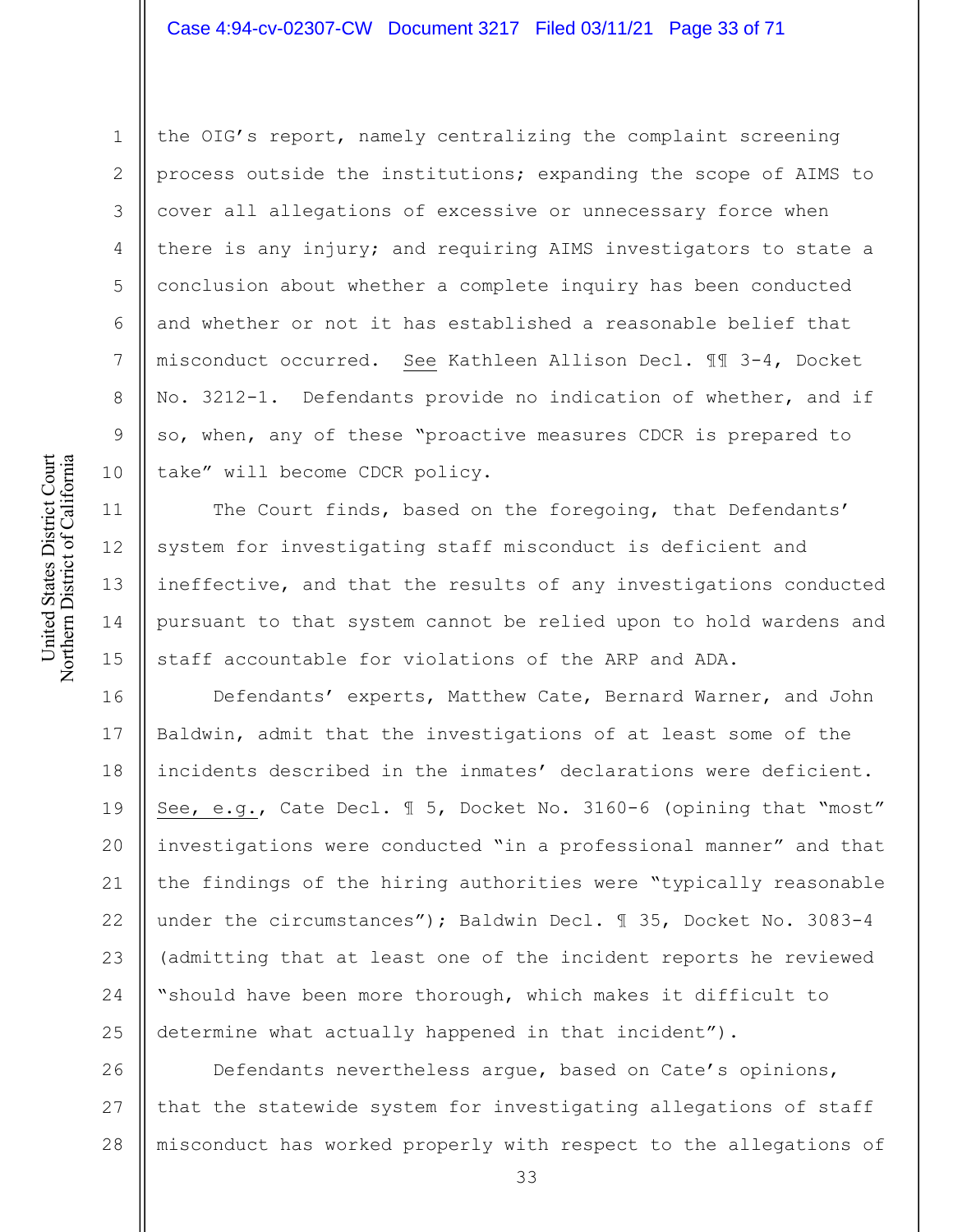### Case 4:94-cv-02307-CW Document 3217 Filed 03/11/21 Page 34 of 71

misconduct made by the inmate-declarants. Cate opines that, "[w]hile not perfect, the investigations generally produced a result that, based on [his] expertise, was reasonable and appropriate," Cate Decl. ¶¶ 75-78, 84, Docket No. 3160-7, and that "a few poor investigations" cannot be used as a means to conclude that the system is broken, id. ¶ 20. Cate further opines that AIMS will "improve the system" by allowing for investigations of certain categories of allegations outside of the prisons. Id. ¶ 90.

11 13 14 15 16 17 18 19 20 Cate's opinions do not impact the Court's determinations, because his opinions are inconsistent with the OIG's findings, discussed in more detail above. Cate does not square his opinions with the OIG's findings from January 2019 that the statewide system is prone to generating unreliable investigation results because of the reviewers' lack of independence and poor investigative skills.23 Further, Cate's opinion that AIMS will improve the system also is contradicted by the OIG's findings of February 2021 that AIMS has not, and will not, solve any of the structural problems the OIG identified in its January 2019 report.

21 22 23 In light of the foregoing, the Court finds that Plaintiffs have shown that Defendants have failed to implement an effective system for investigating and disciplining violations of the ARP

- 24
- 25

1

2

3

4

5

6

7

8

9

10

<sup>26</sup> 27 28 <sup>23</sup> The OIG's report of February 2021 was published after Cate wrote his declarations in connection with the present motion, but the OIG's January 2019 report was available on the OIG's website at the time that Cate wrote his declarations. Indeed, Cate states in his second declaration that he reviewed this report. See Cate Decl., List of Documents Reviewed at 4, Docket No. 3160- 60.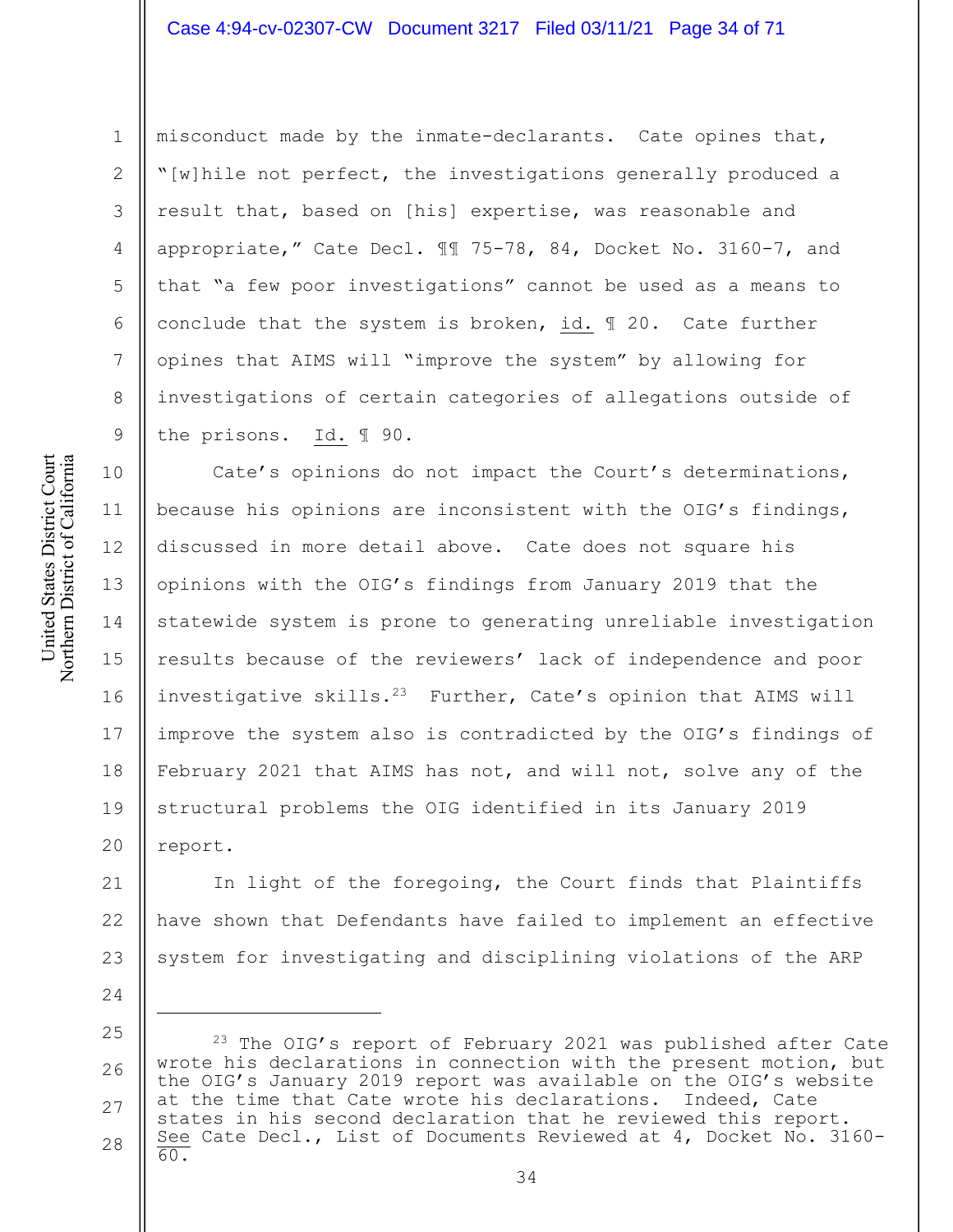#### Case 4:94-cv-02307-CW Document 3217 Filed 03/11/21 Page 35 of 71

1 2 and ADA. This constitutes a violation of the Court's prior orders.

> B. Defendants failed to log alleged violations of the ARP and ADA

In 2012, the Court ordered Defendants to track and investigate all allegations of violations of the ARP and ADA. Order, Docket No. 2180. In December 2014, the Court clarified Defendants' obligations to track allegations of violations of the ARP, the ADA, and the Court's prior orders and injunctions as follows:

Defendants, their agents and employees (Defendants) shall track any allegation that any employee of the Department of Corrections and Rehabilitation was responsible for any member of the Plaintiff class not receiving access to services, programs, activities, accommodations or assistive devices required by any of the following: the Armstrong Remedial Plan, the Americans with Disabilities Act or this Court's prior orders. Allegations to be tracked include, but are not limited to, those received from CDCR staff, prisoners, Plaintiffs' counsel, administrative appeals and third parties. All such allegations shall be tracked, even if the non-compliance was unintentional, unavoidable, done without malice, done by an unidentified actor or subsequently remedied.

21 22 Order Modifying 2007 Injunction at 1, Docket No. 2479 (emphasis added).

23 24 25 26 27 28 In its order of September 8, 2020, the Court modified its prior orders and injunctions to require Defendants to also track allegations of violations of the ADA's anti-retaliation and antiinterference provisions, on the ground that the Court's intent at the outset of the remedial phase of this litigation was to require Defendants to operate their facilities and programs in

United States District Court Northern District of California United States District Court Northern District of California

3

4

5

6

7

8

9

10

11

12

13

14

15

16

17

18

19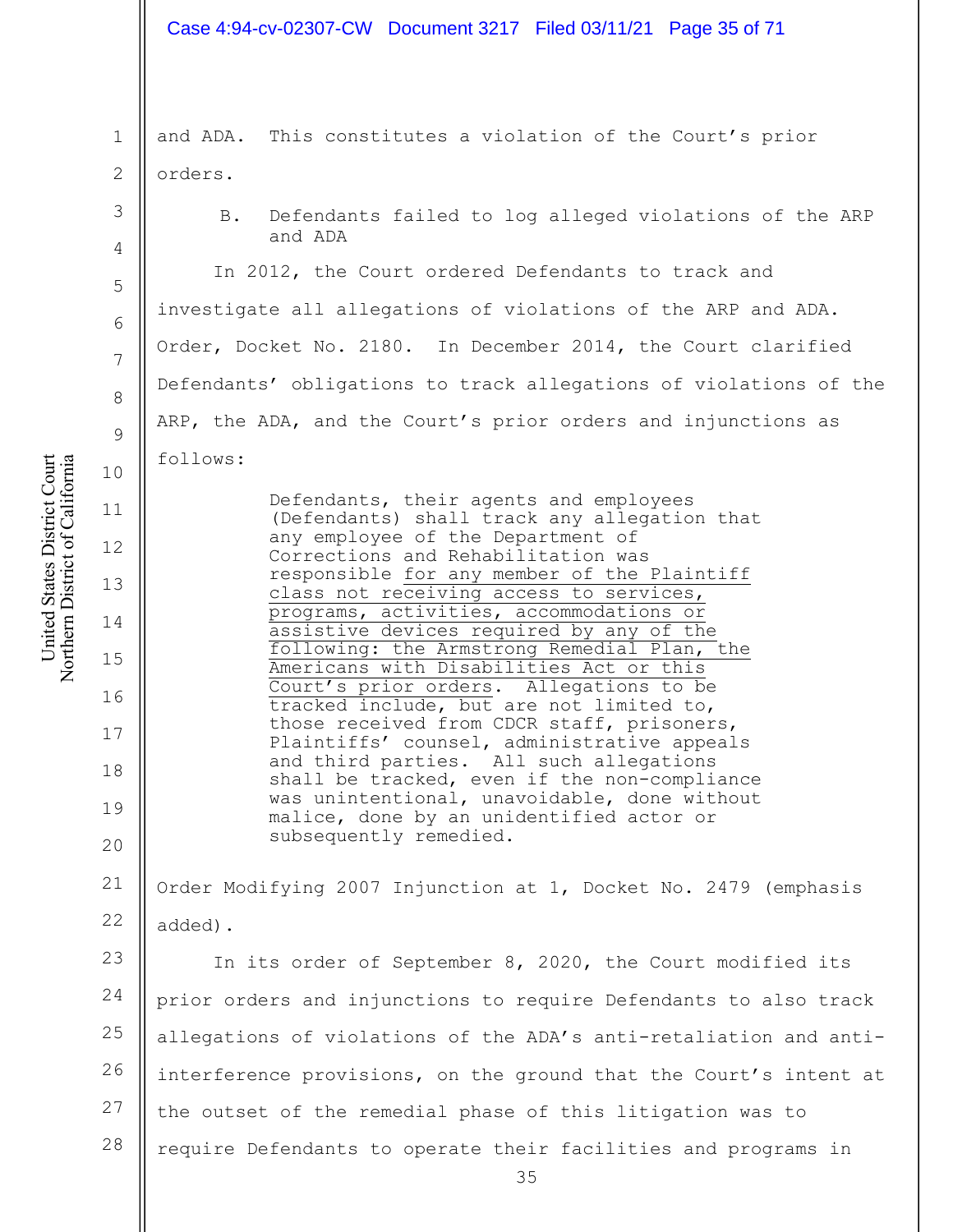1 2 accordance with the ADA and RA. Order of September 8, 2020, at 34-35, Docket No. 3059.

Plaintiffs have shown, and Defendants do not dispute, that Defendants failed to log many of the allegations of violations of the ARP that Plaintiffs' counsel raised in their advocacy letters, including (1) allegations that staff denied disabled inmates reasonable accommodations for their disabilities<sup>24</sup>; and (2) allegations that disabled inmates suffered physical abuse by staff after requesting reasonable accommodations<sup>25</sup>. See Grunfeld Reply Decl. ¶¶ 239-49, Docket No. 3108-1. This constitutes a violation of the Court's prior orders.

12

13

United States District Court Northern District of California

United States District Court Northern District of California

22

23

3

4

5

6

7

8

9

10

11

C. Defendants do not timely initiate or complete investigations of alleged violations of the ARP and ADA

14 15 16 17 18 In 2012, the Court required Defendants to initiate an investigation of any violation of the ARP, the ADA, or the orders of this Court "within ten business days of receiving notice of such allegation" and to complete any such investigation "as promptly as possible." Order at 17, 21, Docket No. 2180.

19 20 21 Plaintiffs have shown, and Defendants do not dispute, that Defendants often fail to initiate, or delay in initiating, investigations of alleged violations of the ARP and ADA.

26 27 28  $25$  These allegations include that an inmate with mobility impairments who was undergoing chemotherapy was thrown out of his wheelchair by an officer after he requested to be housed closer to the medication window because he could not walk long distances. Freedman Decl., Ex. 53 ¶¶ 15-23, Docket No. 2947-5.

<sup>24</sup> 25  $24$  These allegations include that, during a body search, an officer at COR kicked and then slammed to the ground an inmate who requested an accommodation for his mobility disability during the search. Grunfeld Reply Decl., Ex. 33 ¶¶ 12-17, Docket No. 3108-1.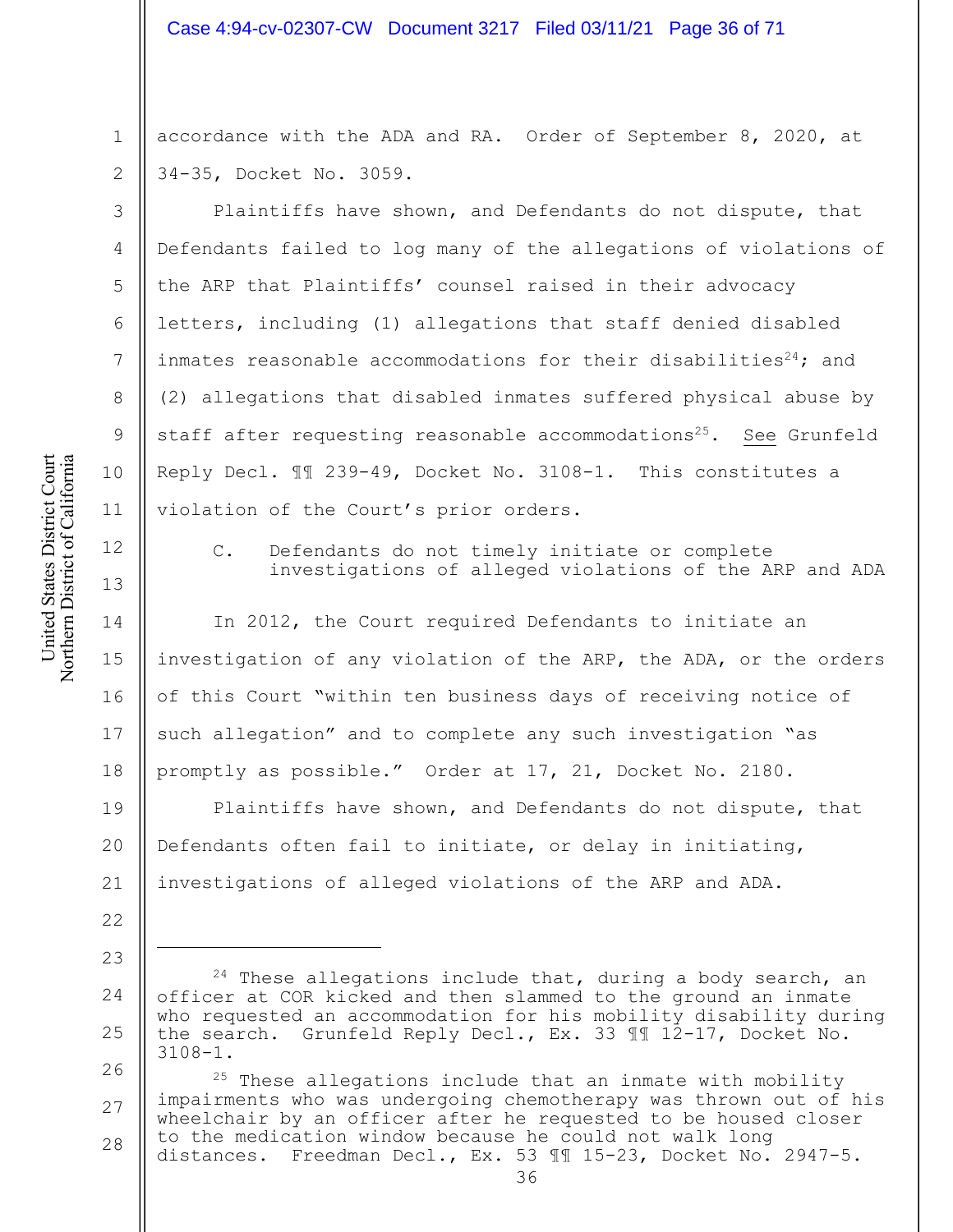United States District Court Northern District of California United States District Court Northern District of California

1 2 3 4 5 6 7 8 9 10 11 12 13 14 15 16 17 18 19 20 In January 2020, the OIG concluded that CDCR had been untimely in responding to, and in initiating investigations of, allegations of staff misconduct directed at disabled and other vulnerable inmates. Grunfeld Decl., Ex. J at 1, Docket No. 2922- 1. The OIG reviewed CDCR's responses to advocacy letters sent by Plaintiffs' counsel to CDCR in 2019 and concluded that each described "serious" misconduct that, "if true, would result in disciplinary action for the subject employees." Id. The allegations included that an officer assaulted an elderly disabled inmate; that a disabled inmate requested, but was denied, an ADA shower and an officer threatened to have the inmate attacked if he filed a complaint; and that an inmate with a mobility disability requested, but was denied, a handcuffing accommodation and was then thrown to the ground by an officer. Id. at 3-23. The OIG found a "pervasive lack of timely follow through," including that CDCR "ignored" many allegations, failed to investigate dozens of allegations, and failed to refer pertinent information to the Office of Internal Affairs when appropriate. Id. at 1. This constitutes a violation of the Court's prior orders.

21 22

D. Defendants do not timely provide to Plaintiffs' counsel information about investigations of alleged violations of the ARP and ADA

23 24 25 26 27 In 2012, the Court ordered Defendants to provide Plaintiffs' counsel with access to the results of investigations of alleged violations of the ARP or the Court's orders, including all sources of information relied on to substantiate or refute the allegations. Order at 18, Docket No. 2180.

28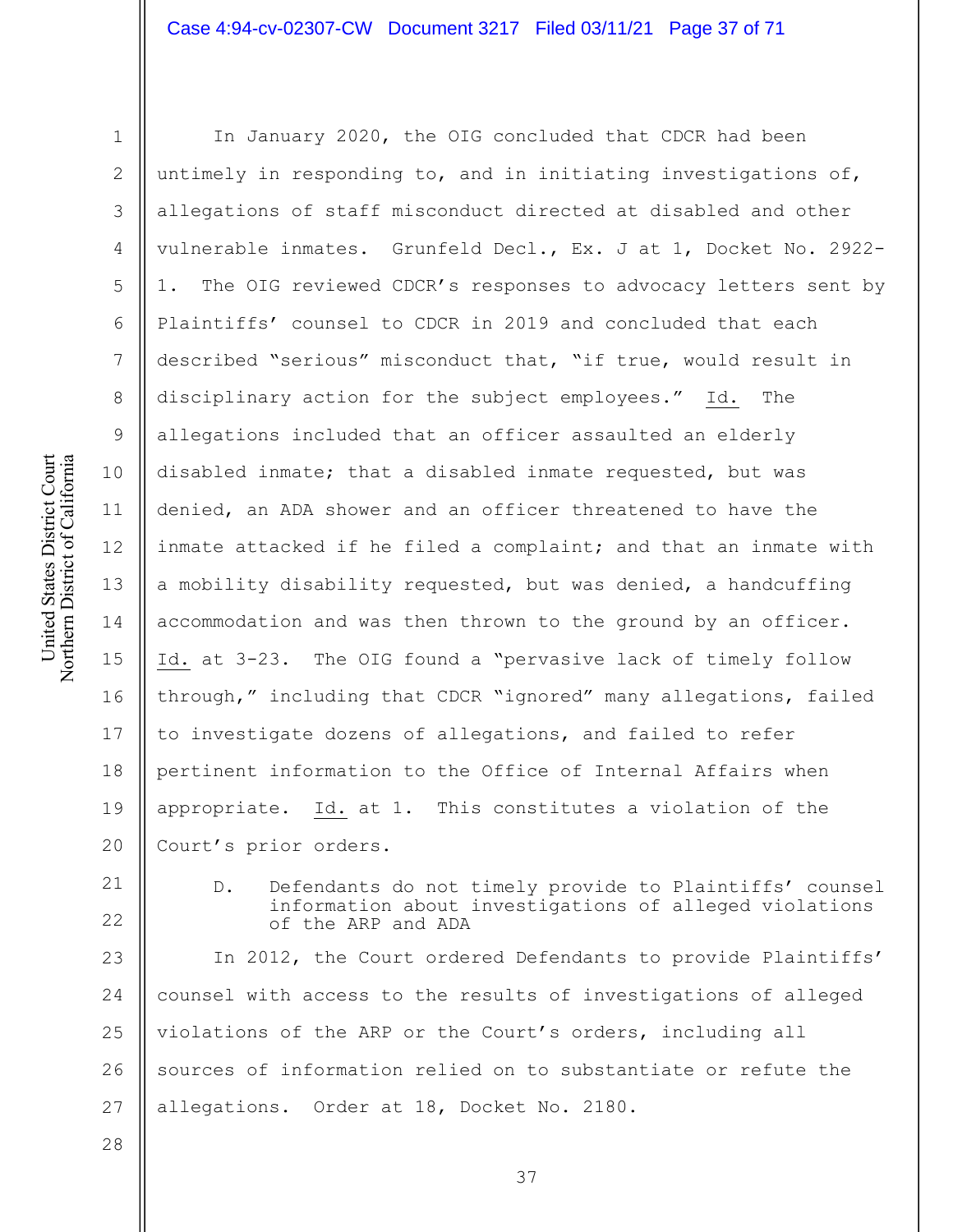1 2

3

4

5

6

7

8

9

10

11

12

13

14

15

16

17

18

19

28

Plaintiffs have shown, and Defendants do not dispute, that Defendants have failed to provide, or have delayed in providing, them with information regarding the status or results of investigations of alleged violations of the ARP.

For example, on September 25, 2020, Defendants agreed to provide in a spreadsheet information about investigations, findings of misconduct, and discipline imposed in connection with 168 alleged incidents of staff misconduct against disabled inmates at LAC, COR, KVSP, and CCI that were described in inmate declarations. Grunfeld Decl. ¶ 4, Docket No. 3169-4. On November 13, 2020, Defendants produced information with respect to only ninety-eight of the 198 allegations of misconduct and did not provide information as to seventy of the allegations. Id. at 7. Defendants did not provide a date by which they would produce the requested information for the seventy incidents. See Ex. 1, 4 to Grunfeld Sur-Reply Decl., Docket No. 3169-4. Notably, of the ninety-eight allegations for which Defendants provided information, Defendants' responses show that that they failed to investigate seven of the allegations (or seven percent).

20 21 22 23 24 25 26 27 As another example, Defendants agreed to provide information about investigations, findings of misconduct, and discipline imposed in connection with each distinct allegation of misconduct contained in Plaintiffs' tour reports from 2018 to 2020 for LAC, COR, KVSP, and CCI. Id. ¶ 5. Defendants did not provide any information for forty-four of the fifty-three allegations, or a date by which they would do so. See Ex. 2 to Grunfeld Sur-Reply Decl., Docket No. 3169-4.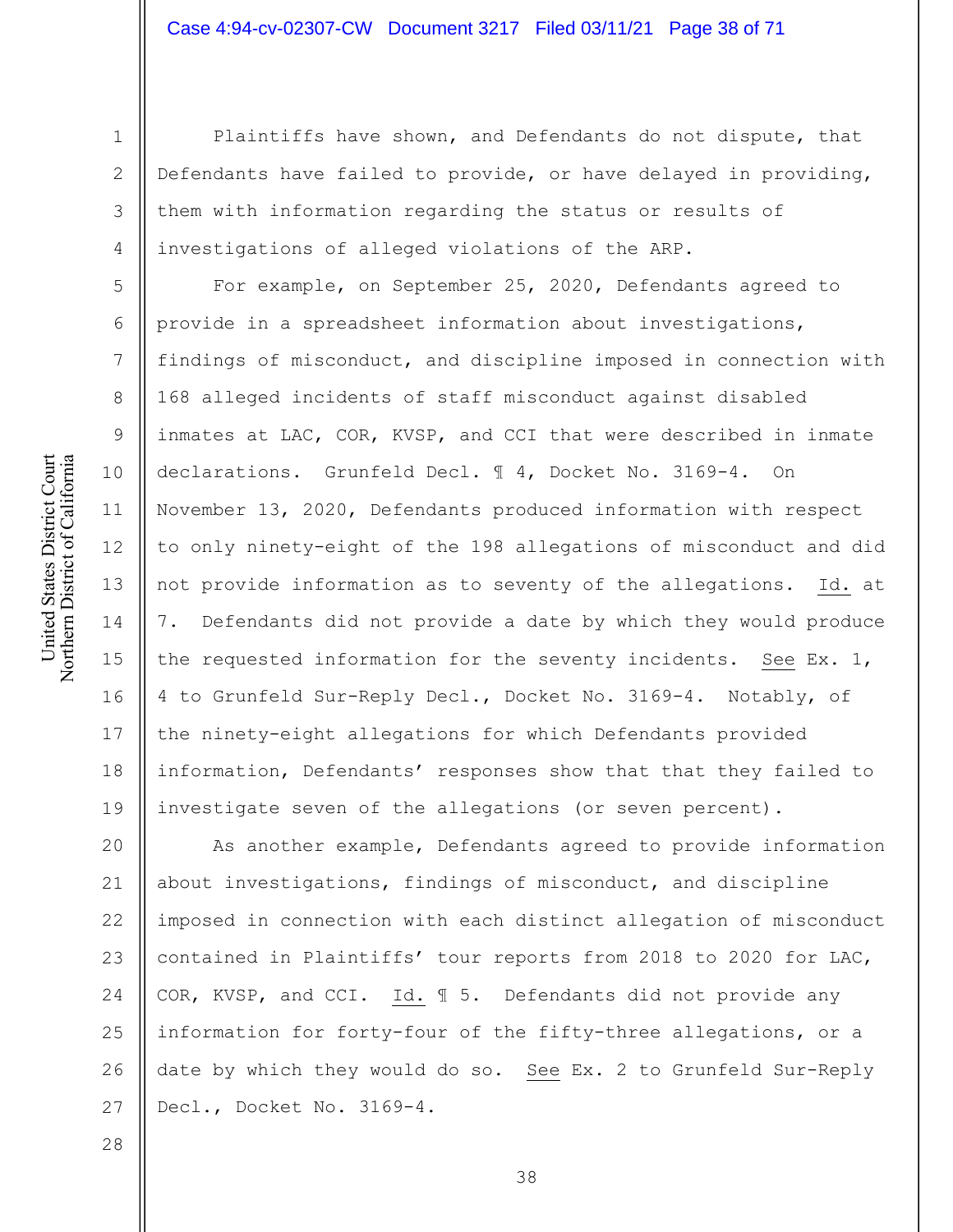1  $\mathcal{D}_{\mathcal{L}}$ 

3

4

5

6

7

8

9

10

11

12

13

These failures by Defendants violate the Court's prior orders.

E. Defendants' tracking systems do not enable them to identify staff who repeatedly violate the ARP or other information critical to monitoring their compliance

In 2007, the Court required Defendants to "refer individuals with repeated instances of non-compliance to the Office of Internal Affairs for investigation and discipline, if appropriate." Order at 7, Docket No. 1045. To facilitate this process, the Court ordered Defendants in 2012 to track allegations of violations of the ARP and the Court's orders, including "the number of prior allegations of non-compliance against the involved employees or employees." Order at 16-17, Docket No. 2180.

14 15 16 17 18 19 20 In its report of February 16, 2021, the OIG stated that, "[d]espite having numerous information systems that contain data related to the staff misconduct process, [CDCR] lacks the ability to produce reports that are capable of identifying the names of all staff accused of misconduct or the names of all staff who were found to have violated policy as well as several other types of critical information." Docket No. 3205 at 1.

21 22 Defendants' tracking systems are, therefore, in violation of the Court's prior orders.

23 24 IV. Defendants' failure to comply with their accountability obligations is resulting in ongoing violations of disabled inmates' rights under the ARP and ADA

25 26 27 28 As discussed in the preceding sections, Plaintiffs have shown that Defendants have violated the ARP and ADA by failing to provide reasonable accommodations to, or by interfering with the ADA rights of, qualified inmates with disabilities at LAC, COR,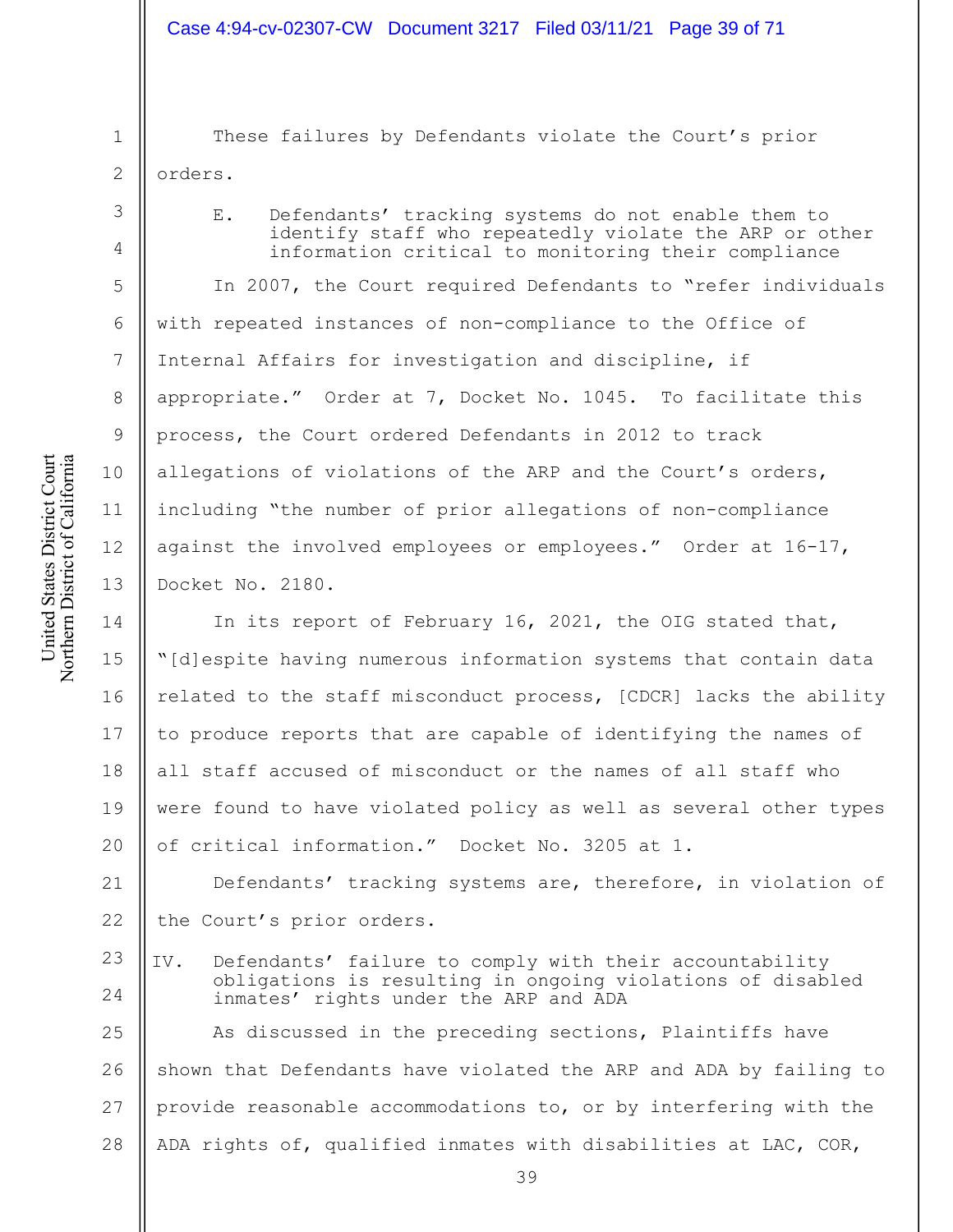United States District Court Northern District of California United States District Court Northern District of California

9

10

11

12

13

14

15

16

17

1 2 3 4 5 6 7 8 SATF, CIW, and KVSP. Plaintiffs have also shown that Defendants have violated their accountability obligations by failing to track alleged violations of the ARP and ADA; failing to promptly and properly investigate alleged violations of the ARP and ADA; failing to provide Plaintiffs' counsel with information about the status and results of their investigations; and failing to implement an effective system for holding wardens and other staff accountable for non-compliance with the ARP and ADA.

Plaintiffs' expert, Eldon Vail, opines that CDCR's ineffective system for holding staff accountable for misconduct leads to and perpetuates a staff culture in which staff target inmates with disabilities for abuse, mistreatment, retaliation. See, e.g., Vail Decl. ¶ 9, Docket No. 3106-7. Vail opines that, if inmates and staff know that nothing will happen to staff who abuse inmates, then incarcerated people become reluctant to report misconduct and staff become less likely to stop the pattern of abuse. Id.

18 19 20 21 22 23 24 25 26 27 28 The Court finds Vail's opinions to be credible and consistent with other evidence in the record. They are consistent with the OIG's finding that "an inadequately functioning staff complaint process that lacks independence fosters distrust among inmates[.]" Grunfeld Decl., Ex. GG at 2, Docket No. 2922-1. Further, as noted above, many declarants describe a staff culture at LAC, COR, SATF, CIW, and KVSP of staff targeting inmates with disabilities and other vulnerable inmates for mistreatment, abuse, retaliation, and other improper behavior that, among other things, violates the ARP and ADA. See, e.g., Grunfeld Reply Decl., Ex. 8 ¶¶ 34-35, Docket No. 3108-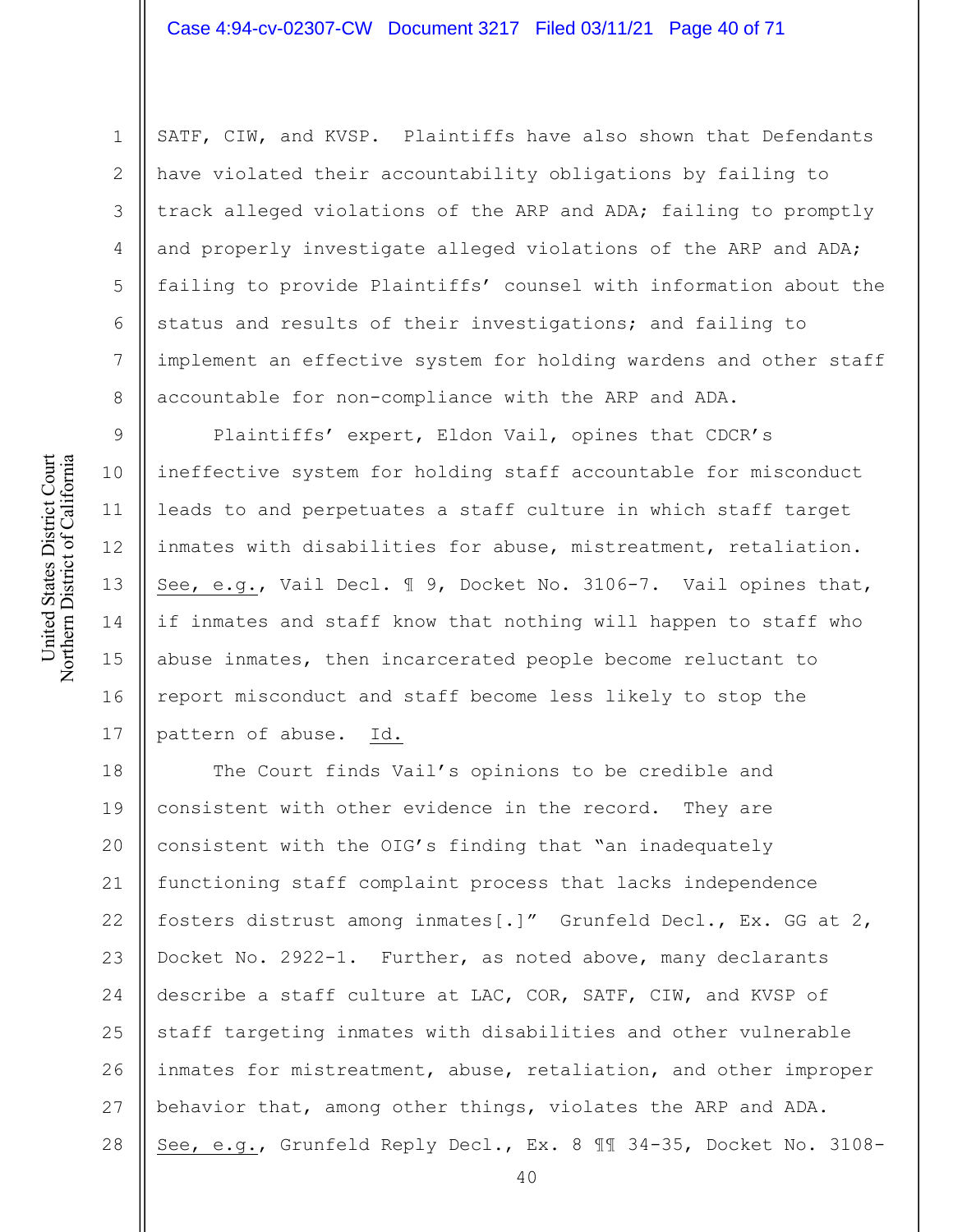United States District Court Northern District of California United States District Court Northern District of California

1

2

3

4

5

6

7

8

9

10

23

1; Freedman Decl., Ex. 29 ¶ 36; Freedman Decl., Ex. 33 ¶ 29, Docket No. 2947-5; Grunfeld Reply Decl., Ex. 70 ¶ 45, Docket No. 3109-1; Grunfeld Reply Decl., Ex. 43 ¶ 13, Docket No. 3108-1; Grunfeld Decl., Ex. 41 ¶ 20, Docket No. 3108-1; Freedman Decl., Ex. 61 ¶¶ 33-36, Docket No. 2947-5; Freedman Decl., Ex. 35 ¶ 21, Docket No. 2947-5. The descriptions of the staff culture in these declarations are remarkably consistent even though the declarants reside at different prisons and in different locations within each prison. The Court finds that this lends credibility to the declarations and to Vail's opinions.

11 12 13 14 15 16 17 18 19 20 21 22 The data produced by Defendants also support the notion that a staff culture exists in which staff target disabled inmates for abuse. The data show that, despite the dozens of allegations of abuse by inmates, only a relatively small number of the incidents have resulted in discipline, and that out of the incidents that have resulted in discipline, disabled inmates are overrepresented. For example, from 2017 to 2020, despite the dozens of allegations of abuse at LAC, there were six staff misconduct incidents at LAC involving incarcerated people that resulted in discipline, and three of the six incidents (or fifty percent) involved misconduct directed at an Armstrong or Coleman class member.<sup>26</sup> Grunfeld Decl.  $\mathbb{I}$  14, Docket No. 3169-4. At COR,

<sup>24</sup> 25 26 27 28 <sup>26</sup> These figures are based on data that Defendants produced to Plaintiffs in their interrogatory responses. The criteria that Plaintiffs used to calculate these figures is described in detail in the declaration of Gay Grunfeld. Defendants object to the Court's consideration of the figures on the grounds that the criteria used to generate the figures is "nebulous" and that Plaintiffs' counsel lack expertise in data analysis. The Court overrules this objection because Defendants do not dispute that the underlying data came from their interrogatory responses.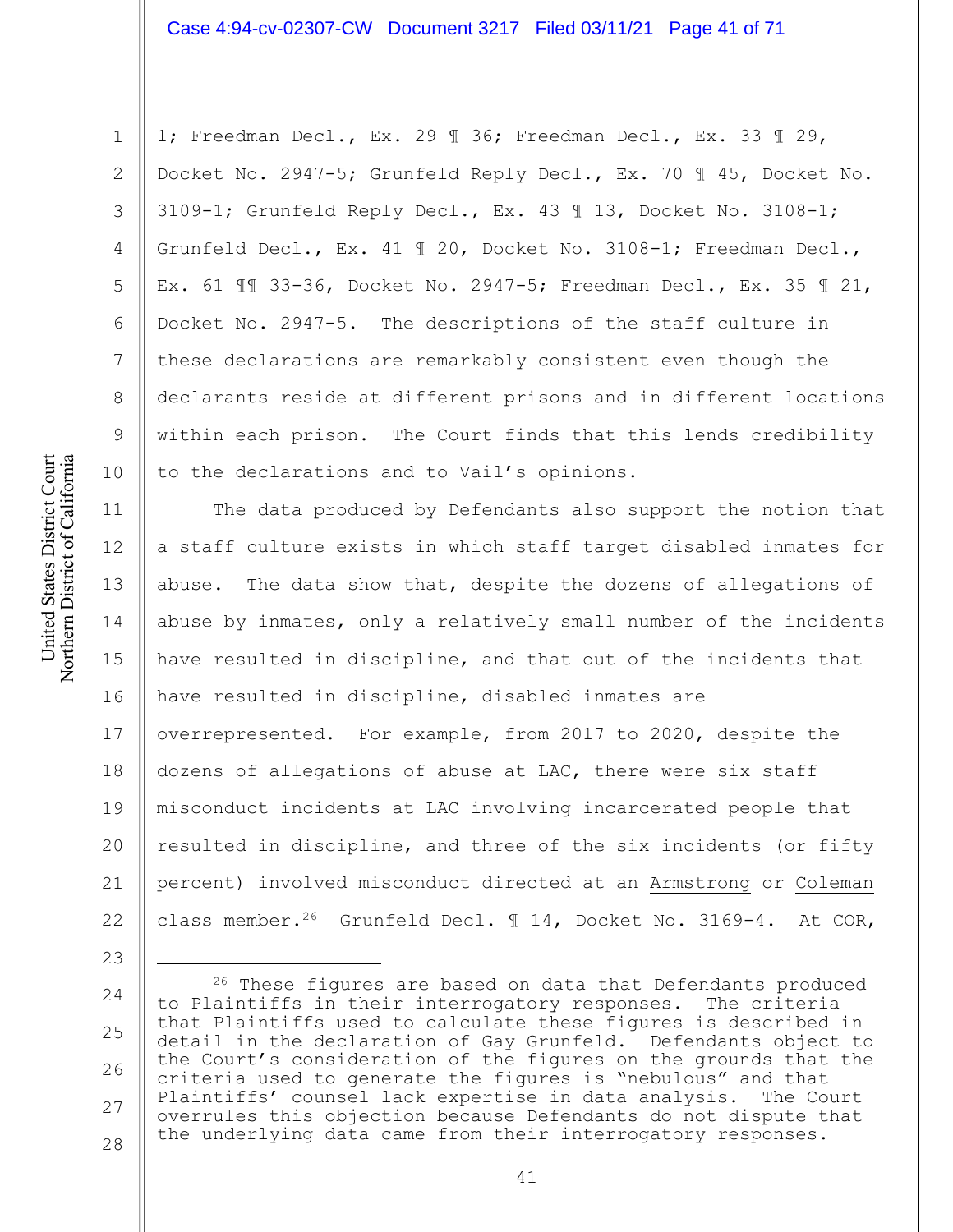from 2017 to 2020, there were eighteen staff misconduct incidents involving incarcerated people that resulted in discipline, and all of them (one hundred percent) involved misconduct directed at an Armstrong or Coleman class member. Id. ¶ 15. At KVSP, from 2017 to 2020, there were twenty-four staff misconduct incidents involving incarcerated people that resulted in discipline, and sixteen of them (or sixty-six percent) involved misconduct directed at an Armstrong or Coleman class member. Id. ¶ 17.

9 10 11 12 13 14 15 16 17 18 19 20 21 22 Defendants' experts, Cate, Baldwin, and Warner, opine that "disabled inmates" are not being targeted by prison staff for conduct that is violative of the ARP and ADA because of their disabilities. Cate Decl. ¶ 11, Docket No. 3083-5. The Court is not persuaded by these experts' opinions on this issue for the following reasons. First, the experts' definition of "disabled inmate" is under-inclusive, as it excludes inmates such as Coleman class members who have been designated as EOP by virtue of the severity of their mental impairments. As a result of this definitional limitation, these experts appear to have excluded from their analysis the experiences of inmates who suffer from mental impairments that are covered under the ARP. Second, the experts do not explain how their opinions can be reconciled with the data discussed in more detail above, which shows that

24

23

1

2

3

4

5

6

7

8

United States District Court Northern District of California

United States District Court Northern District of California

<sup>26</sup> 27 28 Further, the calculations from which the figures were derived do not require any expertise; the calculations involve parsing data from Defendants' interrogatory responses and performing basic arithmetic, as described in detail in the Grunfeld Declaration. Finally, Defendants have not shown that the figures in question are inaccurate or are inconsistent with the data contained in their interrogatory responses.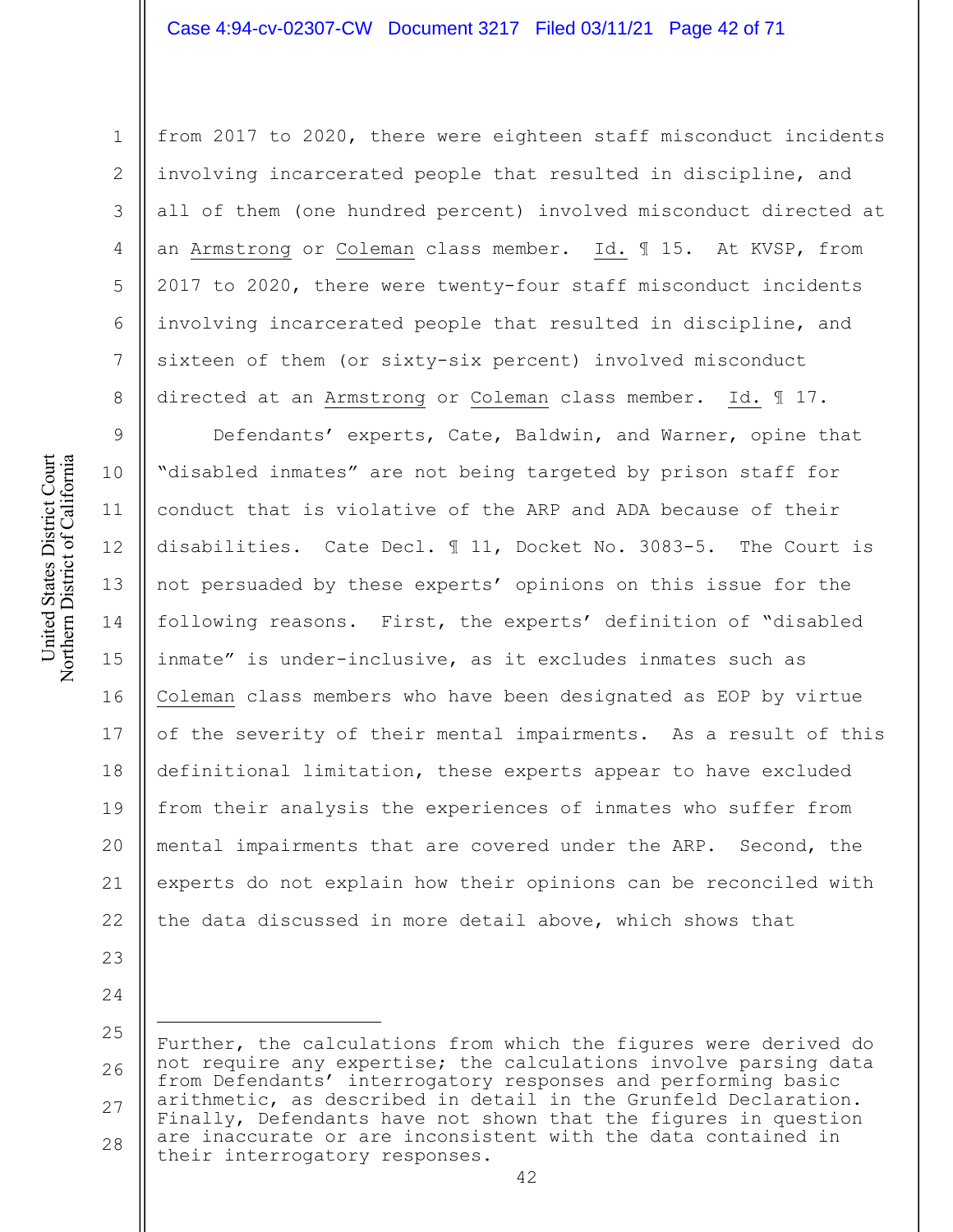# Case 4:94-cv-02307-CW Document 3217 Filed 03/11/21 Page 43 of 71

disabled inmates are overrepresented in incidents of staff misconduct that resulted in discipline.

3

4

5

6

7

8

9

10

11

12

13

14

28

1

2

V. Additional remedial measures are necessary to end the ongoing violations of the ARP and ADA

For the reasons discussed in the preceding section, the policies, procedures, and monitoring mechanisms currently in place, despite recent modifications made by Defendants (including the implementation of AIMS), have proven to be ineffective at bringing Defendants into compliance with the ARP and ADA. Accordingly, the Court finds that the implementation of additional remedial measures at LAC, COR, SATF, CIW, and KVSP is necessary to improve the effectiveness of the system for investigating and disciplining violations of the ARP and ADA and to end the ongoing violations of the ARP and ADA.

15 16 17 18 19 20 21 22 23 24 25 26 27 Defendants contend that further remedial measures are premature at this juncture because investigations of some disabled inmates' allegations have not yet been completed. The Court is not convinced that the pendency of the investigations warrants a delay in implementing additional remedial measures. Defendants have provided no timeline for when the Court could expect the investigations to be completed; based on the record, it seems reasonable to expect that investigations could take many months, if not years. As discussed above, the OIG, in reviewing CDCR's response to disabled inmates' allegations of staff misconduct, noted that CDCR's investigations of such allegations had been inordinately delayed or abandoned. The Court is reluctant to allow further violations of disabled inmates' rights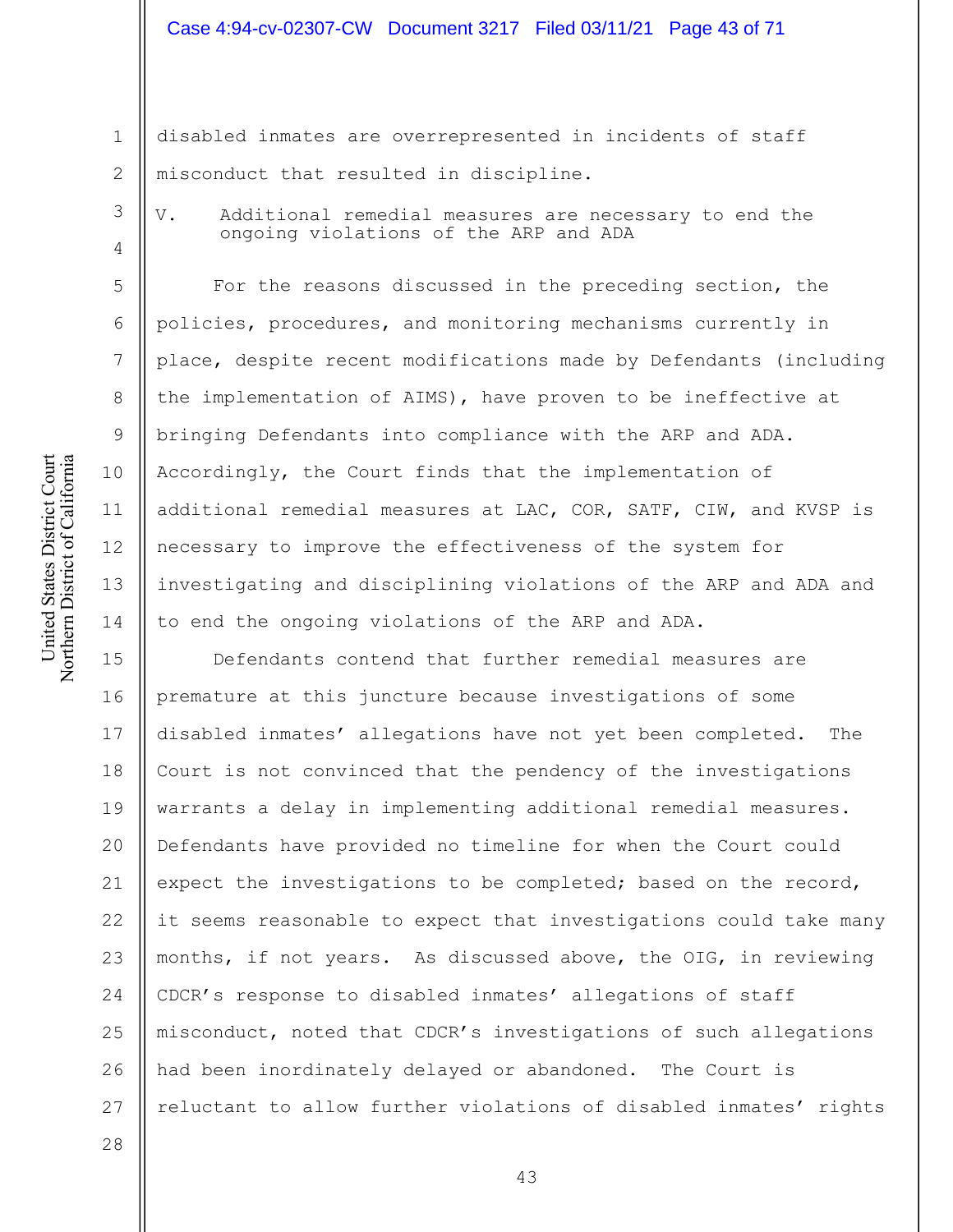1 2 under the ARP and ADA to occur while the investigations are pending.

Defendants' expert, Matthew Cate, opines that no additional remedial measures are necessary because "disabled inmates can request accommodations in a variety of ways" and "[e]ven if class members were afraid to request accommodations from officers due to officer wrongdoing, they still have all of the other ways . . . to request accommodations that do not involve the officers." Cate Decl. ¶ 94, Docket No. 3083-5. The Court is not persuaded by this argument, because it misses the point. Plaintiffs have shown that the ongoing violations of the ARP and ADA are the consequence of the ineffectiveness of the system for investigating and disciplining violations of the ARP and ADA and the resulting staff culture of targeting inmates with disabilities. Defendants have presented no evidence to show that the ongoing violations are the result of a lack of access to methods for requesting accommodations. Accordingly, the Court cannot conclude that providing additional methods to disabled inmates for requesting accommodations, as Defendants propose, would end the ongoing violations of the ARP and ADA.

21 22 23 24 25 Plaintiffs request that the Court require Defendants to develop a plan within thirty days to implement the additional remedial measures described in more detail below. The plan would be implemented within forty-five days after the parties meet and confer. See Proposed Order at 17-21, Docket No. 2948-6.

26 27 28 The Court finds that requiring Defendants to design, and ultimately implement, a plan that requires them to adopt a combination of certain of the remedial measures that Plaintiffs

3

4

5

6

7

8

9

10

11

12

13

14

15

16

17

18

19

20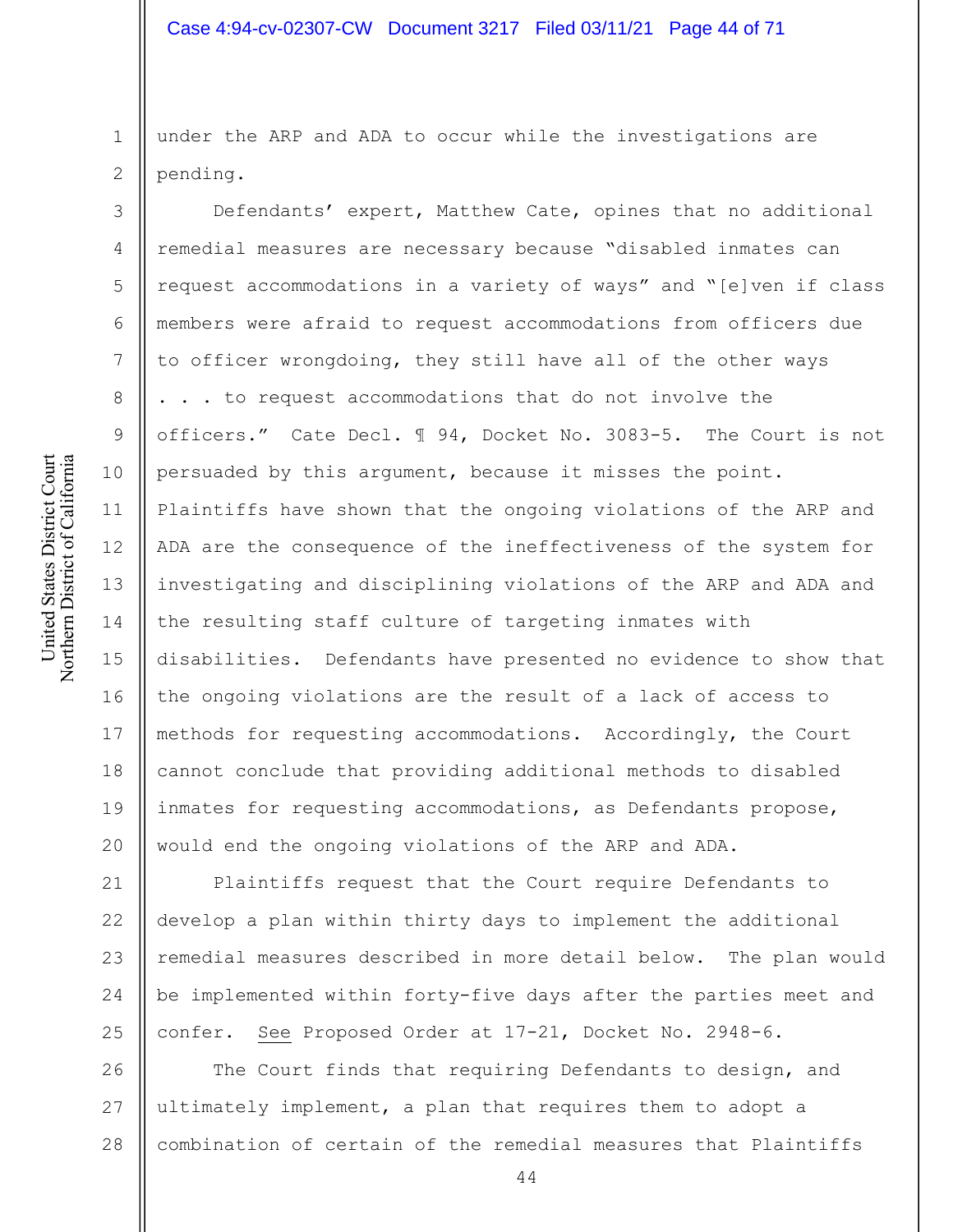#### Case 4:94-cv-02307-CW Document 3217 Filed 03/11/21 Page 45 of 71

1 2 3 4 5 6 7 8 9 10 11 12 propose, with modifications, as discussed below, is necessary to prevent further violations of the ARP and disabled inmates' ADA rights. These additional remedial measures are intended and tailored to improve policies and procedures for supervising staff's interactions with inmates, investigating staff misconduct, and disciplining staff by enhancing the process for gathering and reviewing evidence that can be used to hold staff accountable for any violations of the ARP and disabled inmates' ADA rights. These additional measures, when considered as a whole, constitute an incremental expansion of processes and systems that are already in place pursuant to the Court's prior orders and injunctions.

13

United States District Court Northern District of California

United States District Court Northern District of California

#### 1. Surveillance cameras

14 15 16 17 18 19 20 21 22 23 24 25 Plaintiffs request that (1) Defendants install surveillance cameras in all areas at the prisons at issue to which incarcerated people have access, including, but not limited to, all exercise yards, housing units, sally-ports, dining halls, program areas, and gyms, within ninety days; (2) CDCR adopt policies and procedures regarding the use of camera footage, including requirements that all footage be retained for a minimum of ninety days, that footage of use of force and other triggering events be retained indefinitely, and that footage, when available, be reviewed and considered as part of the investigation of the incident; and (3) CDCR train staff regarding how and when to request that footage be retained and reviewed.

26 27 28 Both sides and their experts agree that the installation of additional surveillance cameras would help reduce misconduct and would facilitate the investigation of any misconduct that does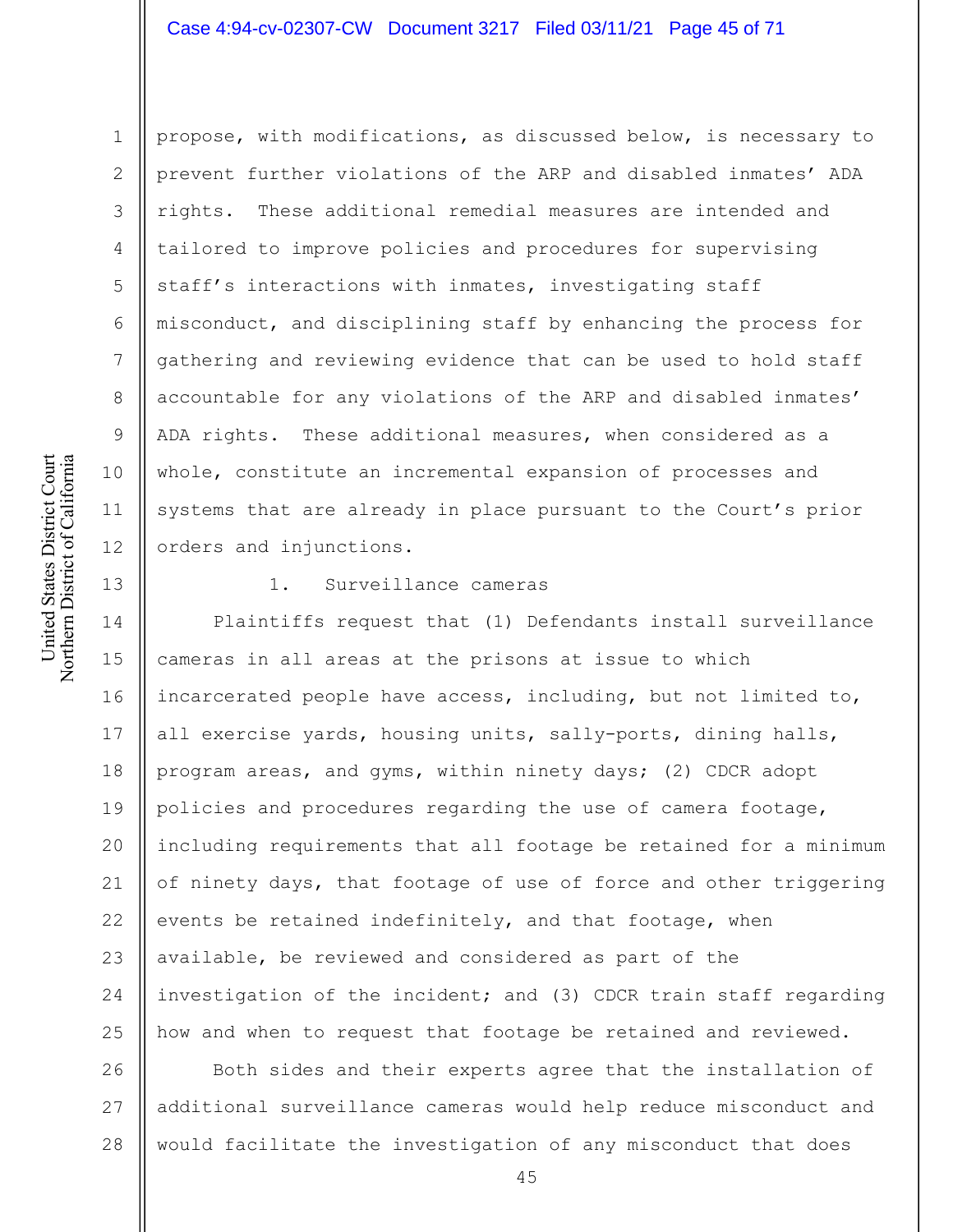occur. See, e.g., Cate Decl. ¶ 97, Docket No. 3083-5.

("[I]nstalling cameras would be beneficial to every institution in the CDCR system. It would serve to deter misconduct on the part of inmates and officers alike. It would also make it easier to investigate misconduct should it occur.").

Defendants nevertheless oppose Plaintiffs' request to require them to install surveillance cameras based on the following grounds: (1) certain facilities already have camera coverage, and Defendants are moving forward to procure and deploy cameras at RJD and at two facilities in LAC; (2) the installation of cameras is not necessary to correct the violations of the ARP and ADA shown; and (3) even if additional fixed cameras were necessary, they should not be installed anywhere other than yards that house the most vulnerable inmates.

15 16 17 18 19 20 21 22 23 24 25 26 27 28 The Court is not persuaded. Defendants' arguments fail to acknowledge that violations of disabled inmates' rights under the ARP and ADA are likely to continue to take place throughout LAC, COR, SATF, CIW, and KVSP in the absence of surveillance cameras, and that this is unacceptable. In light of Defendants' failure to comply with the ADA and ARP after the Court ordered them to implement lesser measures, the Court finds that the installation of surveillance cameras at LAC, COR, SATF, CIW, and KVSP is necessary and that it must be done as soon as possible. Further, Defendants already have a contract in place with a vendor for the installation of surveillance cameras at CDCR institutions through June 2023. Diaz Decl. ¶ 42; Macomber Decl. ¶ 12. This existing contract should facilitate the installation and deployment process.

1

2

3

4

5

6

7

8

9

10

11

12

13

14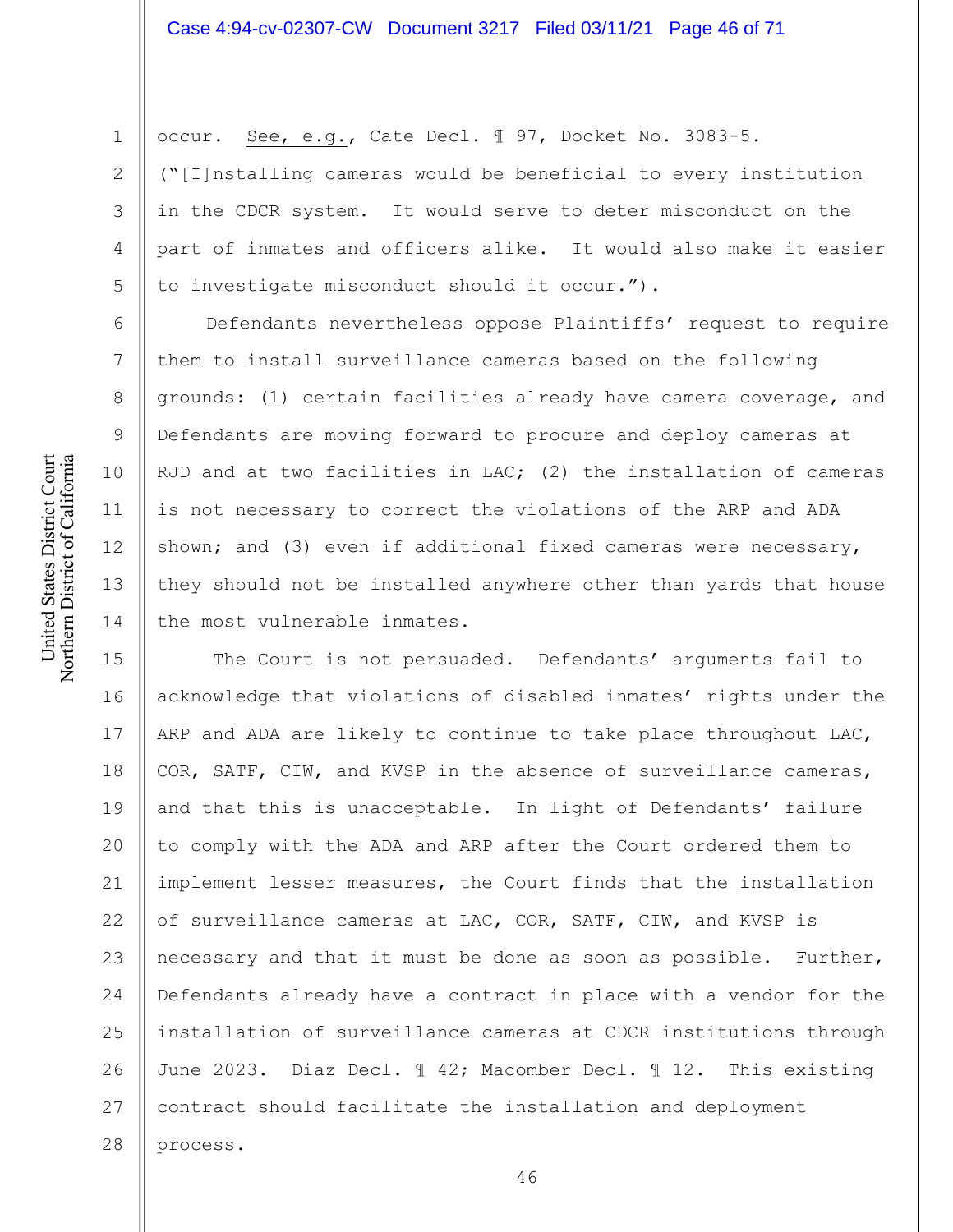United States District Court Northern District of California United States District Court Northern District of California

1

2

3

4

5

6

7

8

9

10

11

12

14

15

Defendants have not raised an objection in their briefs to Plaintiffs' request that their plan include policies and procedures regarding the use of camera footage and training for staff regarding the same, as discussed in more detail above. In the absence of a showing to the contrary, the Court finds that policies, procedures, and training on the use of camera footage are necessary and should be a part of Defendants' plan.

2. Body cameras

Plaintiffs request that CDCR purchase and begin using bodyworn cameras for all correctional officers at the prisons at issue within sixty days.

13 16 17 Defendants oppose the request on the ground that their expert, Matthew Cate, opines that (1) body cameras are not necessary to redress the ARP and ADA violations shown; (2) they are expensive; and (3) fixed cameras are superior to body cameras. Br. at 18-19, Docket No. 3082-0; Cate Decl. ¶ 99, Docket No. 3083-5.

18 19 20 21 22 23 24 25 26 27 28 The Court finds that body cameras are likely to improve investigations of misconduct by staff and to reduce the incidence of violations of disabled inmates' rights under the ARP and ADA. They are, therefore, necessary and should be deployed at LAC, COR, SATF, CIW, and KVSP as soon as possible. The Court finds the opinions of Plaintiffs' expert, which Defendants have not meaningfully rebutted, to be persuasive. Eldon Vail opines, based on research and studies on the topic, that the use of body cameras in correctional facilities has resulted in "increased officer and inmate safety, fewer uses of force," and improved investigations of internal misconduct by officers, particularly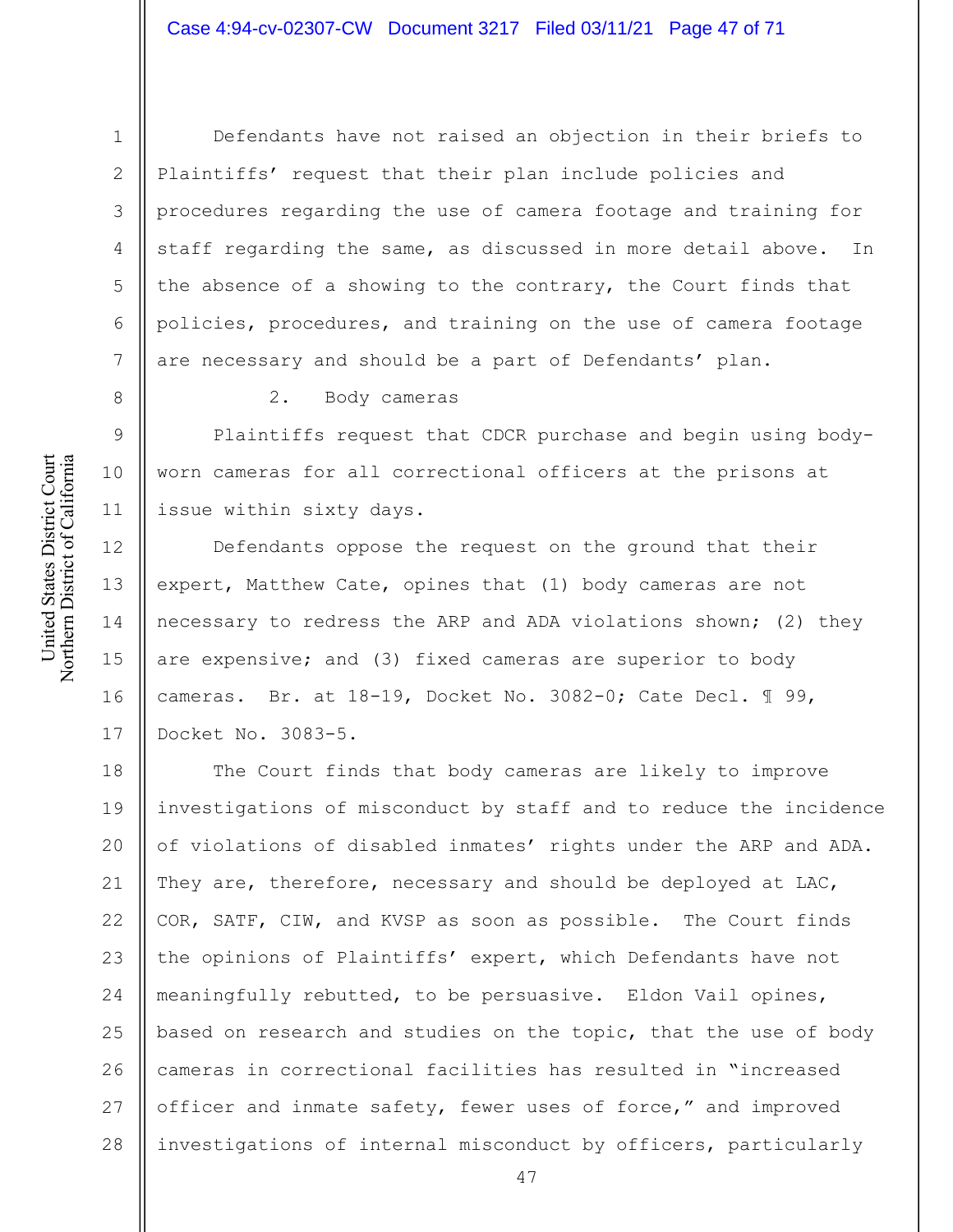when used in conjunction with surveillance cameras. Vail Decl. ¶¶ 64-66, Docket No. 3023-9. He further opines that issues about when cameras should be turned on or off, and privacy concerns, can be addressed through policymaking and training. Id. ¶¶ 67- 68.

Defendants' expert, Matthew Cate, does not provide any basis for his opinion that the cost of body cameras would be "prohibitive." Cate Decl. ¶ 99. Accordingly, the Court gives this opinion no weight. Defendants also have not shown that procuring the body-worn cameras in the time frame that Plaintiffs have proposed would not be feasible.

In light of the foregoing, the Court finds that it would be appropriate to require Defendants to procure and deploy body-worn cameras at LAC, COR, SATF, CIW, and KVSP in the time frame that Plaintiffs have proposed.

16

1

2

3

4

5

6

7

8

9

10

11

12

3. Processes for complaints, investigations, discipline, and oversight

18 19 20 21 22 23 24 25 26 27 28 Plaintiffs request that Defendants be required to develop a plan to reform the staff misconduct complaint, investigation, and discipline process to ensure (1) that CDCR completes unbiased, comprehensive investigations into all allegations of staff misconduct in which the victim was a disabled inmate; (2) that CDCR imposes appropriate and consistent discipline against employees who engage in misconduct against disabled inmates; and (3) that employees who engage in criminal misconduct against disabled inmates are appropriately investigated and, if warranted, referred for prosecution or reassigned. Plaintiffs also request that CDCR headquarters be required to exercise

Northern District of California Northern District of California 13 14 15 17

United States District Court

United States District Court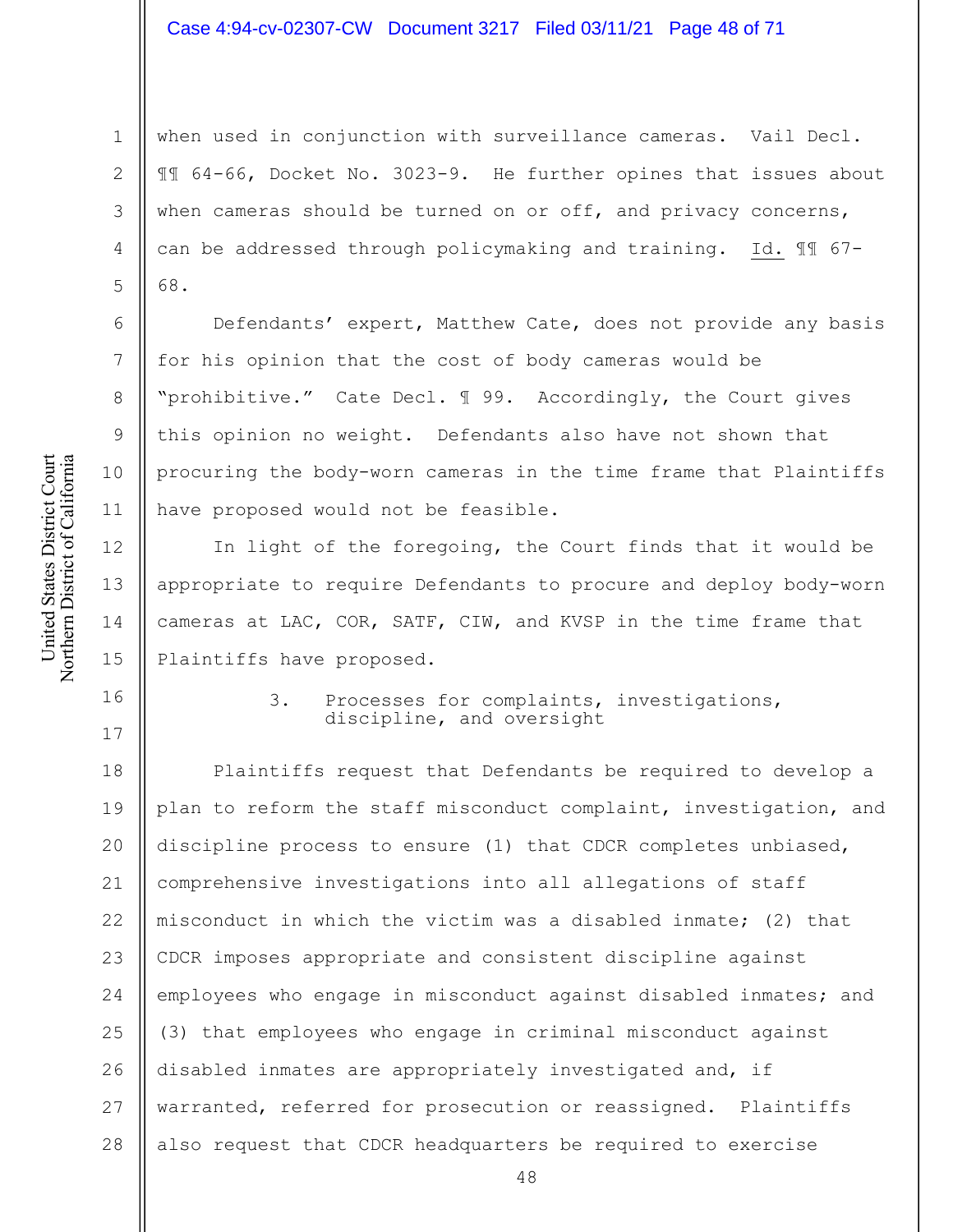# Case 4:94-cv-02307-CW Document 3217 Filed 03/11/21 Page 49 of 71

oversight over all staff misconduct complaints, use of force reviews, and related staff disciplinary proceedings at the prisons at issue in which an employee is accused of engaging in misconduct against an incarcerated person, and to conduct quarterly interviews of randomly-selected incarcerated people at the prisons at issue using the methodology and interview questionnaire utilized by the December 2018 investigators who interviewed inmates at RJD for the Bishop Report.

Defendants oppose these requests, arguing that CDCR already has existing processes, policies, and oversight systems in place to investigate misconduct and discipline employees who commit it, which they contend, based on the opinions of their expert, Matthew Cate, are effective mechanisms. Cate Decl. ¶¶ 79–96, 98.

14 15 16 17 18 19 20 21 As discussed above, the Court gives little weight to Cate's opinions that the current systems for investigating and disciplining violations of the ARP and ADA are effective, because such opinions do not take into account the OIG's findings that the statewide system (with AIMS included) is prone to generating unreliable investigation results with respect to staff misconduct allegations because of the reviewers' lack of independence and the poor quality of the investigations.

22 23 24 25 26 27 The Court has found that it is necessary to stop ongoing violations of the ARP and disabled inmates' ADA rights at LAC, COR, SATF, CIW, and KVSP, and that the current policies and procedures are incapable of achieving that. Accordingly, the Court finds that requiring Defendants to craft a plan to modify the current policies, procedures, and oversight of staff

United States District Court Northern District of California United States District Court Northern District of California

1

2

3

4

5

6

7

8

9

10

11

12

13

28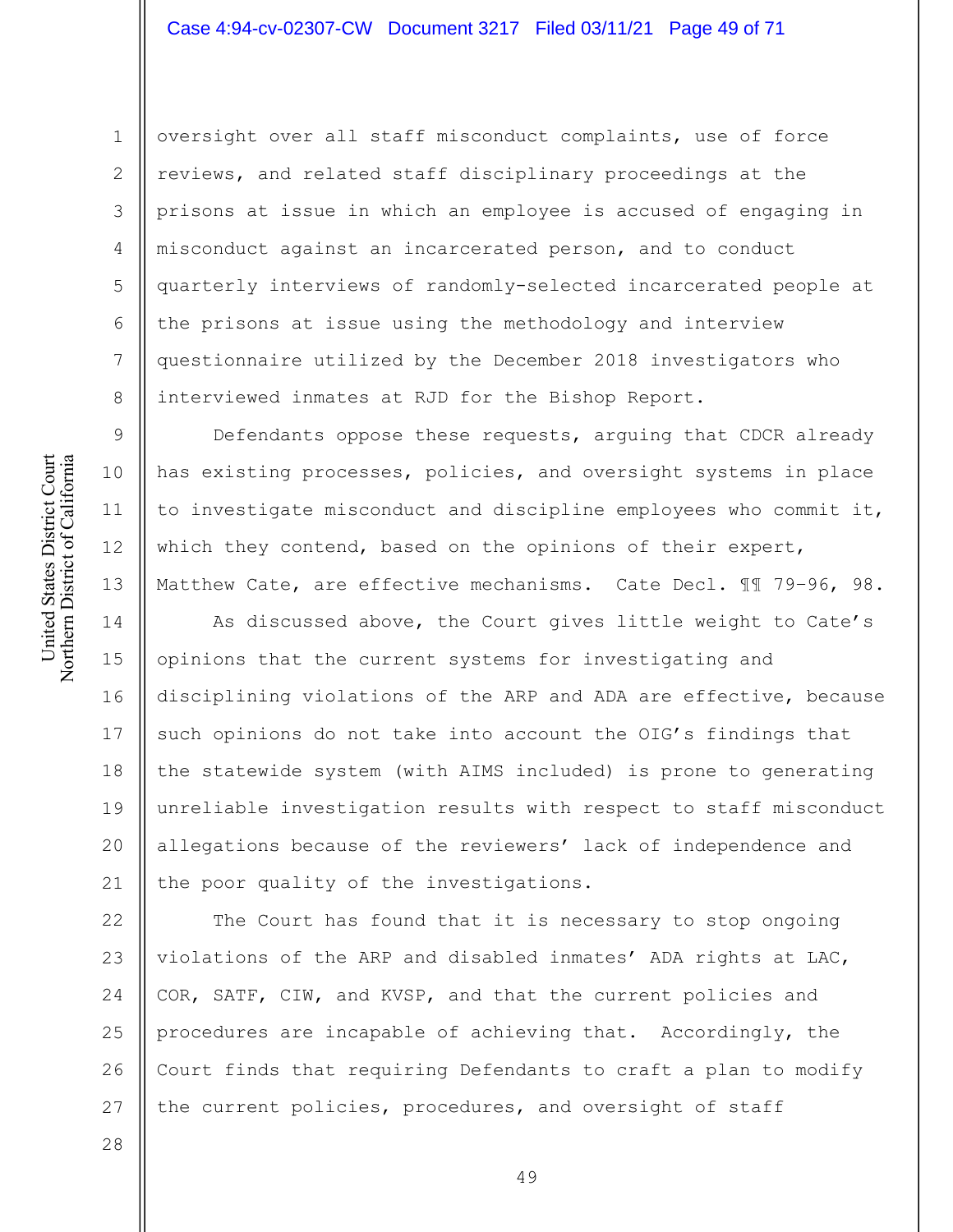complaints to achieve compliance with the ARP and ADA at LAC, COR, SATF, CIW, and KVSP is necessary and appropriate.

1

2

3

4

5

6

7

8

9

10

11

12

13

14

# 4. Third-party monitoring

Plaintiffs request that the additional remedial measures include the appointment of an expert pursuant to Federal Rule of Evidence 706 to monitor Defendants' implementation of their plan to reform the staff misconduct complaint, investigation, and discipline policies and procedures, and that the expert have access to documents necessary to conduct its monitoring.

Defendants oppose this request because their expert, Matthew Cate, opines that the OIG already has oversight of staff misconduct investigations and that the modification of the current system is unnecessary and would be burdensome. Cate Decl. ¶¶ 104-05.

15 16 17 18 19 20 21 The Court is not persuaded by Cate's opinions. As discussed above, the current system, although subject to OIG oversight, has been ineffective in ending the ongoing violations of the ARP and ADA at LAC, COR, SATF, CIW, and KVSP, and for that reason, modifying it with the goal of improving its effectiveness is necessary. Accordingly, the Court finds that the appointment of an expert is necessary and appropriate.

22

23

5. Information-sharing with Plaintiffs' counsel and the Court Expert

24 25 26 27 Plaintiffs request that Defendants share with Plaintiffs' counsel and the Court's expert all documents related to staff misconduct complaints at the prisons at issue in which the alleged victim is a disabled inmate, as well as monthly written

28

United States District Court Northern District of California United States District Court Northern District of California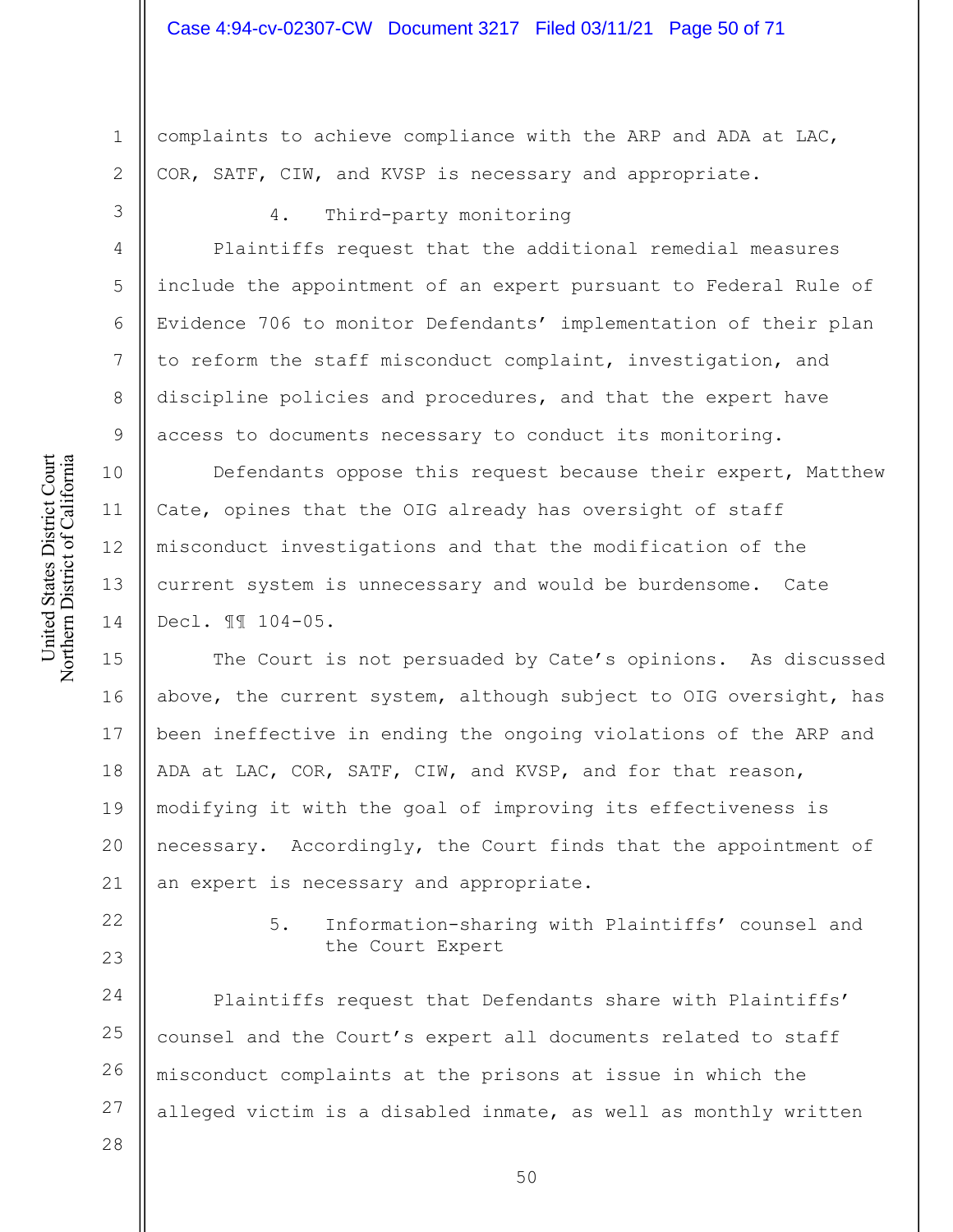# Case 4:94-cv-02307-CW Document 3217 Filed 03/11/21 Page 51 of 71

updates regarding the implementation of any additional remedial measures.

Defendants have not raised an objection in their briefs to this request. In the absence of a showing to the contrary, the Court finds that requiring the sharing of documents as described above is necessary for the effective monitoring of Defendants' implementation of the additional remedial measures at LAC, COR, SATF, CIW, and KVSP and is appropriate.

1

2

3

4

5

6

7

8

9

10

11

12

13

28

6. Supervisory staffing

Plaintiffs request that CDCR significantly increase supervisory staff on all watches on all yards at the prisons at issue and create non-uniformed supervisory positions in each housing unit.

14 15 16 17 Defendants oppose this request on the grounds that (1) it is unnecessary, as some housing units do not house disabled inmates, and (2) existing staff could provide additional supervision in areas where disabled inmates are housed.

18 19 20 21 22 The current level of staffing has not been effective at stopping the ongoing violations of the ARP and ADA at LAC, COR, SATF, CIW, and KVSP. Accordingly, the Court finds that requiring CDCR to increase managerial presence at LAC, COR, SATF, CIW, and KVSP in the form of additional sergeants is necessary.

23 24 25 26 27 The Court declines at this time to require CDCR to create non-uniformed supervisory positions at LAC, COR, SATF, CIW, and KVSP. The parties' experts disagree about the effectiveness of such non-uniformed positions, and the Court finds that there is insufficient evidence in the record outside of the experts'

United States District Court Northern District of California United States District Court Northern District of California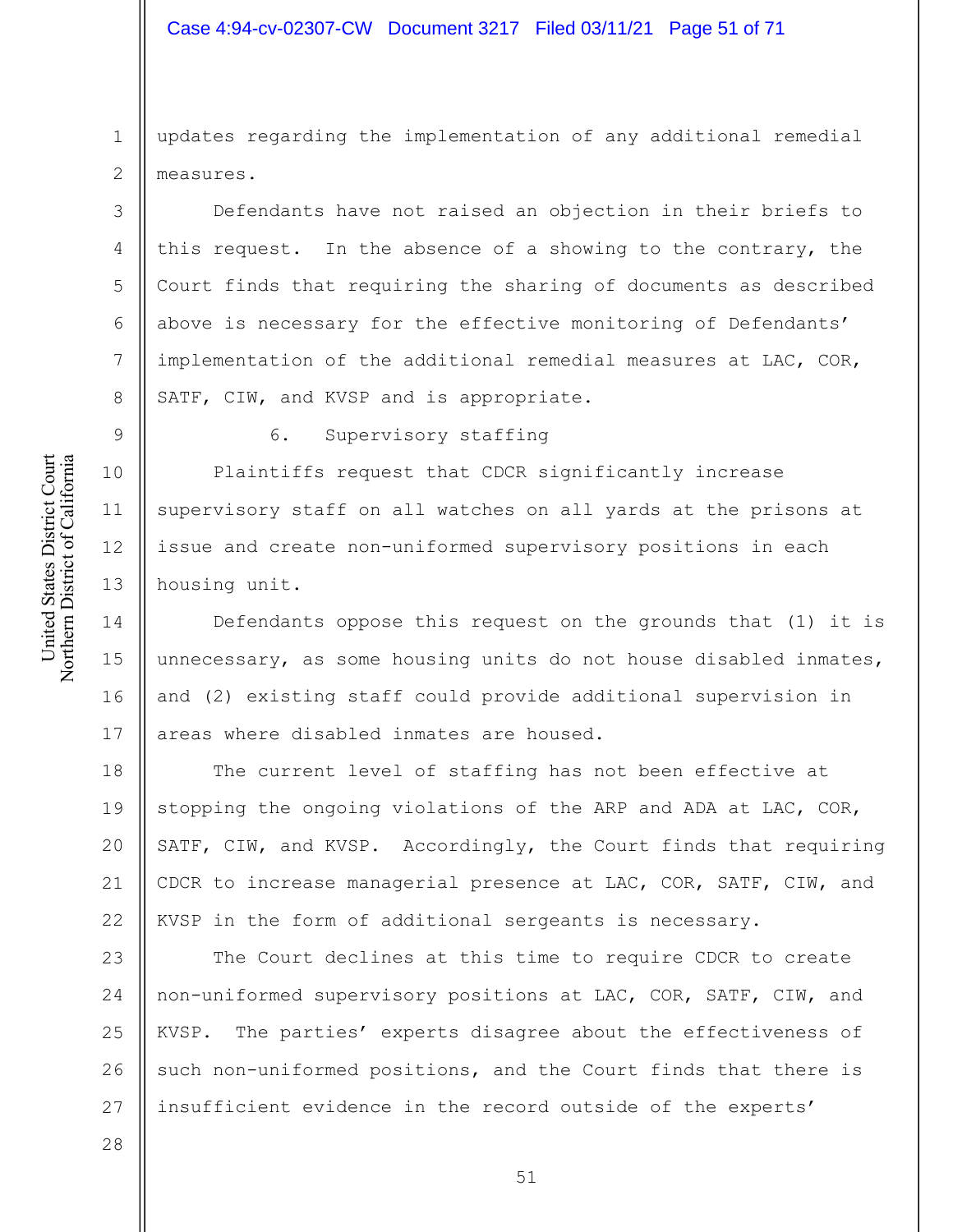1 2 conflicting declarations to make a determination as to whether non-uniformed supervisory positions are needed.

7. Training

Plaintiffs request that CDCR develop and implement human rights, de-escalation, and cultural training for all custody, mental health, and medical staff at the prisons at issue to include discussion of reporting requirements, whistleblowing, non-retaliation, and treatment of incarcerated people as patients.

Defendants object to requiring them to provide staff with additional training beyond what they already provide on the ground that doing so would be unnecessary and intrusive.

13 14 15 16 17 18 19 20 In light of the evidence discussed above showing that the measures that CDCR has implemented to date, including the training that CDCR current provides to its staff, have proven to be ineffective at stopping violations of the ARP and disabled inmates' ADA rights, the Court finds that it is necessary to require Defendants to develop additional training programs for staff and supervisors at LAC, COR, SATF, CIW, and KVSP that are tailored to achieving staff compliance with the ARP and ADA.

> 8. Data collection and early-warning system Plaintiffs request that CDCR develop an electronic system

25 26 for tracking all incidents at the prisons at issue by date, time, location, staff involved, and incarcerated people involved, that includes information about whether inmates are disabled, any injuries they suffered, and related medical records.

27 28 Defendants oppose this request, on the grounds that their current systems are capable of serving as an early-warning

3

4

5

6

7

8

9

10

11

12

21

22

23

24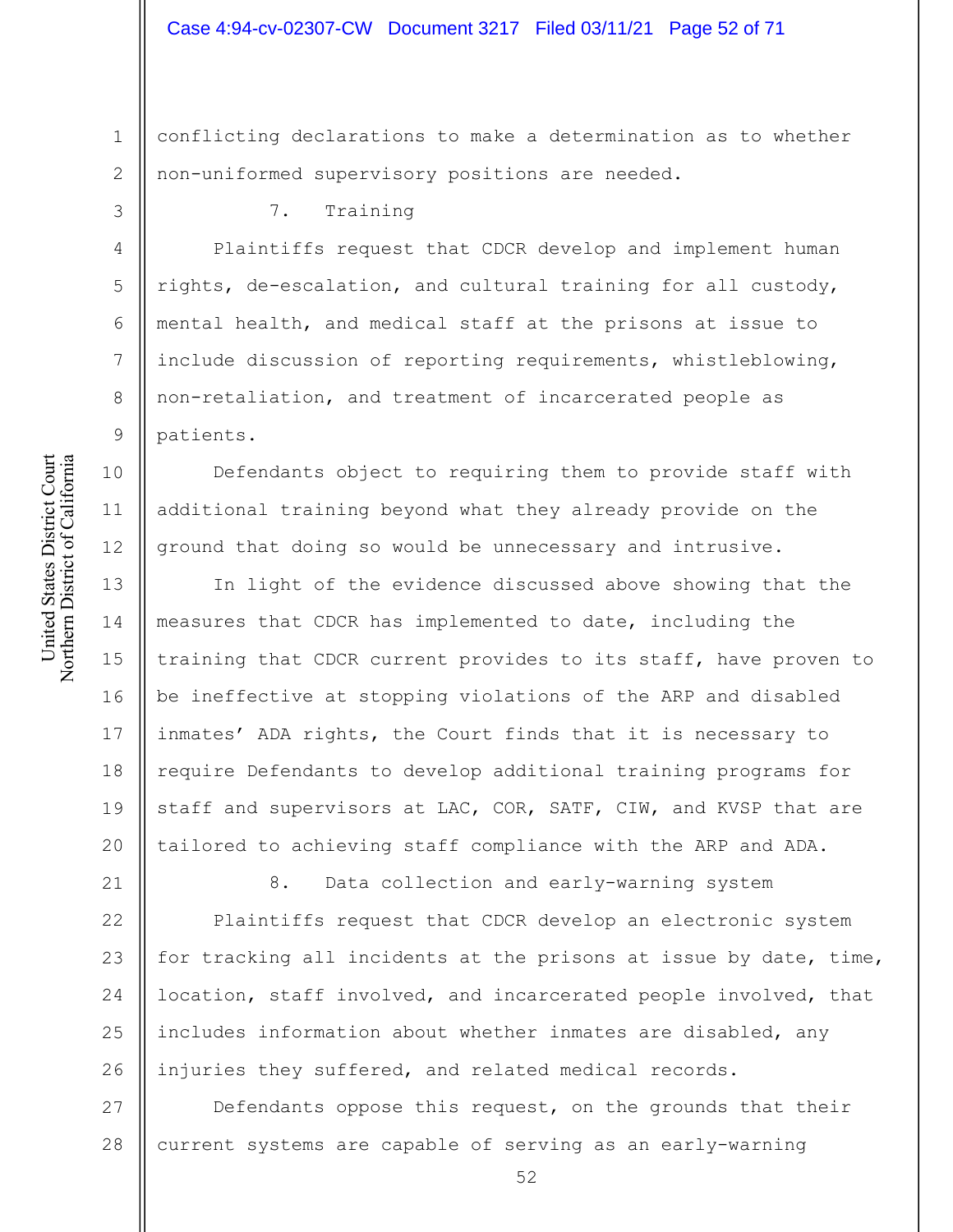# Case 4:94-cv-02307-CW Document 3217 Filed 03/11/21 Page 53 of 71

system. During the hearing on December 8, 2020, the Court asked Defendants to identify and describe the current processes that could be used as an early-warning system, and Defendants failed to do so. Tr. at 35-36, Docket No. 3184. Further, as discussed above, the OIG has found, and Defendants do not dispute, that Defendants' tracking systems are deficient and incapable of generating reports that could help Defendants identify critical information necessary to track past staff misconduct incidents and prevent future ones. See OIG Report at 1, Docket No. 3205.

Accordingly, the Court finds that requiring Defendants to develop the electronic tracking system that Plaintiffs propose is necessary.

13

14

15

16

1

2

3

4

5

6

7

8

9

10

11

12

#### 9. Pepper spray

Plaintiffs request a policy requiring that all pepper spray canisters at the prisons at issue be weighed before and after use.

17 18 19 20 21 22 Defendants oppose this request because their expert opines that it would be unnecessarily burdensome and would not help Defendants determine whether pepper spray was overused, as cannisters are not reused and the amount of pepper spray required varies depending on the weather and the distance from the target. See Cate Decl. ¶¶ 31-32.

23 24 25 26 27 28 The Court is persuaded by Defendants' argument that the weighing of pepper spray cans would not be conducive to reducing its overuse. However, in light of the evidence discussed above, which shows that pepper spray was used against disabled inmates where there was no evidence that the inmates posed an imminent threat to staff or other inmates, or that the use of pepper spray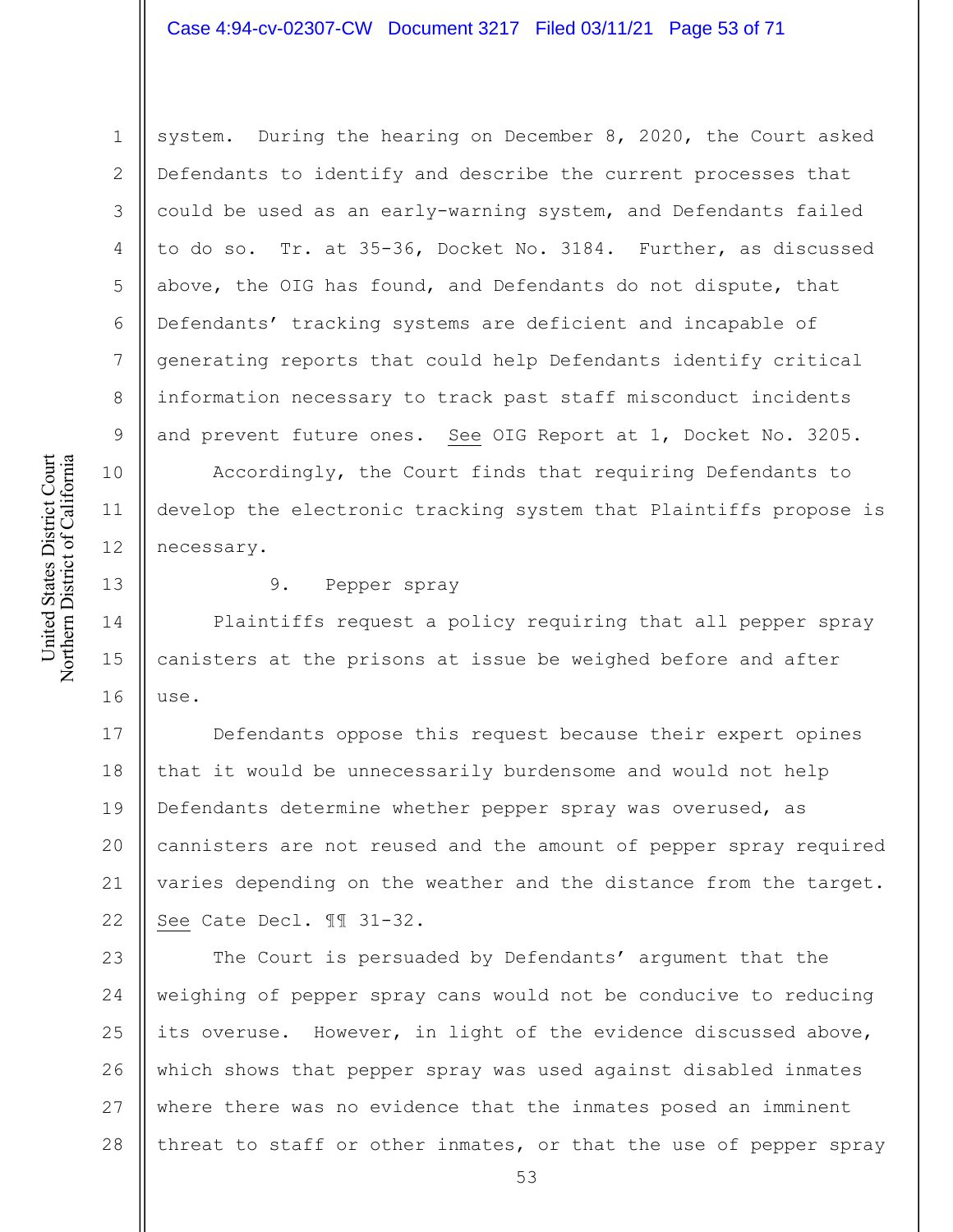# Case 4:94-cv-02307-CW Document 3217 Filed 03/11/21 Page 54 of 71

served a legitimate penological interest, the Court finds that it is necessary to require CDCR to craft a plan to modify its policies to more effectively monitor and control the use of pepper spray by staff with respect to disabled inmates at LAC, COR, SATF, CIW, and KVSP.

1

2

3

4

5

6

7

8

9

10

11

12

13

14

#### 10. Anti-retaliation

Plaintiffs request that CDCR be required to put an end to retaliation against disabled inmates at the prisons at issue who report staff misconduct and to ensure complainants' safety.

Defendants did not object to this request in their briefs. The Court finds that requiring CDCR to take steps to stop retaliation in violation of the ADA at LAC, COR, SATF, CIW, and KVSP is necessary.

#### LEGAL STANDARD

15 16 17 18 19 20 21 22 23 24 25 26 27 28 "It is well established that the district court has the inherent authority to enforce compliance with a consent decree that it has entered in an order, to hold parties in contempt for violating the terms therein, and to modify a decree." Nehmer v. U.S. Dep't of Veterans Affairs, 494 F.3d 846, 860 (9th Cir. 2007); Frew ex rel. Frew v. Hawkins, 540 U.S. 431, 441 (2004) ("Federal courts are not reduced to approving consent decrees and hoping for compliance. Once entered, a consent decree may be enforced."). Further, a district court has "wide discretion" to modify its own injunctions "if the circumstances, whether of law or fact, obtaining at the time of its issuance have changed, or new ones have since arisen." Sys. Fed'n No. 91, Ry. Emp. Dep't, AFL-CIO v. Wright, 364 U.S. 642, 647 (1961); see also United States v. Swift & Co., 286 U.S. 206, 114 (1932) ("A continuing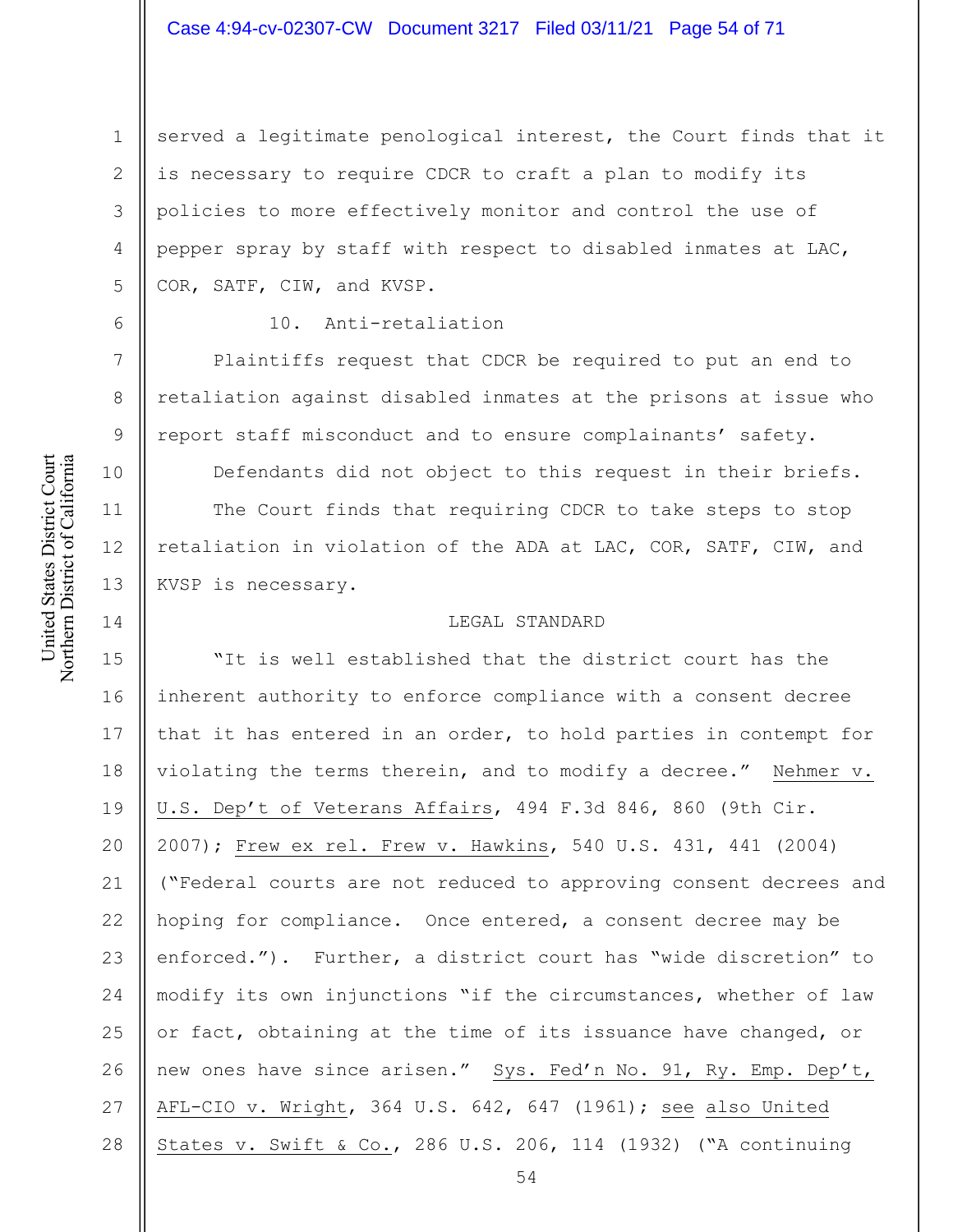decree of injunction directed to events to come is subject always to adaptation as events may shape the need").

The interpretation of a consent decree is for the court, and not the parties subject to the decree. Nehmer, 494 F.3d at 860 ("Although a party may ask the district court to issue an order clarifying, enforcing, or modifying a decree and suggest a favored interpretation, a party—whether a private or public entity—cannot dictate the meaning of the decree to the court or relieve itself of its obligations under the decree without the district court's approval."). The court's discretion in interpreting a consent decree is particularly wide where the court has been overseeing a remedial decree for many years. Id.; Armstrong v. Schwarzenegger, 622 F.3d at 1073 (holding that a court that has been "overseeing complex institutional reform litigation for a long period of time" is entitled to "heightened deference").

17 18 19 20 21 22 23 24 25 Any prospective injunctive relief granted or approved by the Court affecting prison conditions must comply with the Prison Litigation Reform Act (PLRA). 18 U.S.C. § 3626(a)(1)(A) (providing that courts "shall not grant or approve any prospective relief [with respect to prison conditions] unless the court finds that such relief is narrowly drawn, extends no further than necessary to correct the violation of the Federal right, and is the least intrusive means necessary to correct the violation of the Federal right").

United States District Court Northern District of California United States District Court Northern District of California

1

2

3

4

5

6

7

8

9

10

11

12

13

14

15

16

26

27

28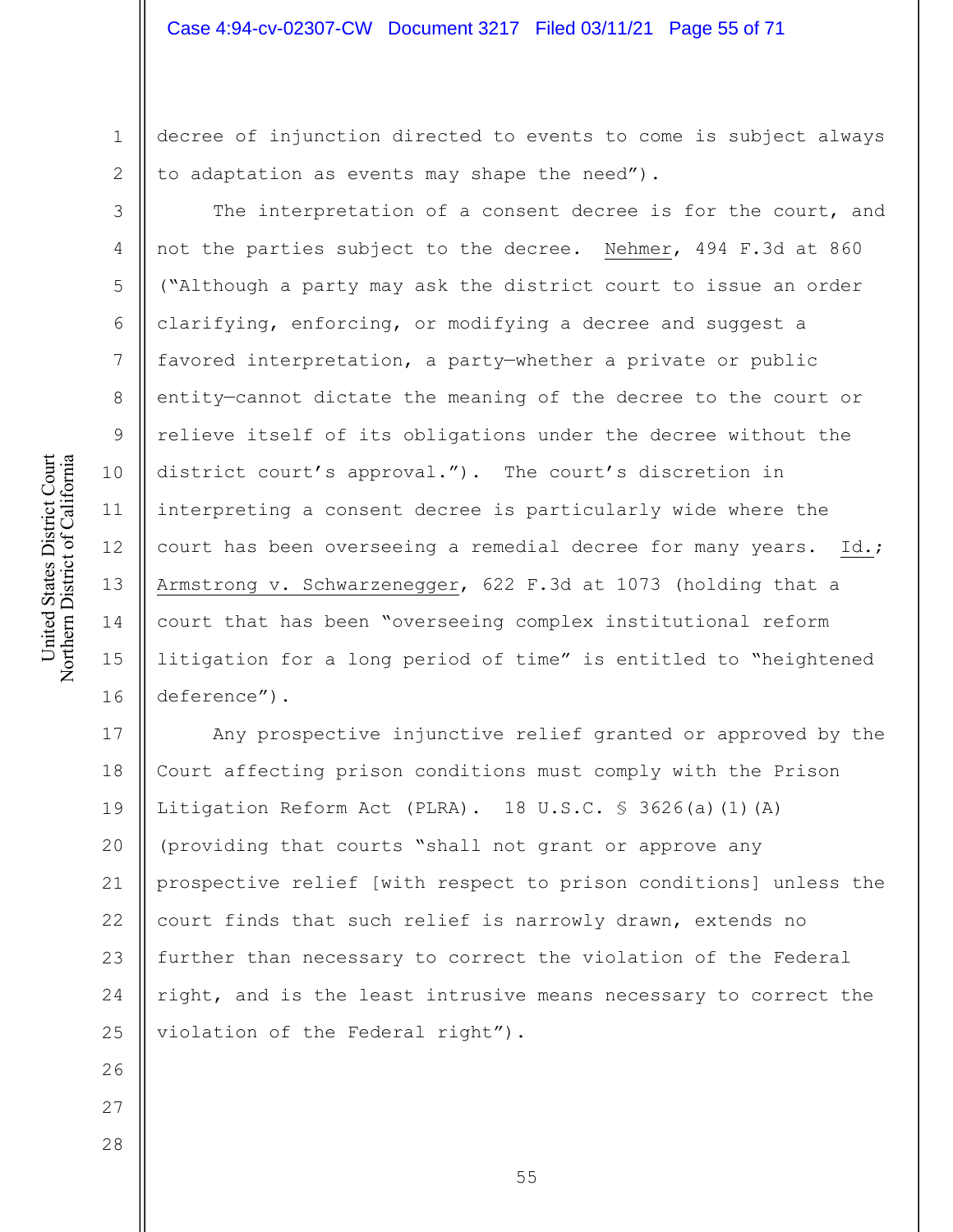#### Case 4:94-cv-02307-CW Document 3217 Filed 03/11/21 Page 56 of 71

#### CONCLUSIONS OF LAW

- I. Plaintiffs have shown that Defendants violated the ARP, the ADA, and the Court's prior orders and injunctions
	- A. Coleman class members designated as EOP are qualified inmates with a disability under the ARP and ADA

Section I of the ARP requires Defendants to comply with the ADA's anti-discrimination and access provisions, 42 U.S.C. §  $12132^{27}$ , with respect to any "qualified inmate or parolee with a disability as defined in Title 42 of the United States Code, Section 12102[.]" As discussed above, Section II.A of the ARP defines a "qualified inmate or parolee" as "one with a permanent physical or mental impairment which substantially limits the inmate/parolee's ability to perform a major life activity," ARP at 1, Docket No. 681, and Section II.B. of the ARP defines a "permanent disability or impairment" as one that is not expected to improve within six months, id. at 2. The ARP does not define or limit the conditions that may constitute a covered "mental impairment." Accordingly, the Court interprets the term "mental impairment" based on the ADA's provisions, which are incorporated by reference into the ARP.

20 21 22 23 Under the ADA, a disability is a "physical or mental impairment that substantially limits one or more major life activities of such individual  $[\cdot]''$  42 U.S.C  $\frac{1}{5}$  12012(1)(A). The ADA provides that the term disability "shall be construed in

26 27 28  $27$  The language in Section 1 of the ARP mirrors the language of Title II of the ADA, 42 U.S.C. § 12132, which provides, "No qualified individual with a disability shall, by reason of such disability, be excluded from participation in or be denied the benefits of the services, programs, or activities of a public entity, or be subjected to discrimination by any such entity."

1

2

3

4

5

6

7

8

9

10

11

12

13

14

15

16

17

18

19

24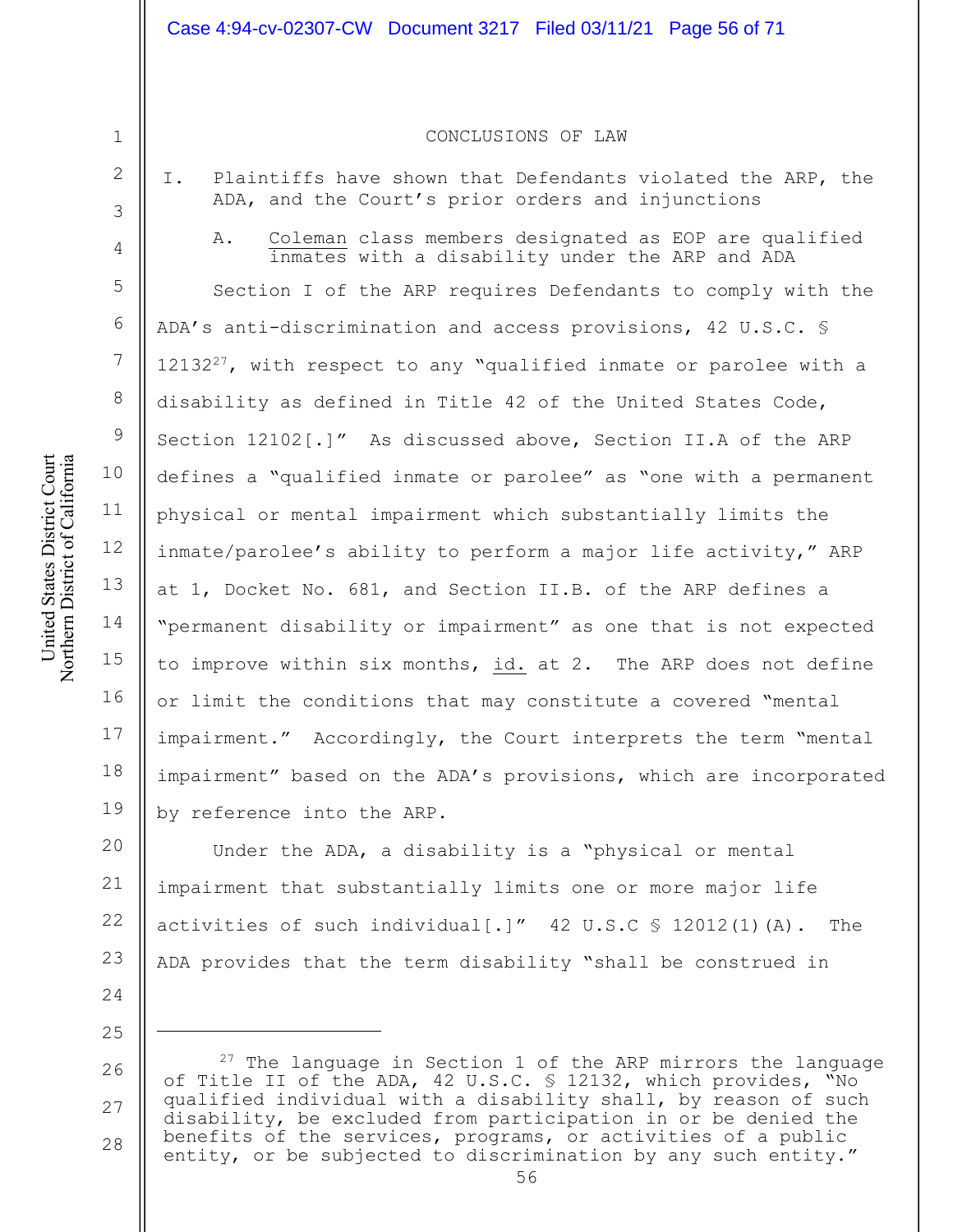2 favor of broad coverage of individuals[.]" 42 U.S.C § 12012(4)(A).

3 4 5 6 7 8 9 10 11 12 13 14 15 16 17 18 19 20 21 22 23 24 25 26 27 28 The mental disorders from which EOP Coleman class members suffer include depression, anxiety and panic attacks, bipolar disorder, and post-traumatic stress disorder. As discussed in more detail in the Findings of Fact, above, these disorders cause EOP Coleman class members to suffer from acute symptoms that prevent them from functioning in the general prison population and to require special extensive mental-health treatment. See CDCR Mental Health Services Delivery System Program Guide, 2018 Revision, at 7-8, Docket No. 5864-1, Coleman v. Newsom, Case No. 90-cv-00520 (E.D. Cal.); see also Order at 5, Docket No. 5131, Coleman v. Newsom, Case No. 90-cv-00520 (E.D. Cal.) (noting that Coleman class members designated as EOP suffer from serious mental disorders that render them "unable to function in the general prison population"). As such, the mental disorders from which EOP Coleman class members suffer substantially limit one or more of their major life activities and, therefore, fall within the scope of "disability" under the ADA. See, e.g., Snead v. Metro. Prop. & Cas. Ins. Co., 237 F.3d 1080, 1088 (9th Cir. 2001) (noting that "stress and depression can be considered mental impairments" under the ADA); Mustafa v. Clark County Sch. Dist., 157 F.3d 1169, 1174–75 (9th Cir. 1998) (per curiam) (holding that plaintiff could be substantially limited in a major life activity because he suffered from depression, post-traumatic stress disorder, and panic attacks); Mattice v. Mem'l Hosp. of S. Bend, Inc., 249 F.3d 682, 684 (7th Cir. 2001) (holding that plaintiff stated a claim under the ADA based on allegations that major life

1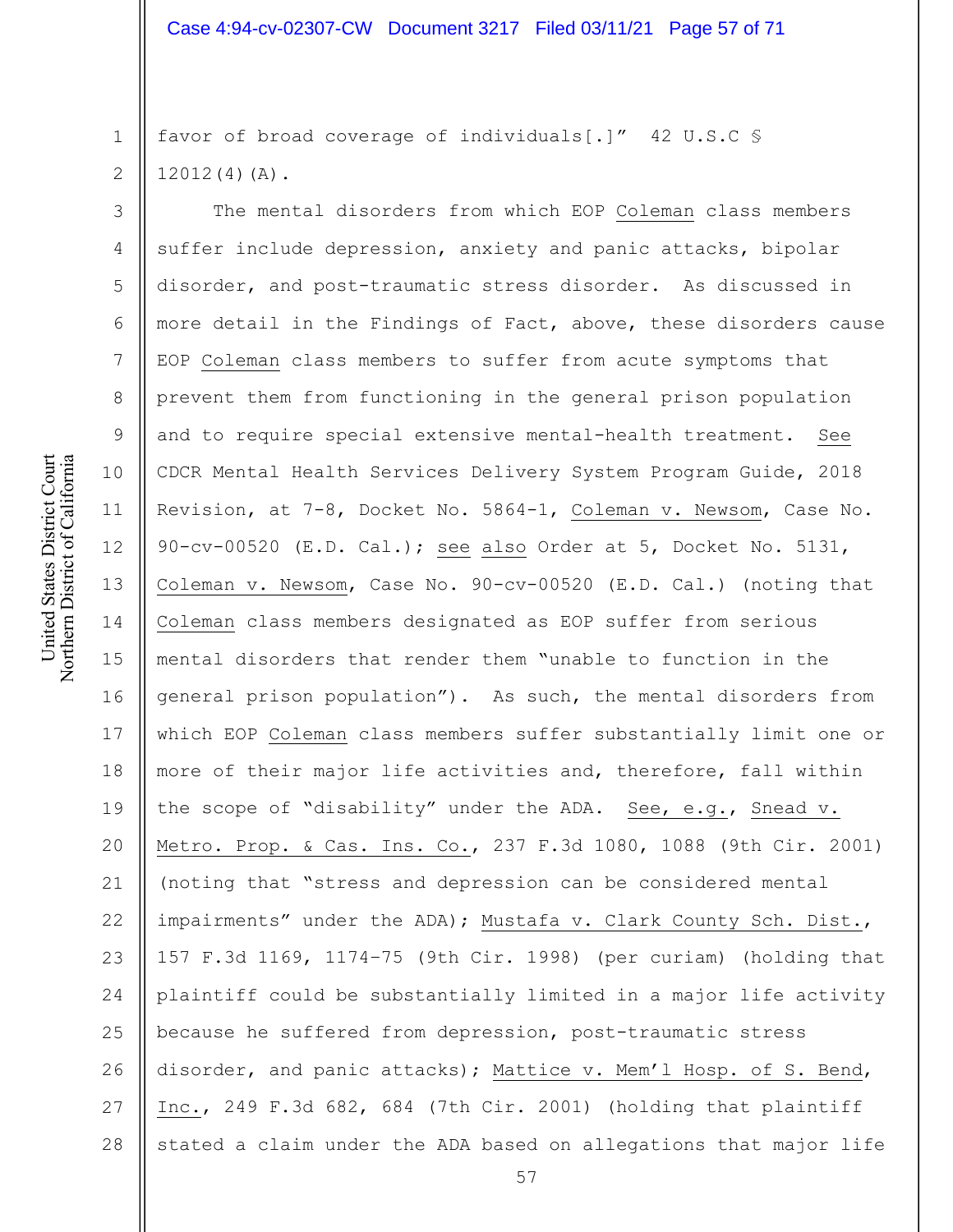#### Case 4:94-cv-02307-CW Document 3217 Filed 03/11/21 Page 58 of 71

1 2

3

4

5

6

7

8

9

10

12

United States District Court Northern District of California

United States District Court Northern District of California

14

15

activities were significantly impaired by "the existence of and care and treatment for panic disorder, severe depression and suicidal ideation"). That some Coleman class members designated as EOP suffer from symptoms that are episodic does not preclude a finding that they suffer from a disability within the meaning of the ADA. See 42 U.S.C § 12012(4)(D) ("An impairment that is episodic or in remission is a disability if it would substantially limit a major life activity when active.").

Accordingly, Coleman class members who are designated as EOP are qualified inmates with disabilities under the ARP and ADA.

11

B. Staff denied qualified inmates with disabilities reasonable accommodations

13 16 17 As discussed above, the Court retained jurisdiction to enforce Defendants' compliance with the ARP. Remedial Order and Injunction at 5, Docket No. 158. Section I of the ARP requires Defendants to comply with the ADA's anti-discrimination and access provisions, 42 U.S.C. § 12132.

18 19 20 21 22 23 24 25 26 To prove that a public program or service violated § 12132, a plaintiff must show: (1) that he or she is a "qualified individual with a disability"; (2) that he or she was either excluded from participation in or denied the benefits of a public entity's services, programs, or activities, or was otherwise discriminated against by the public entity; and (3) that such exclusion, denial of benefits, or discrimination was by reason of the disability. Duvall v. Cty. of Kitsap, 260 F.3d 1124, 1135 (9th Cir. 2001), as amended on denial of reh'g (Oct. 11, 2001).

27 28 The Ninth Circuit has held that the second element of this test can be satisfied where a law enforcement officer could have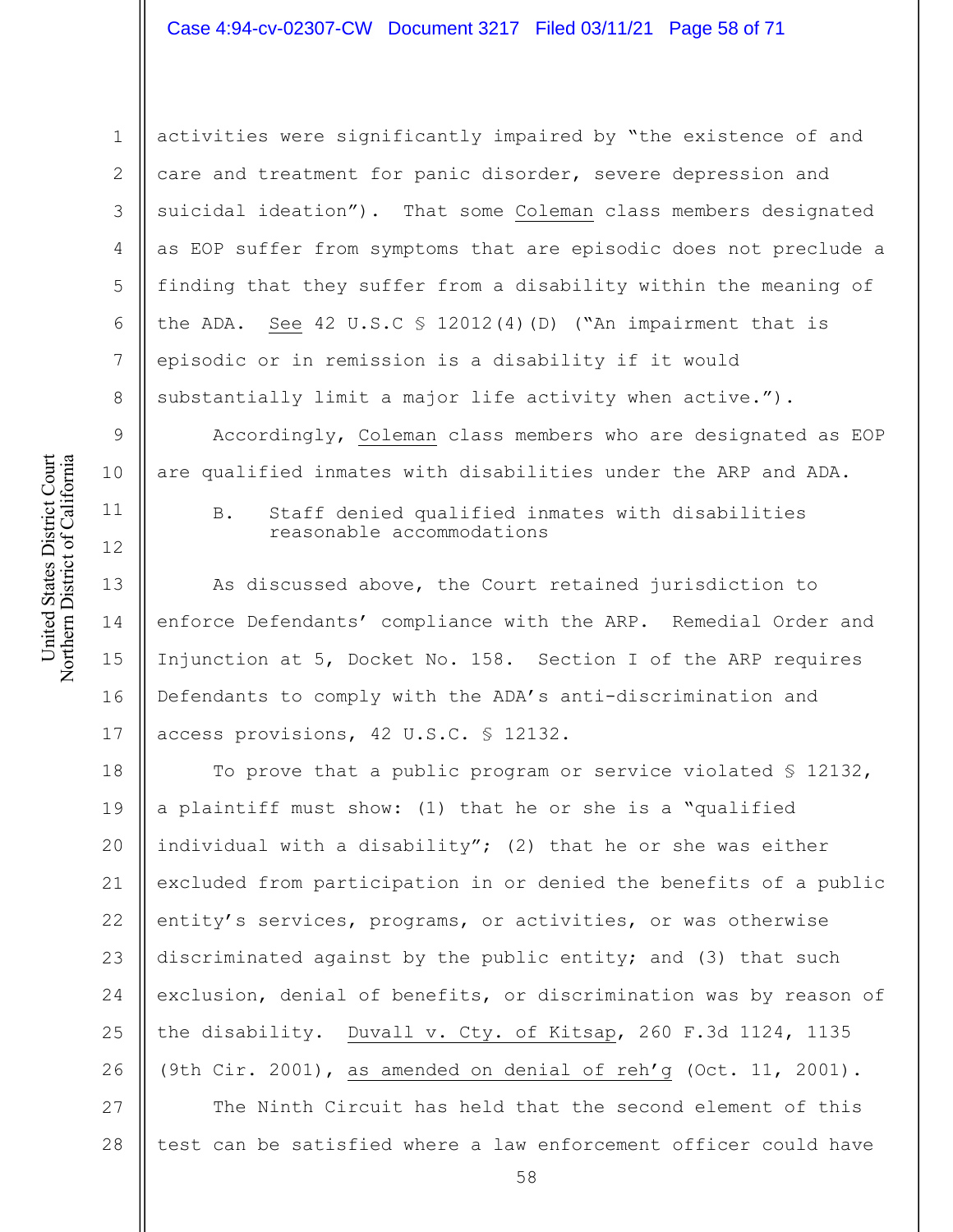#### Case 4:94-cv-02307-CW Document 3217 Filed 03/11/21 Page 59 of 71

1 2 3 4 5 6 7 8 9 10 11 12 13 14 15 16 17 18 19 20 used less force or no force during the performance of his lawenforcement duties with respect to a disabled person. See Sheehan v. City & Cty. of San Francisco, 743 F.3d 1211, 1232-33 (9th Cir. 2014), rev'd on other grounds sub nom., City & Cty. of San Francisco, Calif. v. Sheehan, 575 U.S. 600 (2015) (holding that a failure to reasonably accommodate a person's disability in the course of an investigation or arrest by using unnecessary force, causing the person to suffer "greater injury or indignity in that process than other arrestees," gives rise to a claim under § 12132, and that a reasonable jury could conclude that a police officer's failure to use less force or no force during an arrest of a person with mental illness could constitute a failure to provide a reasonable accommodation in violation of § 12132); Vos v. City of Newport Beach, 892 F.3d 1024, 1037 (9th Cir. 2018), cert. denied sub nom. City of Newport Beach, Cal. v. Vos, 139 S. Ct. 2613 (2019) (same). When applied in the prison context, it follows that the second element of a § 12132 claim can be satisfied where a correctional officer could have used less force or no force during the performance of his or her penological duties with respect to a disabled person.28

22 23 24 25 26 27 28  $28$  The OIG's interpretation of CDCR's use-of-force policy is consistent with the notion that correctional officers have an obligation under the ADA to reasonably accommodate an inmate's disabilities when considering the use of force in the performance of their penological duties. See OIG Report, Monitoring the Useof-Force Review Process of the California Department of Corrections and Rehabilitation (July 13, 2020) at 5, Grunfeld Decl., Ex. VV ("According to departmental policy, when determining the best course of action to resolve a particular situation, staff must evaluate the totality of the circumstances, including an inmate's demeanor, mental health status and medical concerns (if known), and the inmate's ability to understand and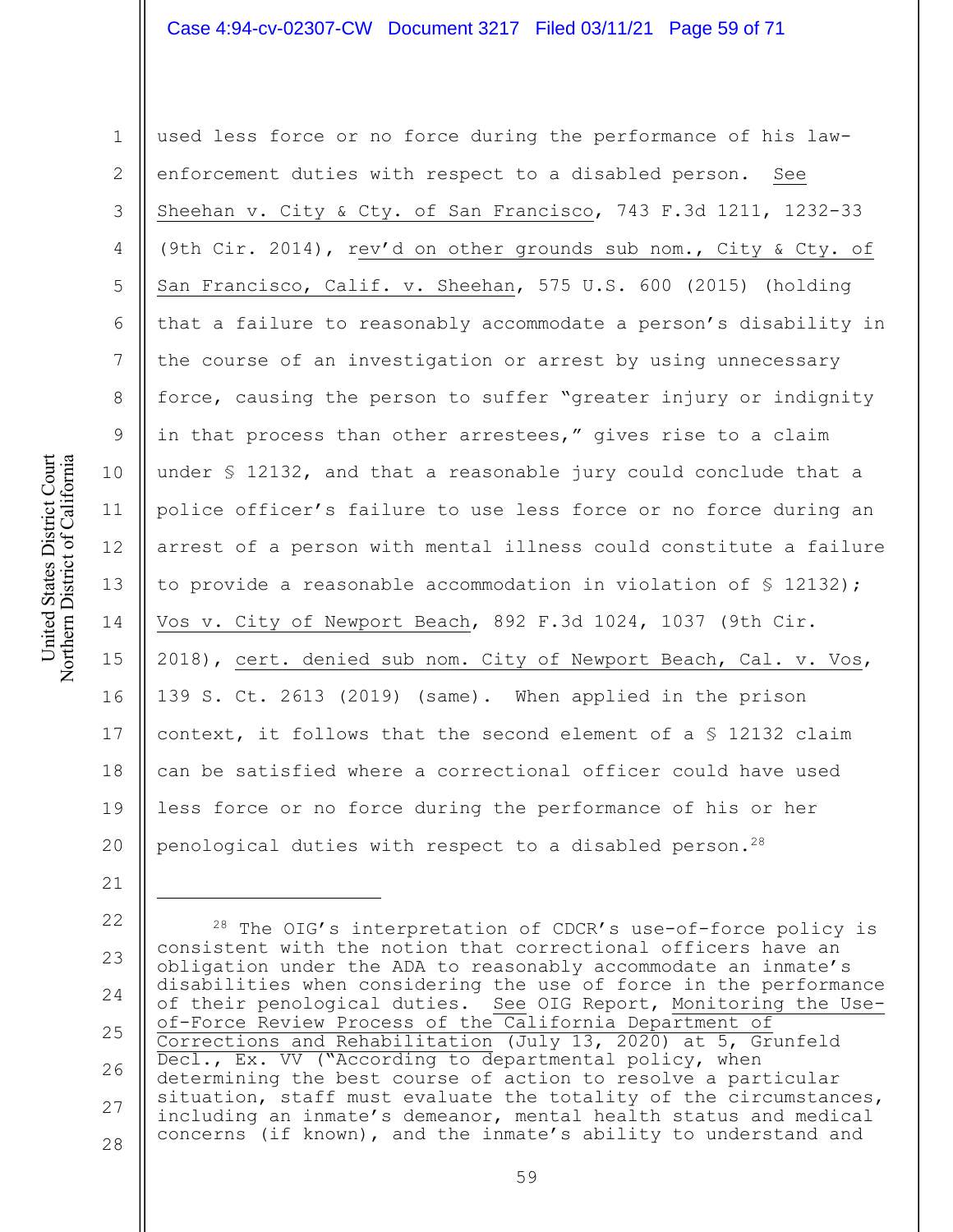1 2

3

4

5

6

7

8

9

10

11

12

13

14

15

Defendants did not distinguish these authorities in their briefs, nor did they dispute that the second element of a § 12132 claim can be satisfied in the manner just described.

Here, the first element is met with respect to members of the Armstrong class and members of the Coleman class who are designated as EOP, as these inmates are qualified individuals with a disability within the meaning of the ARP and ADA by virtue of having a physical or mental impairment that substantially limits their ability to perform a major life activity and that is not expected to improve within six months. At issue is whether Plaintiffs have shown, as required by the second and third elements of a claim under § 12132, that staff denied disabled inmates the benefits of their prison's services, programs, or activities, or otherwise discriminated against them, by reason of their disabilities.

16 17 18 19 20 21 22 23 24 As discussed in more detail in the Findings of Fact, the Court has found that staff failed on numerous occasions to reasonably accommodate the disabilities of disabled inmates. For example, staff refused disabled inmates' requests for alternative methods for communication (in the case of deaf inmates); for ADA showers (for inmates with incontinence problems); for accommodations in light of manifestations or symptoms of a severe mental disorder (for Coleman class members designated as EOP); and for adequate transportation methods (for mobility-impaired

<sup>26</sup>

<sup>27</sup> 28 comply with orders. Policy further states that staff should attempt to verbally persuade, whenever possible, to mitigate the need for force.").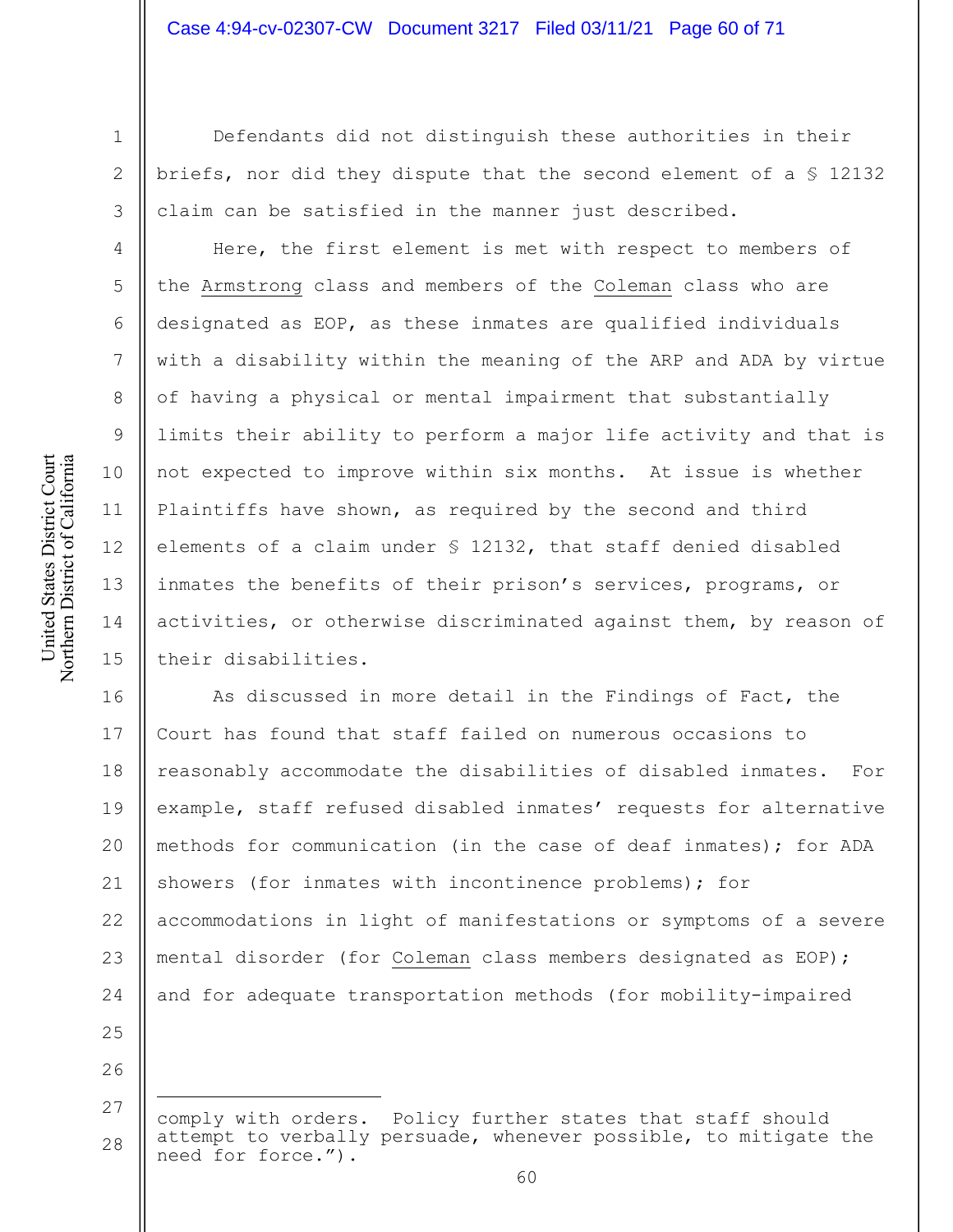# Case 4:94-cv-02307-CW Document 3217 Filed 03/11/21 Page 61 of 71

inmates). Accordingly, the second element is met as to these incidents.

The Court also has found that staff failed to provide reasonable accommodations for disabled inmates' disabilities when staff failed to use less force or no force when performing their penological duties, such as throwing disabled inmates out of wheelchairs, punching them, kicking them, or using pepper spray where the undisputed evidence shows that the disabled inmates posed no threat to staff that would warrant the use of such force. The second element also is met as to these incidents.

11 12 13 14 15 16 17 18 19 20 21 22 23 As to the third element, whether these failures to provide reasonable accommodations were due to the disabled inmates' disabilities, the Court found that this element is met based on the totality of the evidence. Inmates state in their declarations that they believe, based on their own experiences and observations, that staff target inmates with disabilities and other vulnerable inmates for mistreatment. These beliefs are consistent with the other evidence discussed in more detail above, including the opinions of Plaintiffs' experts. Defendants have not proffered any evidence from which the Court could infer an alternative cause for the incidents in question, such as a legitimate penological interest or the lack of a reasonable accommodation that staff could have provided to disabled inmates.

24 25 26 Accordingly, the Court finds that Defendants have violated Section I of the ARP and the Court's prior orders by violating § 12132.

United States District Court Northern District of California United States District Court Northern District of California

1

2

3

4

5

6

7

8

9

10

28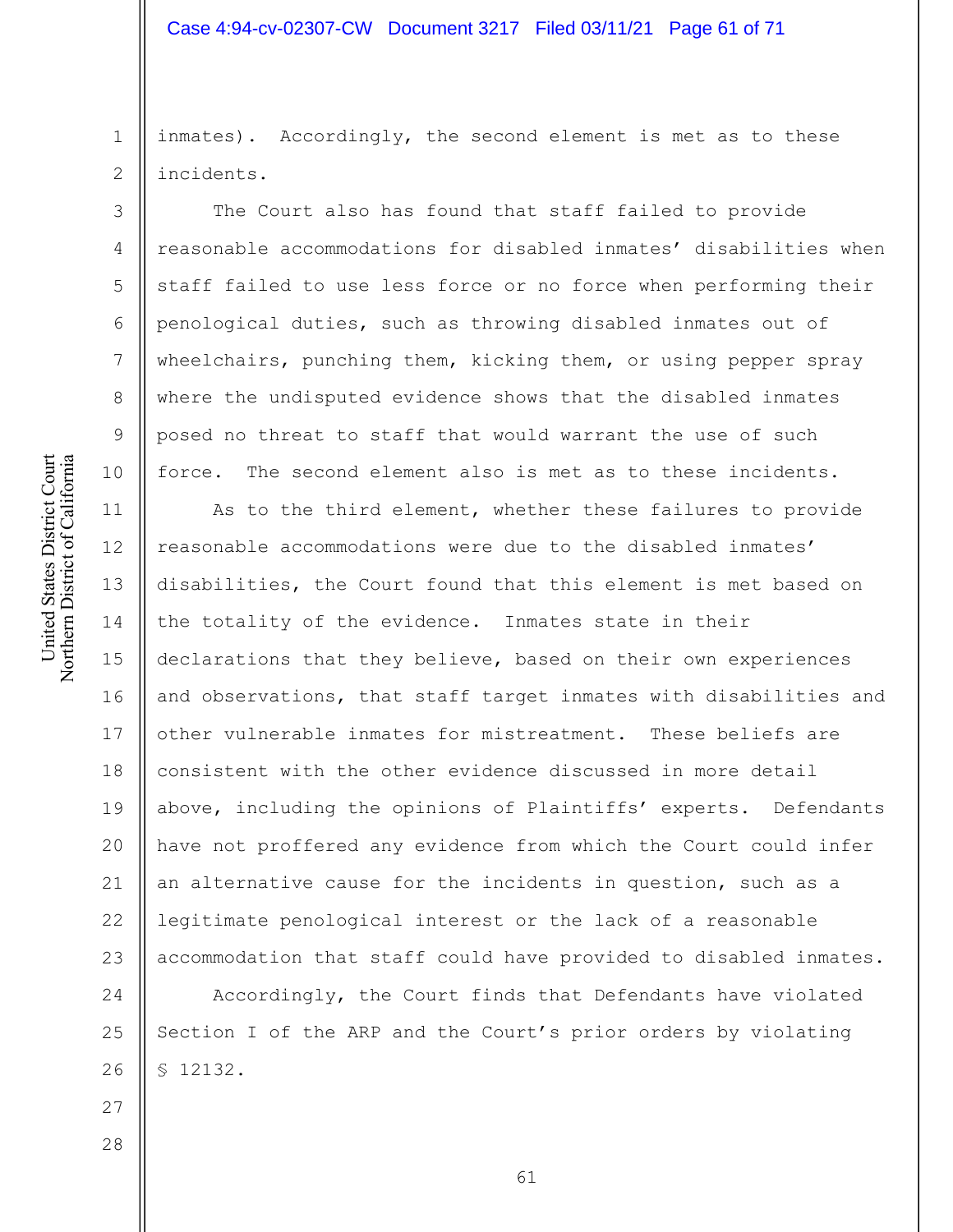# Case 4:94-cv-02307-CW Document 3217 Filed 03/11/21 Page 62 of 71

2 3

4

5

6

7

8

9

10

1

C. Staff interfered with the ADA rights of qualified inmates with disabilities

Plaintiffs contend that staff have interfered with disabled inmates' exercise of their rights under the ARP and ADA in violation of the ADA's anti-interference provision, 42 U.S.C. § 12203(b), which provides:

> It shall be unlawful to coerce, intimidate, threaten, or interfere with any individual in the exercise or enjoyment of, or on account of his or her having exercised or enjoyed, or on account of his or her having aided or encouraged any other individual in the exercise or enjoyment of, any right granted or protected by this chapter.

11 12 13 14 15 16 17 18 19 20 21 22 23 24 25 26 27 28 Section 12203(b) was not expressly incorporated into the ARP. Nevertheless, the Court concludes that Defendants are required to comply with § 12203(b), which is a part of the ADA. The stipulated order that the Court entered at the outset of the remedial phase of this litigation makes clear that "the intent" of the parties was "to require defendants to operate programs, activities, services and facilities of the California Department of Corrections in accordance with the Americans with Disabilities Act and § 504 of the Rehabilitation Act of 1973[.]" Stipulation and Order ¶ 12, Docket No. 148. The purpose of the ARP was to set forth specific actions that Defendants would take to bring their programs, activities, services, and facilities into compliance with the ADA and the RA. One such action was to set up a system to facilitate disabled inmates' requests for reasonable accommodations and ADA-related grievances. When staff frustrate the effectiveness of that system by threatening, coercing, or intimidating disabled inmates into foregoing their rights to request reasonable accommodations or file ADA-related

United States District Court Northern District of California United States District Court Northern District of California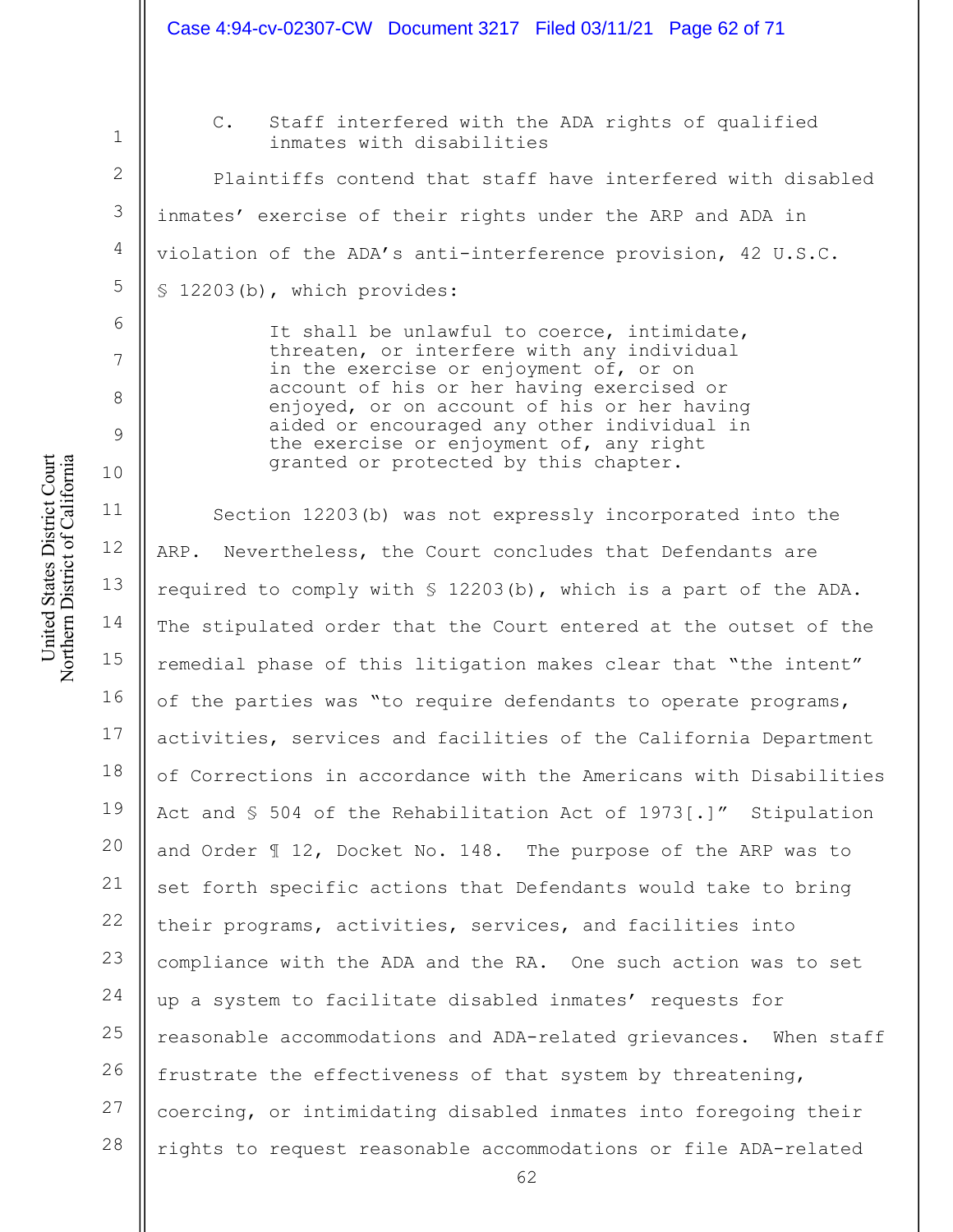grievances, that constitutes a violation of the ARP and the Court's prior orders and injunctions regarding the same.

The Ninth Circuit has not specifically described the elements required to establish a violation of § 12203(b), nor has it defined what "intimidation" or "coercion" mean in the context of § 12203(b). The Court finds Brown v. City of Tucson to be instructive. 336 F.3d 1181, 1191-93 (9th Cir. 2003). There, the Ninth Circuit held that the plaintiff had stated a claim for a violation of § 12203(b) by alleging facts showing that (1) her employer threatened her with an adverse action; (2) the threat had a nexus to her exercise or enjoyment of an ADA right; and (3) she suffered "distinct and palpable" injury as a result of the threat. Id. The Ninth Circuit held that the requisite injury "could consist of either the giving up of her ADA rights, or some other injury which resulted from her refusal to give up her rights, or from the threat itself." Id.

17 18 19 20 21 22 23 24 25 26 27 28 As discussed in more detail in the Findings of Fact, the Court has found that staff members have interfered with certain disabled inmates' enjoyment of their rights under the ADA and ARP in violation of § 12203(b) by intimidating, threatening, or coercing them into abstaining from making requests for reasonable accommodations or filing ADA grievances. As a result of the intimidation, threats, and coercion, these disabled inmates suffered injury in the form of giving up their rights to make requests for reasonable accommodations or to file ADA grievances, or in the form of severe emotional distress. See Brown, 336 F.3d at 1193 (holding that the plaintiff alleged an injury within the meaning of § 12203(b) by alleging that she "suffered short-term

1

2

3

4

5

6

7

8

9

10

11

12

13

14

15

16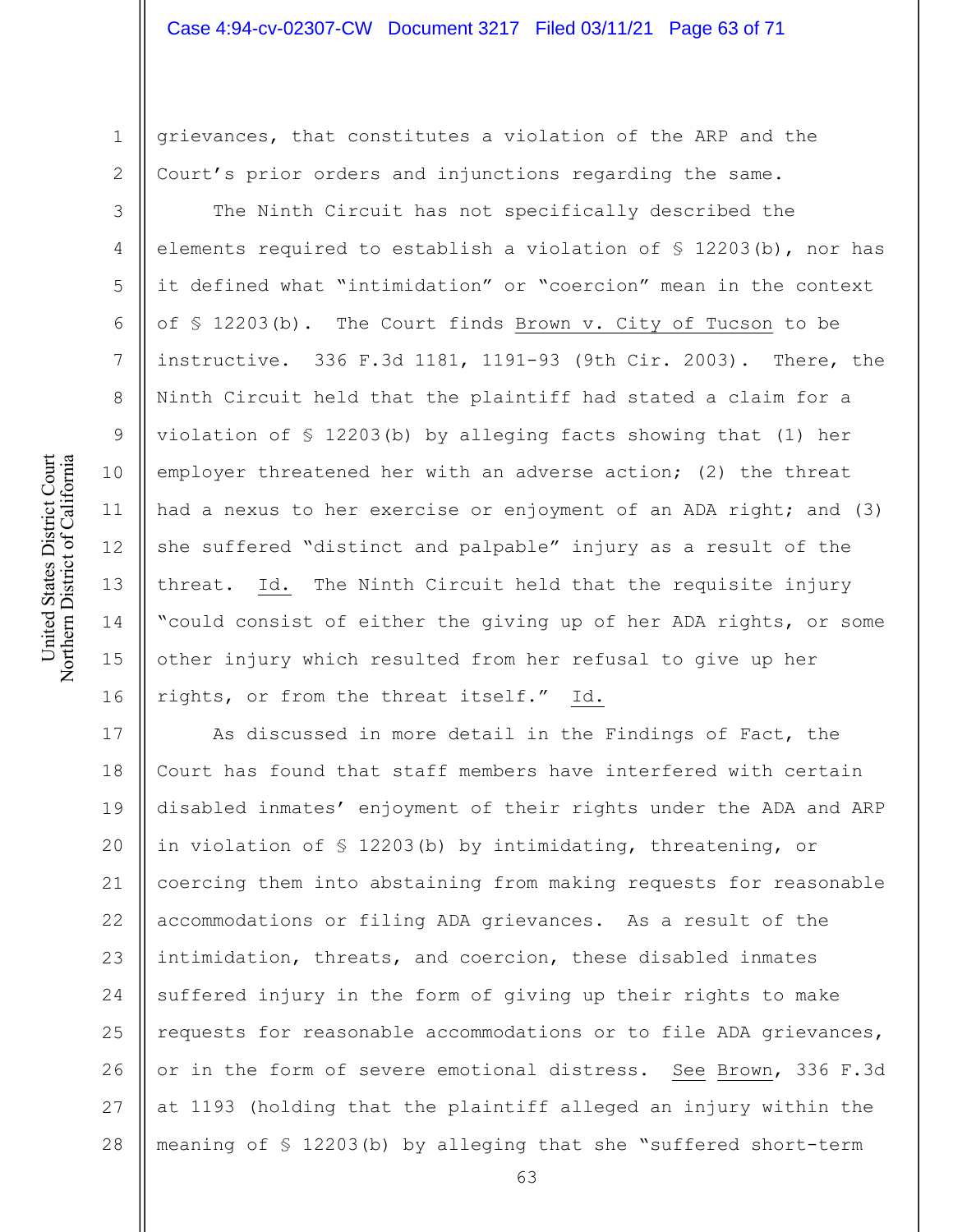### Case 4:94-cv-02307-CW Document 3217 Filed 03/11/21 Page 64 of 71

1 2 memory problems and felt extremely stressed, harassed, and pressured" by her employer's threats).

These violations of § 12203(b) constitute violations of the ARP and the Court's prior orders and injunctions regarding the same.

3

4

5

6

7

D. Defendants failed to comply with their Court-ordered accountability obligations

8 9 10 11 12 13 14 15 16 17 18 19 20 As discussed above, Plaintiffs have also shown that Defendants have violated their Court-ordered accountability obligations by failing to track alleged violations of the ARP and ADA; failing to promptly and properly investigate alleged violations of the ARP and ADA; failing to provide Plaintiffs' counsel with information about the status and results of their investigations; and failing to implement an effective system for holding wardens and other staff accountable for non-compliance with the ARP and ADA. Plaintiffs also have shown that Defendants' failure to comply with their accountability obligations has led to the violations of disabled inmates' rights under the ARP and ADA by perpetuating a staff culture that condones staff abuse against disabled inmates.

21 22 II. The implementation of additional remedial measures at LAC, COR, SATF, CIW, and KVSP is necessary to ensure Defendants' compliance with the ARP and ADA

23 24 25 26 27 28 The Court retained jurisdiction to enforce the terms of the Remedial Order and Injunction, as well as to issue "any order permitted by law, including contempt, necessary to ensure that defendants comply with the guidelines, policies, procedures, plans and evaluations" required by the Remedial Order and Injunction. Remedial Order and Injunction at 5, Docket No. 158.

United States District Court Northern District of California United States District Court Northern District of California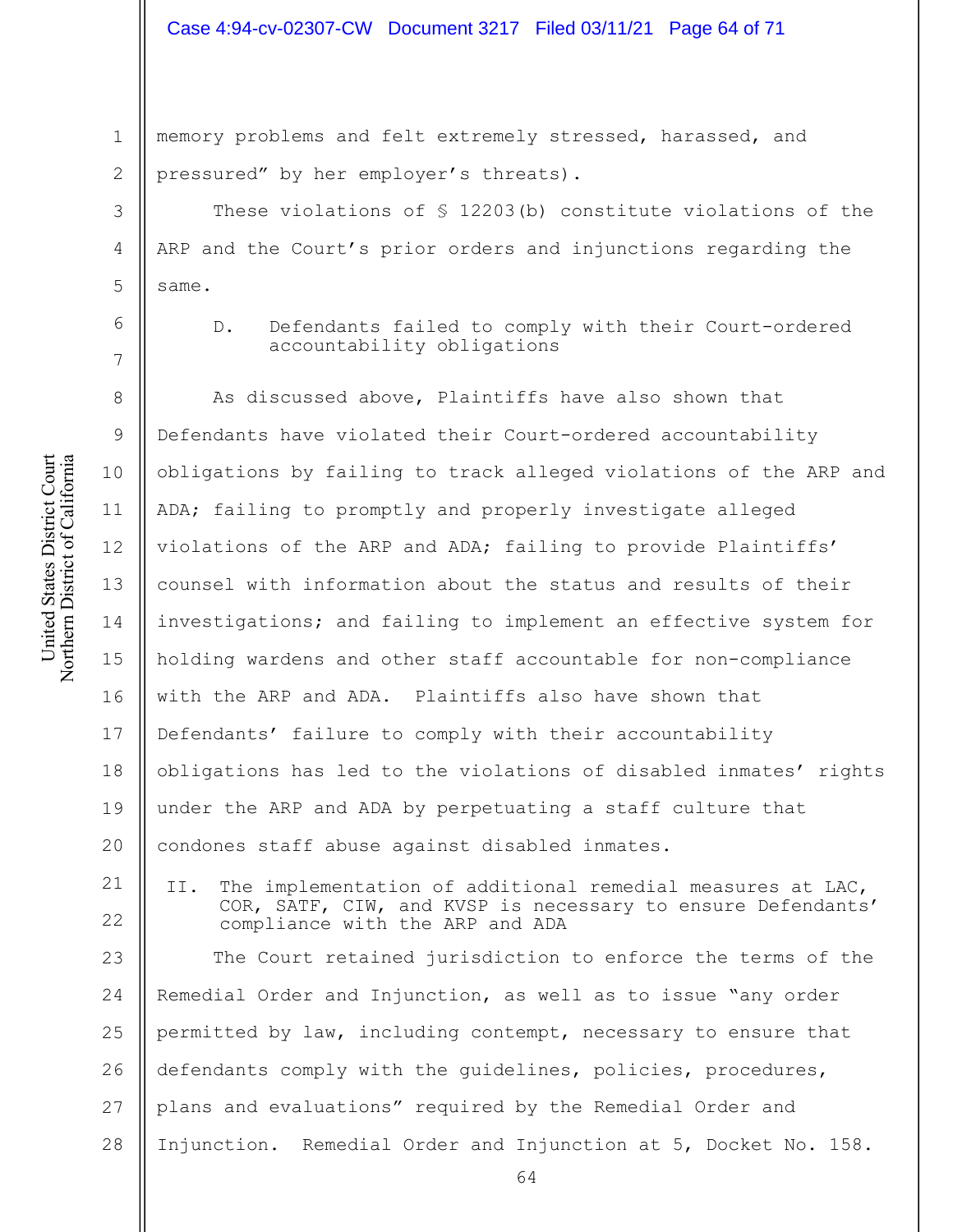#### Case 4:94-cv-02307-CW Document 3217 Filed 03/11/21 Page 65 of 71

2 3

1 4 5 6 7 8 9 10 11 12 13 14 15 16 The Court has found that the additional remedial measures discussed above are necessary to ensure that Defendants comply with their obligation under the ARP and ADA to provide reasonable accommodations for qualified inmates with disabilities and to otherwise refrain from discriminating against qualified inmates with disabilities by reason of their disabilities. They also are necessary to effectuate the parties' and the Court's intent "to require defendants to operate programs, activities, services and facilities of the California Department of Corrections in accordance with the Americans with Disabilities Act and § 504 of the Rehabilitation Act of 1973[.]" Stipulation and Order ¶ 12, Docket No. 148. Accordingly, the Court will modify its prior orders and injunctions to require Defendants to develop a plan to implement the additional remedial measures that the Court has found to be necessary to bring Defendants into compliance with the ARP and ADA.

17 18 III. The additional remedial measures ordered herein are consistent with the PLRA

19 20 21 22 23 24 25 26 27 28 As noted, the PLRA provides that courts "shall not grant or approve any prospective relief [with respect to prison conditions] unless the court finds that such relief is narrowly drawn, extends no further than necessary to correct the violation of the Federal right, and is the least intrusive means necessary to correct the violation of the Federal right." 18 U.S.C. §  $3626(a)(1)(A)$ . The Court is required to give substantial weight to "any adverse impact on public safety or the operation of a criminal justice system caused by" the prospective relief. Id. Whether prospective relief is appropriate in light of the PLRA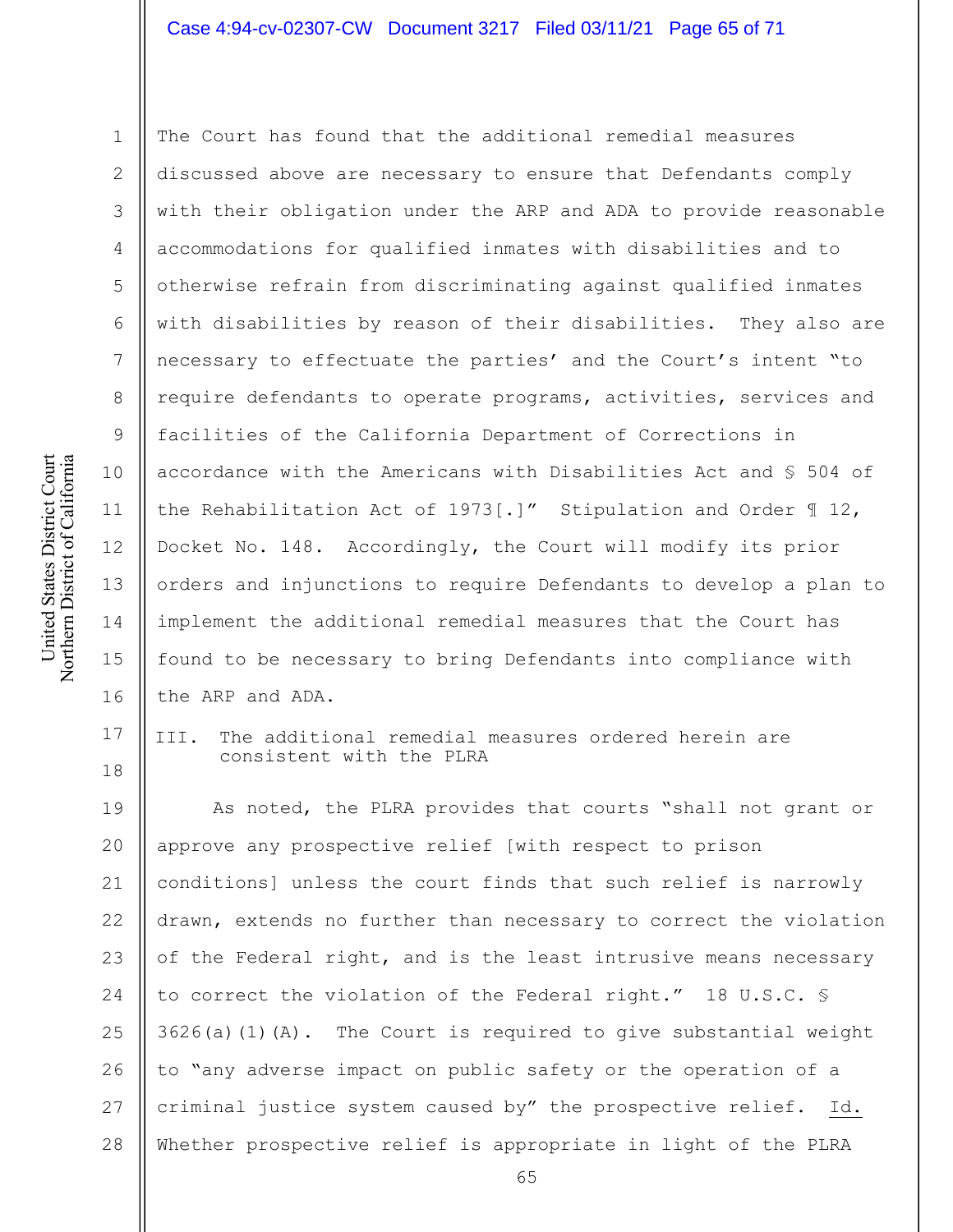depends on whether the Court finds, in light of the "order as a whole," "that the set of reforms being ordered—the 'relief' corrects the violations of prisoners' rights with the minimal impact possible on defendants' discretion over their policies and procedures."29 Armstrong v. Schwarzenegger, 622 F.3d at 1071.

A. Narrowly tailored

7 8 9 10 11 12 13 14 15 16 17 18 19 20 21 22 The Court concludes that the additional remedial measures discussed above meet the requirements of the PLRA. They are narrowly tailored because they require action only with respect to the prisons at which Plaintiffs have shown that Defendants have violated disabled inmates' rights under the ARP and ADA, namely LAC, COR, SATF, CIW, and KVSP, and because they are the least that can be done to protect disabled inmates from further violations of their rights under the ARP and ADA. Id. at 1072 (holding that the scope of permissible injunctive relief "is dictated by the extent of the violation established") (citation and internal quotation marks omitted). As discussed above, the substantial evidence that Plaintiffs have presented shows that the violations of disabled inmates' rights are not limited to isolated incidents. The ARP and ADA violations described in the inmates' declarations were widespread in every sense of the word; they affected inmates who suffer from a wide range of

United States District Court Northern District of California United States District Court Northern District of California

23

24

1

2

3

4

5

<sup>25</sup> 26 27 28 <sup>29</sup> The PLRA, 18 U.S.C.  $\frac{1}{2}$  3626(a)(1)(B), also requires that the Court make certain findings to the extent that any prospective relief requires a government official to exceed his or her authority under state or local law. Defendants have not identified any state or local law that they must violate to implement the additional remedial measures ordered herein. Accordingly, the Court need not make any findings under 18 U.S.C.  $$3626(a)(1)(B).$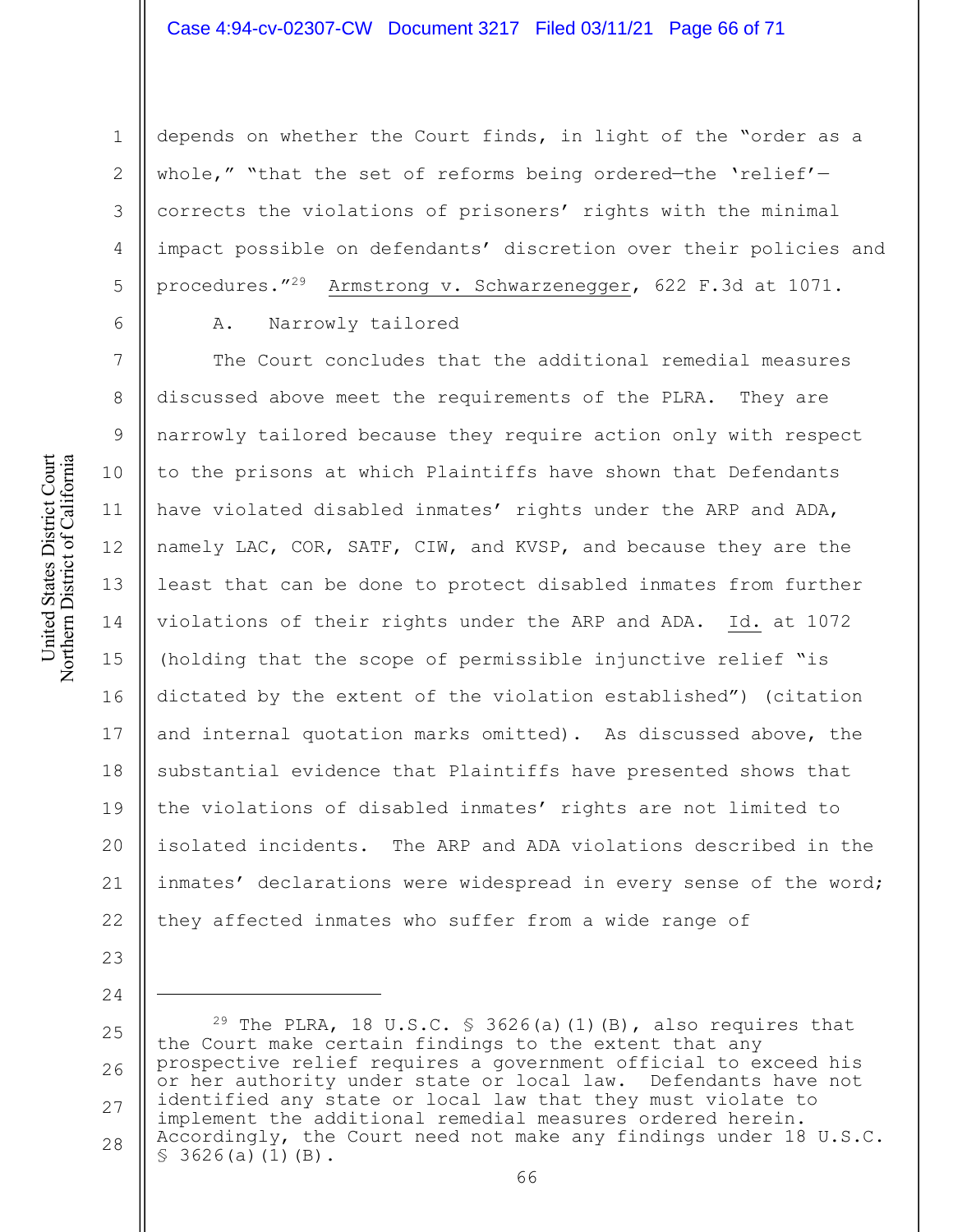disabilities; they were caused or observed by many identified staff members; and they took place at a variety of locations at a variety of prisons.

As discussed, the incidents appear to be the result of the ineffectiveness of Defendants' system for investigating and disciplining violations of the ARP and ADA. It remains possible, under the current policies and procedures, for staff members to continue to violate disabled inmates' ARP and ADA rights while potentially avoiding accountability for their actions. The additional remedial measures in question are specifically designed to remedy this, and they are therefore necessary to prevent further violations of disabled inmates' rights under the ARP and ADA. See, e.g., Armstrong v. Brown, 768 F.3d at 984 (affirming order requiring CDCR Defendants to implement remedial measures intended to enhance CDCR's accountability); Armstrong v. Schwarzenegger, 622 F.3d at 1073-74 (noting the importance of accountability measures in ensuring ADA compliance); Morales Feliciano v. Rullan, 378 F.3d 42, 55–56 (1st Cir. 2004) (noting the importance of accountability in ensuring the long-term success of the health care system in Puerto Rico's prisons).

21 22 23 24 25 26 27 28 Defendants rely on Lewis v. Casey, 518 U.S. 343, 357 (1996), for the proposition that the relief that Plaintiffs seek is unjustified in light of number of violations of the ARP and ADA that they have shown. In Lewis, the Supreme Court reversed an injunction that granted systemwide relief across all of Arizona's correctional facilities on the ground that the only evidence in the record that supported such relief was evidence that two inmates at two different prisons were unable to receive

1

2

3

4

5

6

7

8

9

10

11

12

13

14

15

16

17

18

19

20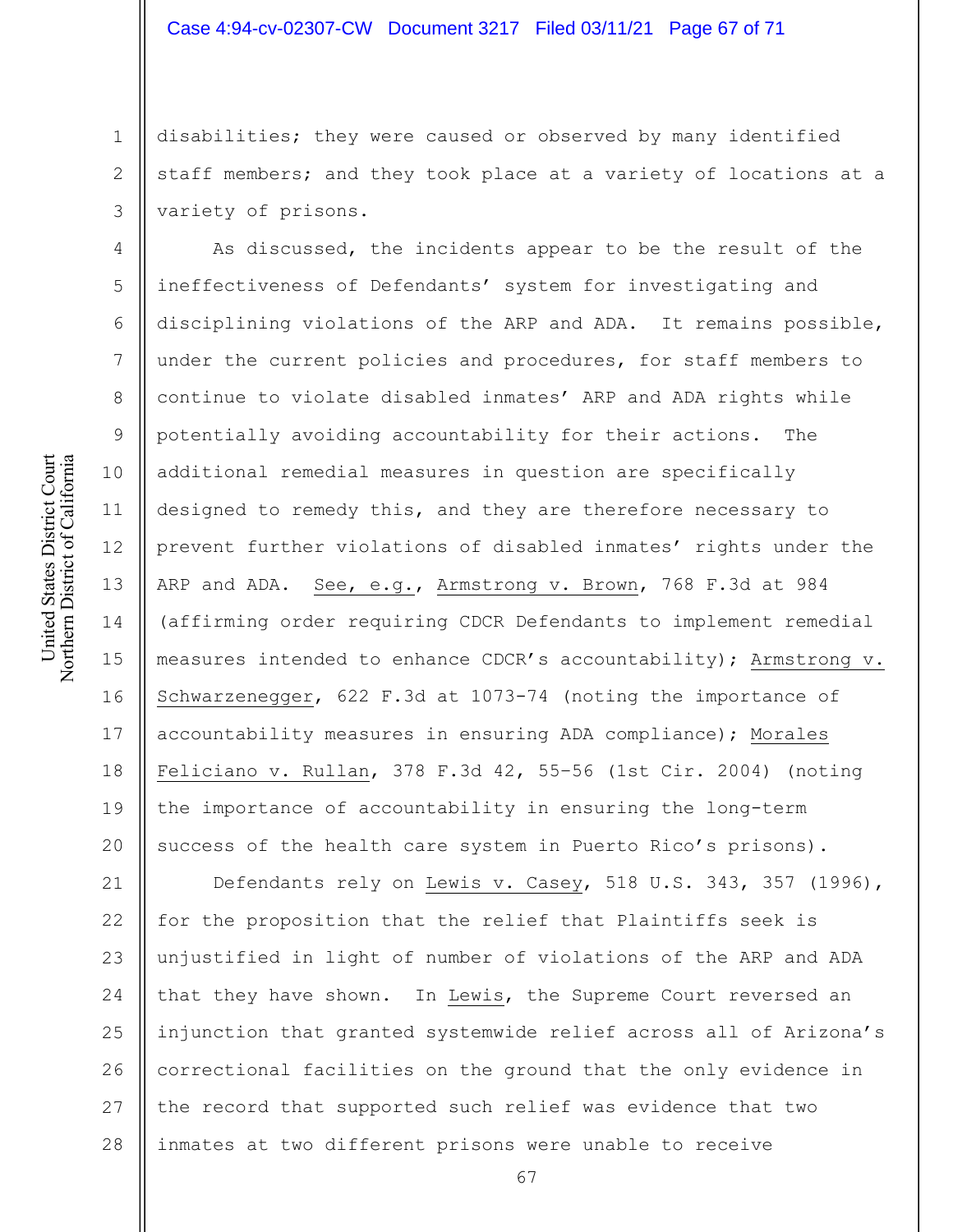# Case 4:94-cv-02307-CW Document 3217 Filed 03/11/21 Page 68 of 71

assistance they needed to litigate a claim in court. The Supreme Court held that the "two instances were a patently inadequate basis for a conclusion of systemwide violation and imposition of systemwide relief." Id. at 359. Lewis is distinguishable because, here, the Court has not ordered systemwide relief; instead, the Court has found that, commensurate with the violations of the ARP and ADA that Plaintiffs have shown at LAC, COR, SATF, CIW, and KVSP, the implementation of additional remedial measures at these prisons is warranted. Thus, the scope of the additional remedies is tailored to the scope of the ARP and ADA violations shown.

United States District Court Northern District of California United States District Court Northern District of California

1

2

3

4

5

6

7

8

9

10

11

12

B. Least Intrusive

13 14 15 16 17 18 19 20 21 22 23 24 25 26 27 28 The additional remedial measures ordered herein are not impermissibly intrusive because they do not micromanage Defendants' operations. Defendants have the discretion to craft policies and procedures to implement the additional remedial measures. Armstrong v. Schwarzenegger, 622 F.3d at 1071 ("Intrusiveness is a particularly difficult issue for defendants to argue, as by ordering them to draft and promulgate a plan, the district court left to defendants' discretion as many of the particulars regarding how to deliver the relief as it deemed possible. Allowing defendants to develop policies and procedures to meet the ADA's requirements is precisely the type of process that the Supreme Court has indicated is appropriate for devising a suitable remedial plan in a prison litigation case."). That the Court describes the additional remedial measures with some specificity does not change this conclusion. See Armstrong v. Brown, 768 F.3d at 986 (holding that "[a] court may, as the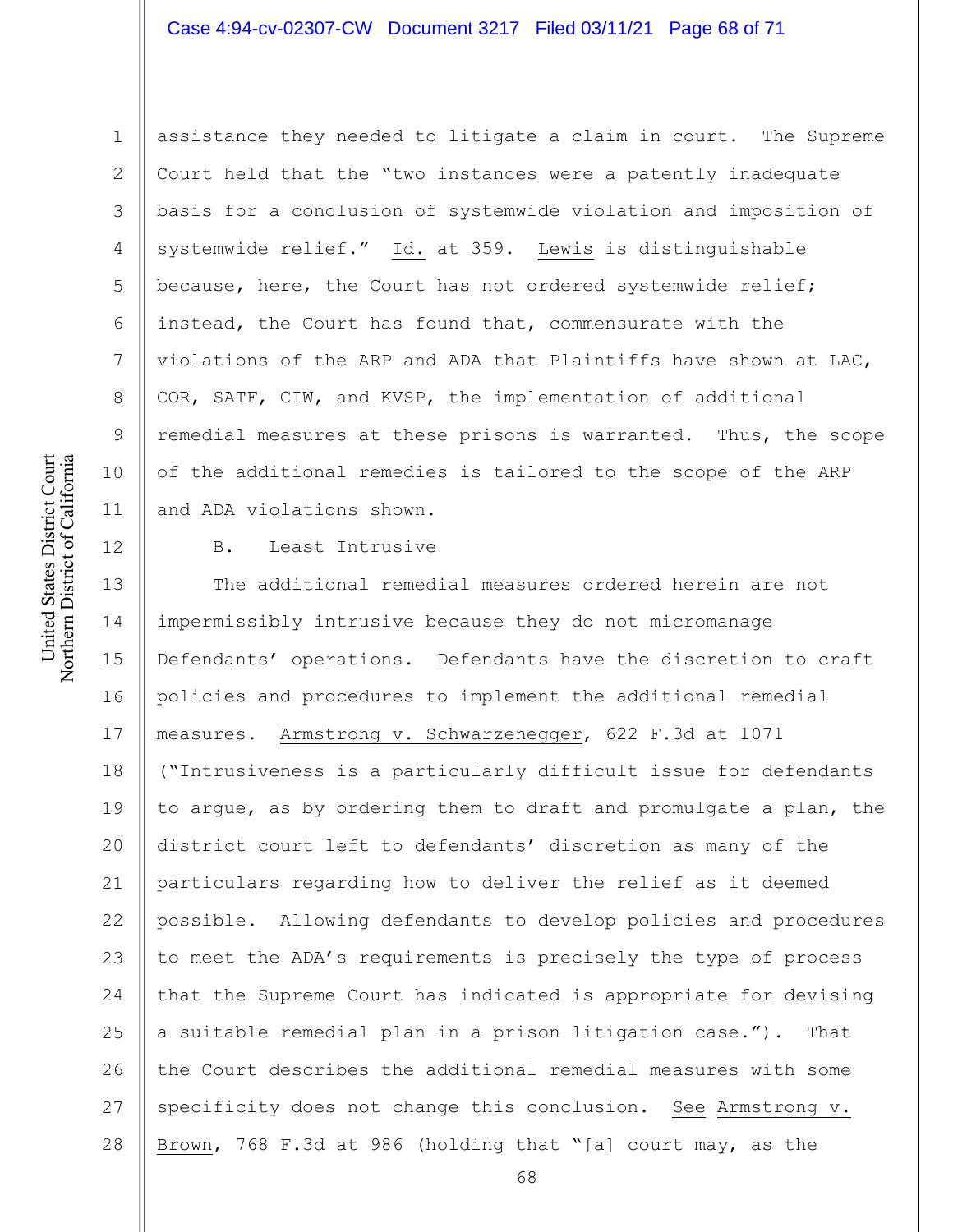district court did here, provide specific instructions to the State without running afoul of the PLRA").

Defendants' expert, Matthew Cate, opines that a less intrusive means of ending the ongoing violations exists, namely "ensur[ing] that inmates have better access to accommodation requests, by, for example placing the request forms in a location available to all inmates, and having ADA and Grievance Coordinators walk the buildings to ensure disabled inmates can make requests." Cate Decl. ¶ 6, Docket No. 3160-60.

The Court finds that such a proposal is not a viable alternative to the additional remedial measures ordered herein, because the record shows that the root cause of the ongoing violations of the ARP and ADA is not the lack of access to forms or other methods for requesting accommodations, but rather the ineffectiveness of the current system for investigating and disciplining violations of the ARP and ADA and the resulting staff culture that condones abuse and retaliation against disabled inmates.

19 20 21 22 23 24 25 26 27 28 The goal and intent of the parties and the Court's Remedial Order and Injunction at the outset of the remedial phase of this litigation was to bring all of CDCR's prisons into compliance with the ADA and the RA. Almost twenty-four years after the issuance of that order and injunction, Defendants are not yet in compliance. This is so even though the parties and the Court have attempted various iterations of remedial measures that are narrower and less intrusive than the ones now ordered. The Court has found, as discussed in more detail above, that the policies and system currently in place, which are the product of the

1

2

3

4

5

6

7

8

9

10

11

12

13

14

15

16

17

18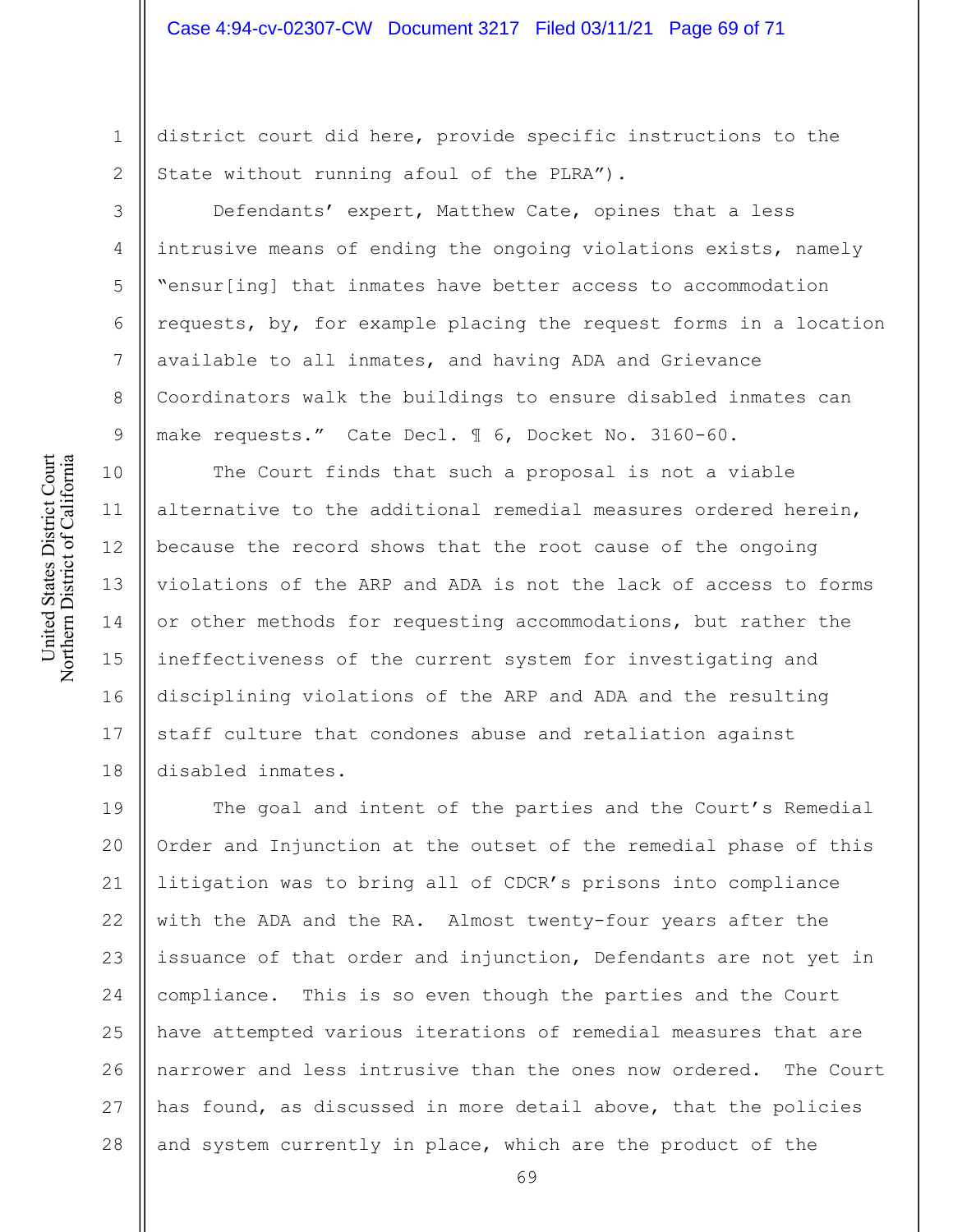# Case 4:94-cv-02307-CW Document 3217 Filed 03/11/21 Page 70 of 71

parties' and the Court's prior efforts to bring Defendants into full compliance, are insufficient to end the ongoing violations of disabled inmates' rights. Accordingly, the Court's implementation of additional and broader remedial measures is warranted. Armstrong v. Brown, 768 F.3d at 986 (noting that, where "the district court has attempted narrower, less intrusive alternatives—and those alternatives have failed," the court has discretion to order relief that might have raised concerns about breadth and intrusiveness under the PLRA in the first instance) (citation and internal quotation marks omitted).

11 12 13 14 15 16 17 18 19 20 21 22 23 24 25 26 27 28 The Court has carefully considered and weighed the arguments and evidence presented by Defendants, and it has found that Defendants have not shown that the additional remedial measures would have any adverse impact on public safety or the operation of a criminal justice system. Defendants object to the additional remedial measures on the ground that they are unnecessary. The Court disagrees with Defendants on this point based on the evidence discussed at length above. Defendants also object to the additional measures on the ground that they would be burdensome to implement in the time frame that Plaintiffs have proposed. Even if it were the case that implementing the additional remedial measures in the time frame that Plaintiffs have proposed would be burdensome for Defendants, "[a] demonstration that an order is burdensome does nothing to prove that it was overly intrusive" or otherwise inconsistent with the requirements of the PLRA. Armstrong v. Schwarzenegger, 622 F.3d at 1071. Where, as here, the Court has found that the additional remedial measures are necessary to ensure Defendants' compliance

1

2

3

4

5

6

7

8

9

10